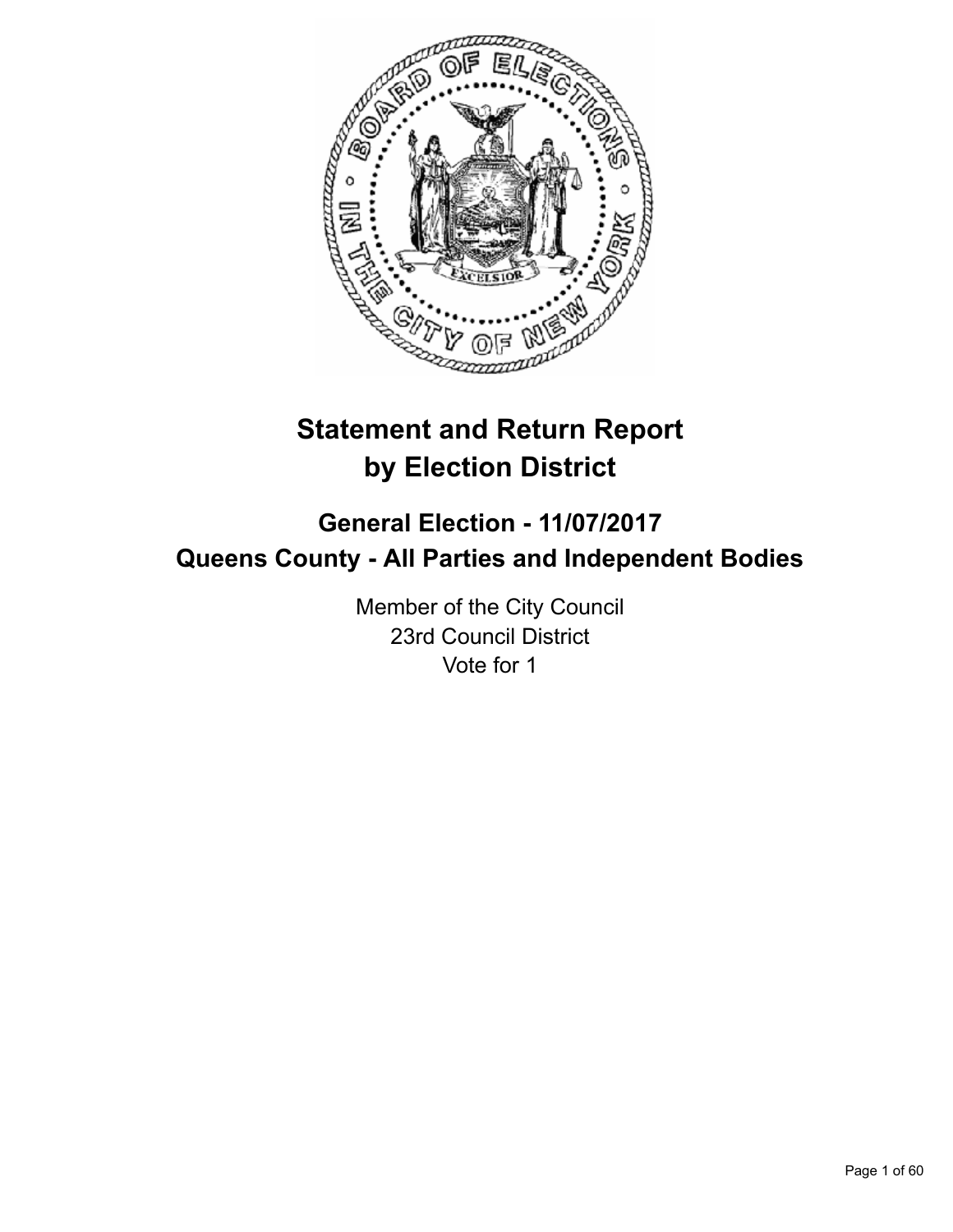

| <b>PUBLIC COUNTER</b>                                    | 229 |
|----------------------------------------------------------|-----|
| <b>MANUALLY COUNTED EMERGENCY</b>                        | 0   |
| ABSENTEE / MILITARY                                      | 10  |
| <b>AFFIDAVIT</b>                                         | 0   |
| <b>Total Ballots</b>                                     | 239 |
| Less - Inapplicable Federal/Special Presidential Ballots | 0   |
| <b>Total Applicable Ballots</b>                          | 239 |
| BARRY S. GRODENCHIK (DEMOCRATIC)                         | 125 |
| JOSEPH R. CONCANNON (REPUBLICAN)                         | 77  |
| JOSEPH R. CONCANNON (CONSERVATIVE)                       | 12  |
| BARRY S. GRODENCHIK (WORKING FAMILIES)                   | 6   |
| JOSEPH R. CONCANNON (STOP DE BLASIO)                     | 1   |
| JOHN Y. LIM (JOHN Y. LIM)                                | 4   |
| <b>Total Votes</b>                                       | 225 |
| Unrecorded                                               | 14  |

| <b>PUBLIC COUNTER</b>                                    | 261 |
|----------------------------------------------------------|-----|
| <b>MANUALLY COUNTED EMERGENCY</b>                        | 0   |
| ABSENTEE / MILITARY                                      | 12  |
| <b>AFFIDAVIT</b>                                         | 3   |
| <b>Total Ballots</b>                                     | 276 |
| Less - Inapplicable Federal/Special Presidential Ballots | 0   |
| <b>Total Applicable Ballots</b>                          | 276 |
| BARRY S. GRODENCHIK (DEMOCRATIC)                         | 156 |
| JOSEPH R. CONCANNON (REPUBLICAN)                         | 78  |
| JOSEPH R. CONCANNON (CONSERVATIVE)                       | 13  |
| BARRY S. GRODENCHIK (WORKING FAMILIES)                   | 16  |
| JOSEPH R. CONCANNON (STOP DE BLASIO)                     | 0   |
| JOHN Y. LIM (JOHN Y. LIM)                                | 3   |
| <b>Total Votes</b>                                       | 266 |
| Unrecorded                                               | 10  |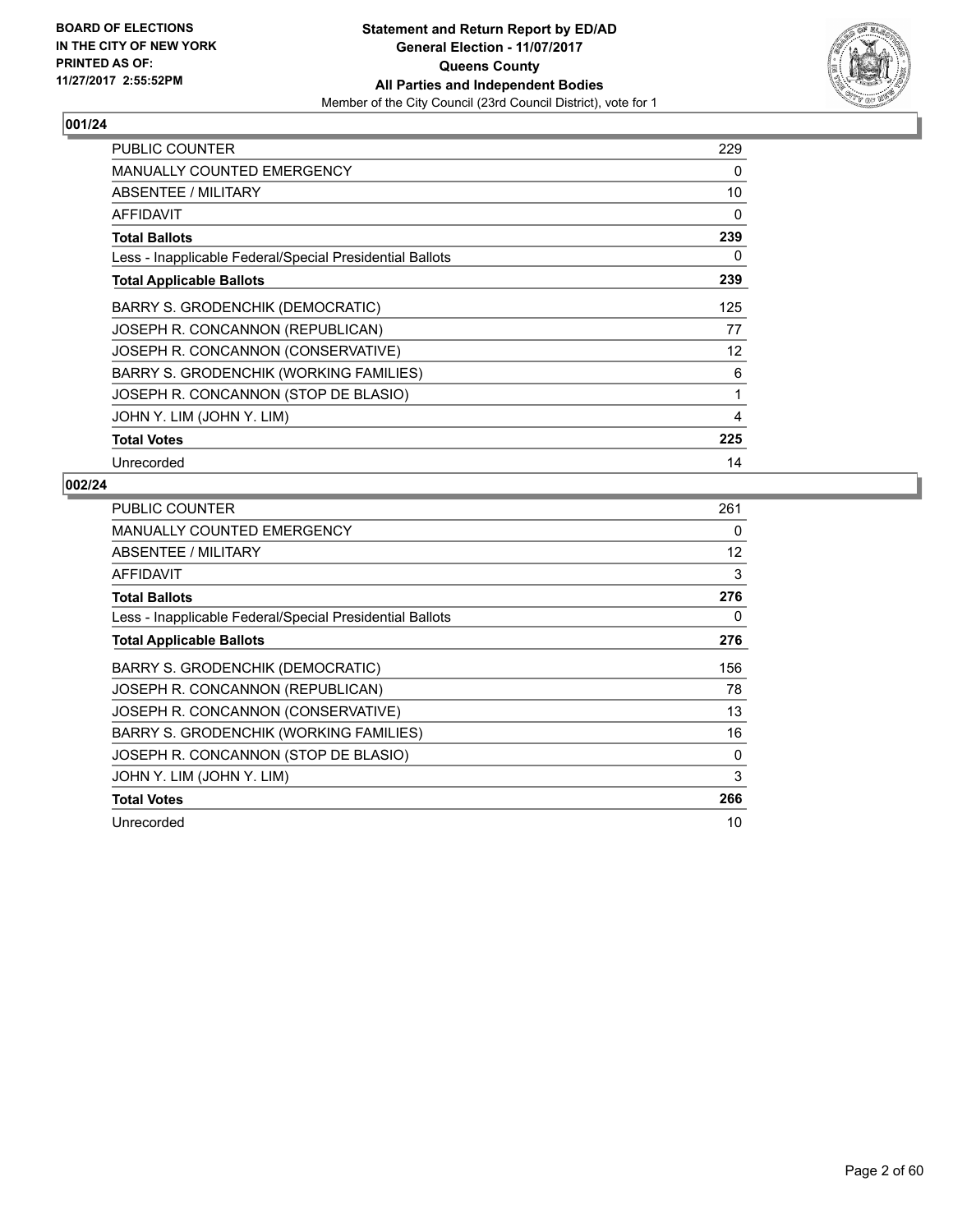

| <b>PUBLIC COUNTER</b>                                    | 282      |
|----------------------------------------------------------|----------|
| <b>MANUALLY COUNTED EMERGENCY</b>                        | 0        |
| ABSENTEE / MILITARY                                      | 10       |
| AFFIDAVIT                                                | 2        |
| <b>Total Ballots</b>                                     | 294      |
| Less - Inapplicable Federal/Special Presidential Ballots | 0        |
| <b>Total Applicable Ballots</b>                          | 294      |
| BARRY S. GRODENCHIK (DEMOCRATIC)                         | 141      |
| JOSEPH R. CONCANNON (REPUBLICAN)                         | 113      |
| JOSEPH R. CONCANNON (CONSERVATIVE)                       | 13       |
| BARRY S. GRODENCHIK (WORKING FAMILIES)                   | 12       |
| JOSEPH R. CONCANNON (STOP DE BLASIO)                     | 5        |
| JOHN Y. LIM (JOHN Y. LIM)                                | $\Omega$ |
| <b>Total Votes</b>                                       | 284      |
| Unrecorded                                               | 10       |

| PUBLIC COUNTER                                           | 204            |
|----------------------------------------------------------|----------------|
| <b>MANUALLY COUNTED EMERGENCY</b>                        | 0              |
| ABSENTEE / MILITARY                                      | 10             |
| AFFIDAVIT                                                | 3              |
| <b>Total Ballots</b>                                     | 217            |
| Less - Inapplicable Federal/Special Presidential Ballots | 0              |
| <b>Total Applicable Ballots</b>                          | 217            |
| BARRY S. GRODENCHIK (DEMOCRATIC)                         | 111            |
| JOSEPH R. CONCANNON (REPUBLICAN)                         | 66             |
| JOSEPH R. CONCANNON (CONSERVATIVE)                       | 11             |
| BARRY S. GRODENCHIK (WORKING FAMILIES)                   | 11             |
| JOSEPH R. CONCANNON (STOP DE BLASIO)                     | $\overline{2}$ |
| JOHN Y. LIM (JOHN Y. LIM)                                | 4              |
| <b>Total Votes</b>                                       | 205            |
| Unrecorded                                               | 12             |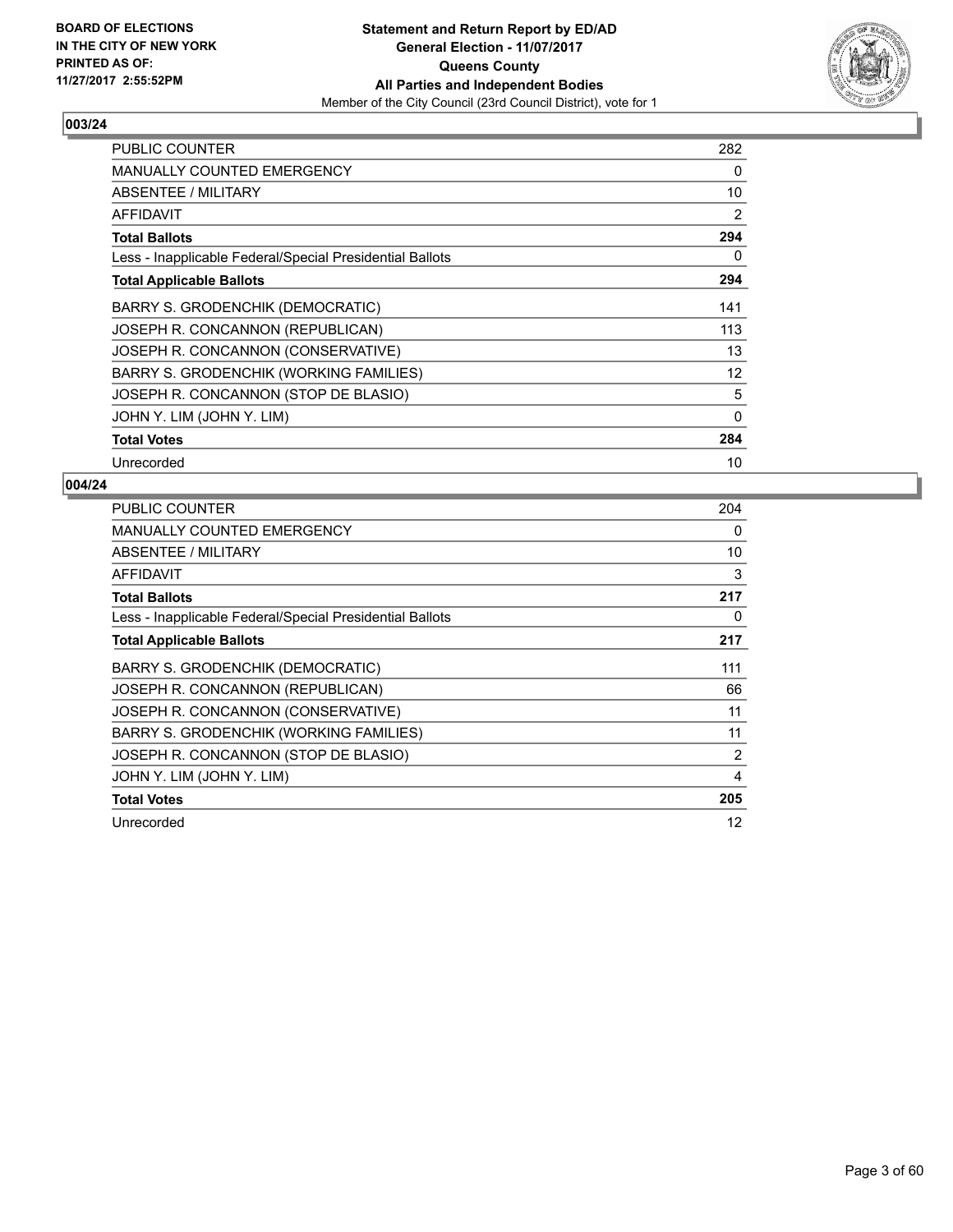

| <b>PUBLIC COUNTER</b>                                    | 246 |
|----------------------------------------------------------|-----|
| MANUALLY COUNTED EMERGENCY                               | 0   |
| ABSENTEE / MILITARY                                      | 8   |
| <b>AFFIDAVIT</b>                                         | 0   |
| <b>Total Ballots</b>                                     | 254 |
| Less - Inapplicable Federal/Special Presidential Ballots | 0   |
| <b>Total Applicable Ballots</b>                          | 254 |
| BARRY S. GRODENCHIK (DEMOCRATIC)                         | 144 |
| JOSEPH R. CONCANNON (REPUBLICAN)                         | 77  |
| JOSEPH R. CONCANNON (CONSERVATIVE)                       | 13  |
| BARRY S. GRODENCHIK (WORKING FAMILIES)                   | 9   |
| JOSEPH R. CONCANNON (STOP DE BLASIO)                     | 1   |
| JOHN Y. LIM (JOHN Y. LIM)                                | 3   |
| <b>Total Votes</b>                                       | 247 |
| Unrecorded                                               | 7   |

| PUBLIC COUNTER                                           | 316            |
|----------------------------------------------------------|----------------|
| <b>MANUALLY COUNTED EMERGENCY</b>                        | 0              |
| ABSENTEE / MILITARY                                      | 11             |
| <b>AFFIDAVIT</b>                                         | 2              |
| <b>Total Ballots</b>                                     | 329            |
| Less - Inapplicable Federal/Special Presidential Ballots | 0              |
| <b>Total Applicable Ballots</b>                          | 329            |
| BARRY S. GRODENCHIK (DEMOCRATIC)                         | 165            |
| JOSEPH R. CONCANNON (REPUBLICAN)                         | 112            |
| JOSEPH R. CONCANNON (CONSERVATIVE)                       | 25             |
| BARRY S. GRODENCHIK (WORKING FAMILIES)                   | 10             |
| JOSEPH R. CONCANNON (STOP DE BLASIO)                     | $\overline{2}$ |
| JOHN Y. LIM (JOHN Y. LIM)                                | 4              |
| <b>Total Votes</b>                                       | 318            |
| Unrecorded                                               | 11             |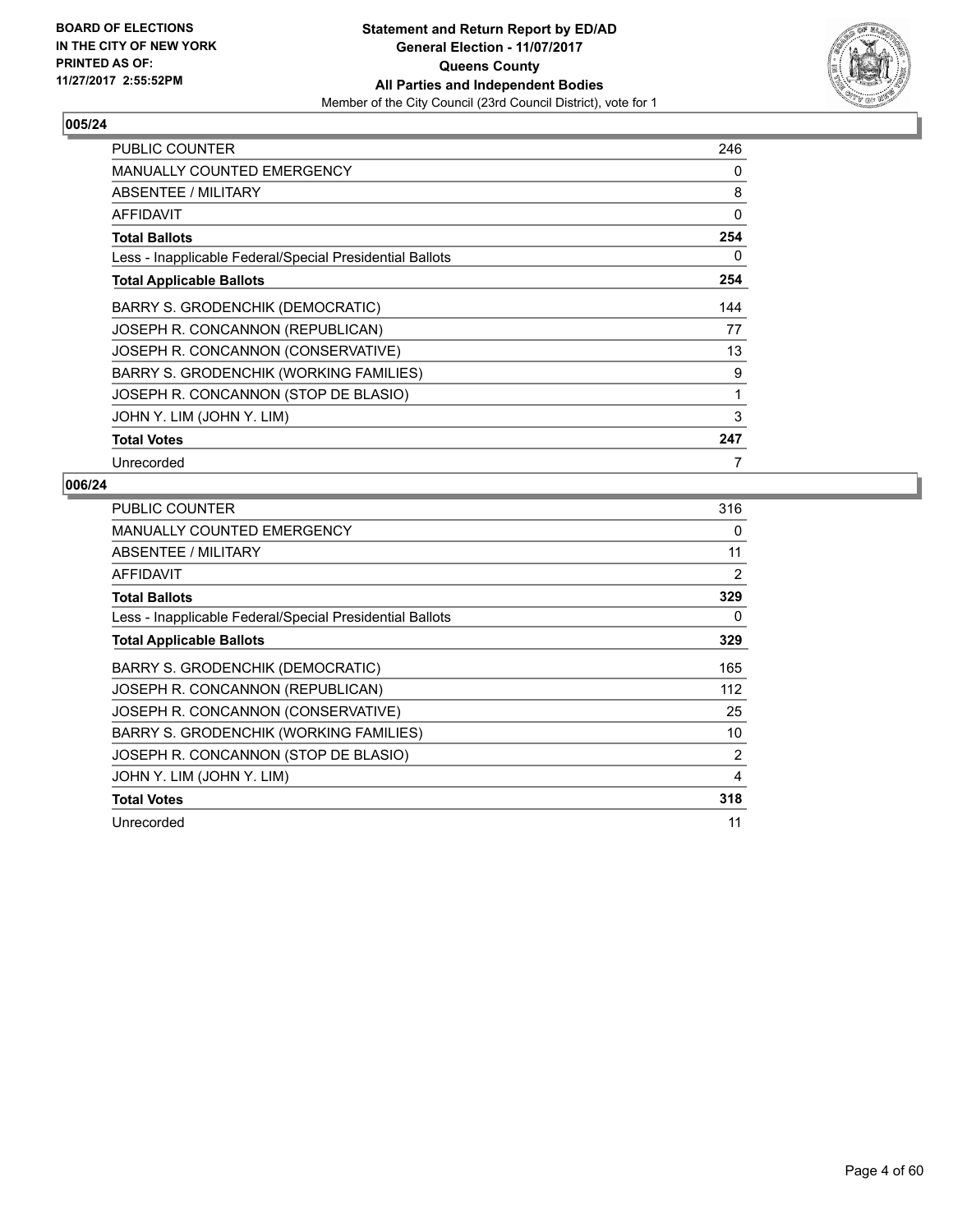

| <b>PUBLIC COUNTER</b>                                    | 252 |
|----------------------------------------------------------|-----|
| <b>MANUALLY COUNTED EMERGENCY</b>                        | 0   |
| ABSENTEE / MILITARY                                      | 10  |
| AFFIDAVIT                                                | 1   |
| <b>Total Ballots</b>                                     | 263 |
| Less - Inapplicable Federal/Special Presidential Ballots | 0   |
| <b>Total Applicable Ballots</b>                          | 263 |
| BARRY S. GRODENCHIK (DEMOCRATIC)                         | 146 |
| JOSEPH R. CONCANNON (REPUBLICAN)                         | 64  |
| JOSEPH R. CONCANNON (CONSERVATIVE)                       | 17  |
| BARRY S. GRODENCHIK (WORKING FAMILIES)                   | 12  |
| JOSEPH R. CONCANNON (STOP DE BLASIO)                     | 2   |
| JOHN Y. LIM (JOHN Y. LIM)                                | 4   |
| <b>Total Votes</b>                                       | 245 |
| Unrecorded                                               | 18  |

| PUBLIC COUNTER                                           | 49           |
|----------------------------------------------------------|--------------|
| <b>MANUALLY COUNTED EMERGENCY</b>                        | 0            |
| <b>ABSENTEE / MILITARY</b>                               | 2            |
| AFFIDAVIT                                                | 1            |
| <b>Total Ballots</b>                                     | 52           |
| Less - Inapplicable Federal/Special Presidential Ballots | 0            |
| <b>Total Applicable Ballots</b>                          | 52           |
| BARRY S. GRODENCHIK (DEMOCRATIC)                         | 42           |
| JOSEPH R. CONCANNON (REPUBLICAN)                         | 6            |
| JOSEPH R. CONCANNON (CONSERVATIVE)                       | 1            |
| BARRY S. GRODENCHIK (WORKING FAMILIES)                   | $\Omega$     |
| JOSEPH R. CONCANNON (STOP DE BLASIO)                     | 0            |
| JOHN Y. LIM (JOHN Y. LIM)                                | $\mathbf{1}$ |
| <b>Total Votes</b>                                       | 50           |
| Unrecorded                                               | 2            |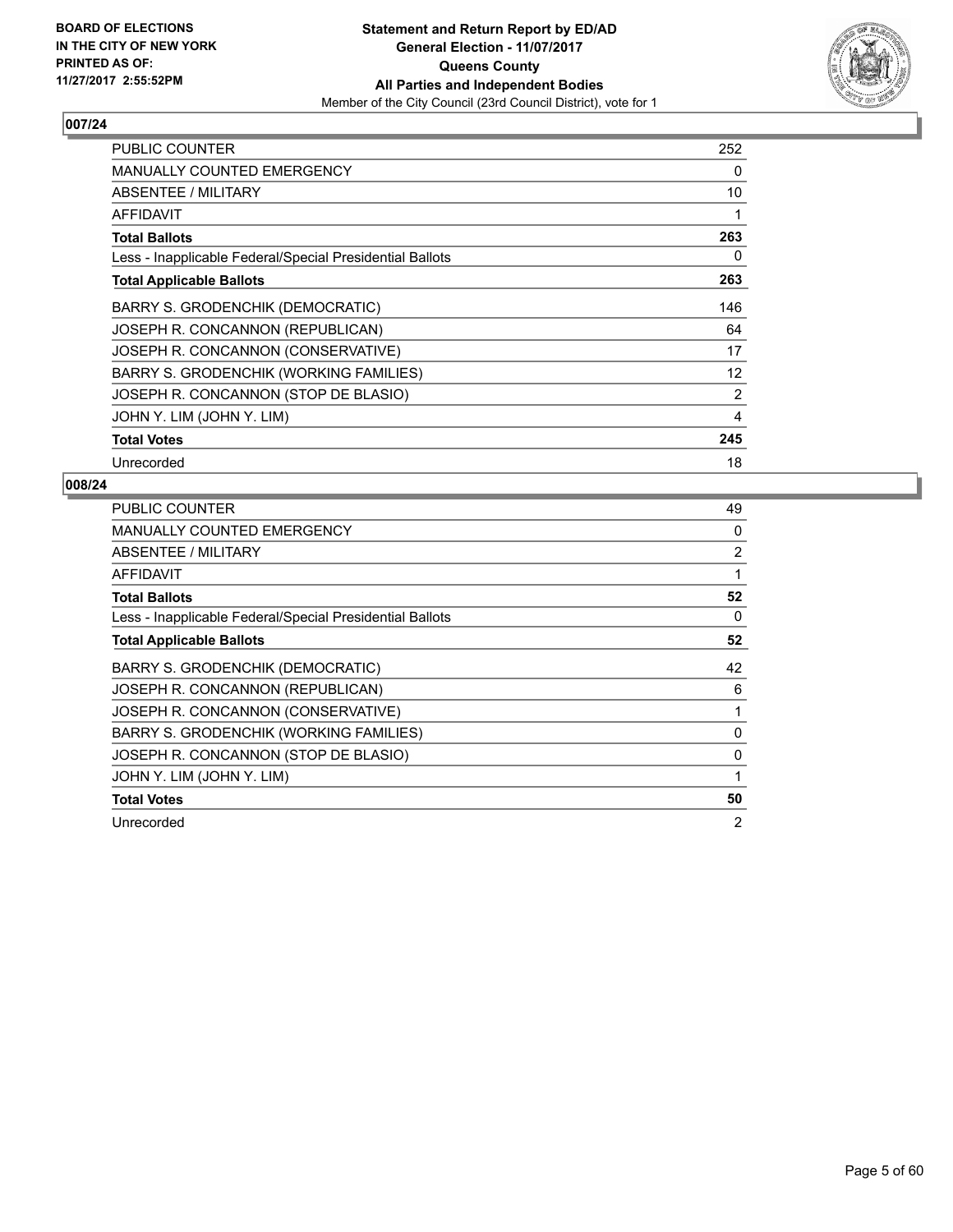

| <b>PUBLIC COUNTER</b>                                    | 13 |
|----------------------------------------------------------|----|
| MANUALLY COUNTED EMERGENCY                               | 0  |
| ABSENTEE / MILITARY                                      | 2  |
| AFFIDAVIT                                                | 0  |
| <b>Total Ballots</b>                                     | 15 |
| Less - Inapplicable Federal/Special Presidential Ballots | 0  |
| <b>Total Applicable Ballots</b>                          | 15 |
| BARRY S. GRODENCHIK (DEMOCRATIC)                         | 5  |
| JOSEPH R. CONCANNON (REPUBLICAN)                         | 4  |
| JOSEPH R. CONCANNON (CONSERVATIVE)                       | 2  |
| BARRY S. GRODENCHIK (WORKING FAMILIES)                   | 2  |
| JOSEPH R. CONCANNON (STOP DE BLASIO)                     | 0  |
| JOHN Y. LIM (JOHN Y. LIM)                                | 1  |
| <b>Total Votes</b>                                       | 14 |
| Unrecorded                                               | 1  |

| <b>PUBLIC COUNTER</b>                                    | 136 |
|----------------------------------------------------------|-----|
| <b>MANUALLY COUNTED EMERGENCY</b>                        | 0   |
| ABSENTEE / MILITARY                                      | 4   |
| AFFIDAVIT                                                | 0   |
| <b>Total Ballots</b>                                     | 140 |
| Less - Inapplicable Federal/Special Presidential Ballots | 0   |
| <b>Total Applicable Ballots</b>                          | 140 |
| BARRY S. GRODENCHIK (DEMOCRATIC)                         | 62  |
| JOSEPH R. CONCANNON (REPUBLICAN)                         | 54  |
| JOSEPH R. CONCANNON (CONSERVATIVE)                       | 11  |
| BARRY S. GRODENCHIK (WORKING FAMILIES)                   | 7   |
| JOSEPH R. CONCANNON (STOP DE BLASIO)                     | 0   |
| JOHN Y. LIM (JOHN Y. LIM)                                | 3   |
| <b>Total Votes</b>                                       | 137 |
| Unrecorded                                               | 3   |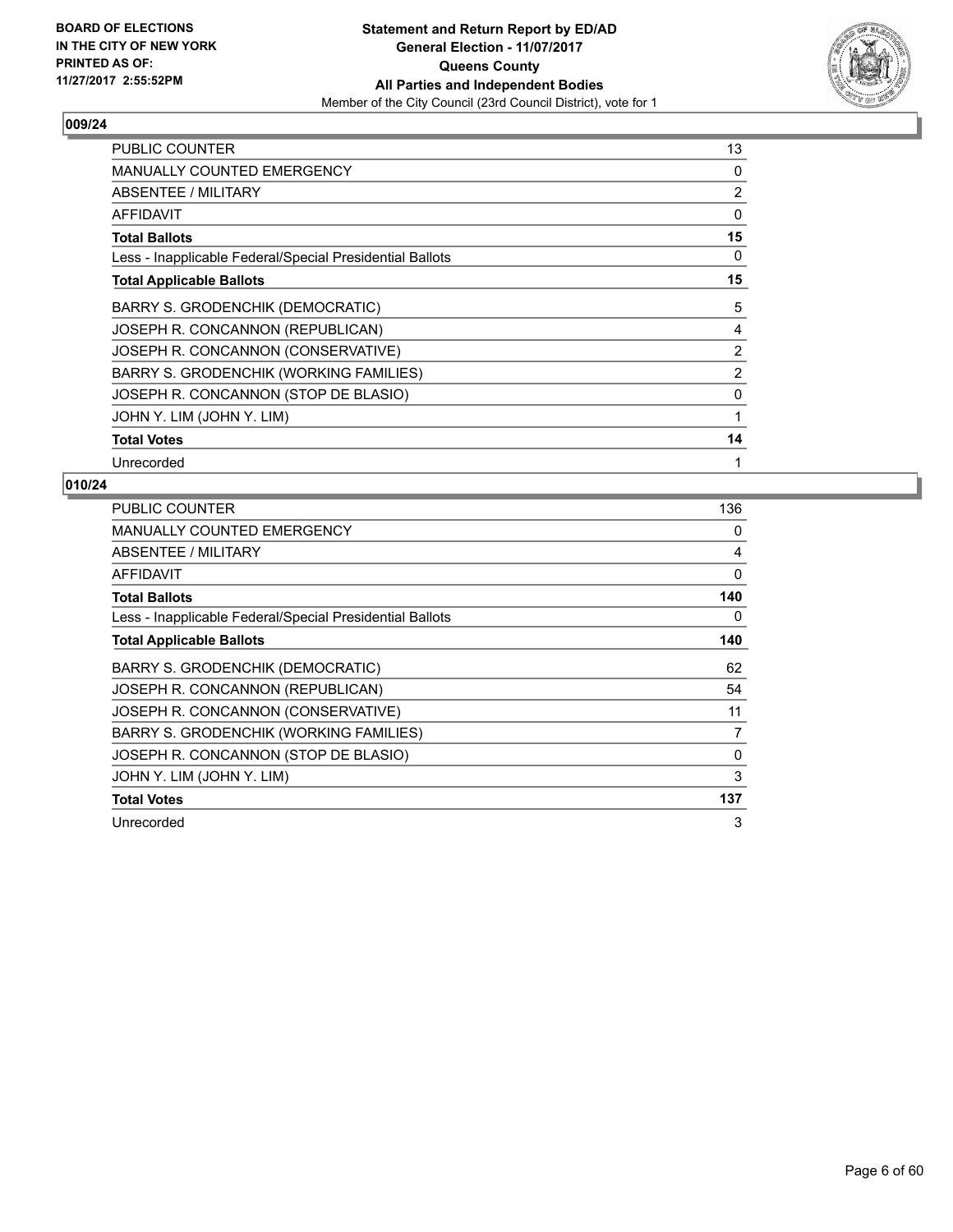

| <b>PUBLIC COUNTER</b>                                    | 163 |
|----------------------------------------------------------|-----|
| <b>MANUALLY COUNTED EMERGENCY</b>                        | 0   |
| ABSENTEE / MILITARY                                      | 2   |
| <b>AFFIDAVIT</b>                                         | 1   |
| <b>Total Ballots</b>                                     | 166 |
| Less - Inapplicable Federal/Special Presidential Ballots | 0   |
| <b>Total Applicable Ballots</b>                          | 166 |
| BARRY S. GRODENCHIK (DEMOCRATIC)                         | 99  |
| JOSEPH R. CONCANNON (REPUBLICAN)                         | 48  |
| JOSEPH R. CONCANNON (CONSERVATIVE)                       | 9   |
| BARRY S. GRODENCHIK (WORKING FAMILIES)                   | 2   |
| JOSEPH R. CONCANNON (STOP DE BLASIO)                     | 1   |
| JOHN Y. LIM (JOHN Y. LIM)                                | 2   |
| <b>Total Votes</b>                                       | 161 |
| Unrecorded                                               | 5   |

| <b>PUBLIC COUNTER</b>                                    | 37             |
|----------------------------------------------------------|----------------|
| <b>MANUALLY COUNTED EMERGENCY</b>                        | 0              |
| ABSENTEE / MILITARY                                      | $\overline{2}$ |
| AFFIDAVIT                                                |                |
| <b>Total Ballots</b>                                     | 40             |
| Less - Inapplicable Federal/Special Presidential Ballots | 0              |
| <b>Total Applicable Ballots</b>                          | 40             |
| BARRY S. GRODENCHIK (DEMOCRATIC)                         | 21             |
| JOSEPH R. CONCANNON (REPUBLICAN)                         | 13             |
| JOSEPH R. CONCANNON (CONSERVATIVE)                       | 4              |
| <b>BARRY S. GRODENCHIK (WORKING FAMILIES)</b>            | $\overline{2}$ |
| JOSEPH R. CONCANNON (STOP DE BLASIO)                     | 0              |
| JOHN Y. LIM (JOHN Y. LIM)                                | 0              |
| <b>Total Votes</b>                                       | 40             |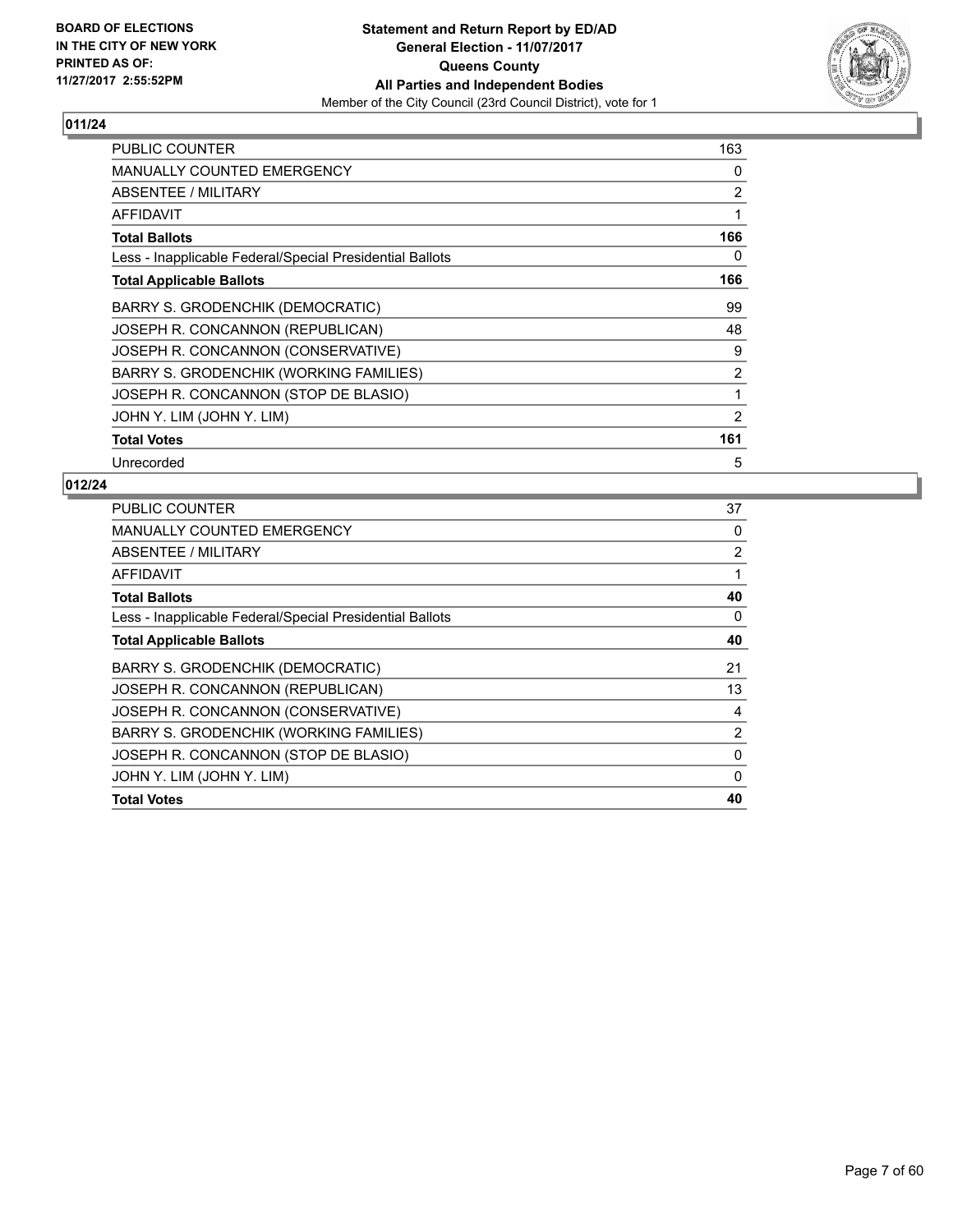

| <b>PUBLIC COUNTER</b>                                    | 252 |
|----------------------------------------------------------|-----|
| <b>MANUALLY COUNTED EMERGENCY</b>                        | 0   |
| ABSENTEE / MILITARY                                      | 18  |
| AFFIDAVIT                                                | 6   |
| <b>Total Ballots</b>                                     | 276 |
| Less - Inapplicable Federal/Special Presidential Ballots | 0   |
| <b>Total Applicable Ballots</b>                          | 276 |
| BARRY S. GRODENCHIK (DEMOCRATIC)                         | 205 |
| JOSEPH R. CONCANNON (REPUBLICAN)                         | 38  |
| JOSEPH R. CONCANNON (CONSERVATIVE)                       | 10  |
| BARRY S. GRODENCHIK (WORKING FAMILIES)                   | 10  |
| JOSEPH R. CONCANNON (STOP DE BLASIO)                     | 0   |
| JOHN Y. LIM (JOHN Y. LIM)                                | 3   |
| <b>Total Votes</b>                                       | 266 |
| Unrecorded                                               | 10  |

| <b>PUBLIC COUNTER</b>                                    | 197               |
|----------------------------------------------------------|-------------------|
| <b>MANUALLY COUNTED EMERGENCY</b>                        | 0                 |
| ABSENTEE / MILITARY                                      | 3                 |
| <b>AFFIDAVIT</b>                                         | 2                 |
| <b>Total Ballots</b>                                     | 202               |
| Less - Inapplicable Federal/Special Presidential Ballots | 0                 |
| <b>Total Applicable Ballots</b>                          | 202               |
| BARRY S. GRODENCHIK (DEMOCRATIC)                         | 132               |
| JOSEPH R. CONCANNON (REPUBLICAN)                         | 40                |
| JOSEPH R. CONCANNON (CONSERVATIVE)                       | 12                |
| BARRY S. GRODENCHIK (WORKING FAMILIES)                   | $12 \overline{ }$ |
| JOSEPH R. CONCANNON (STOP DE BLASIO)                     | 2                 |
| JOHN Y. LIM (JOHN Y. LIM)                                | 1                 |
| <b>Total Votes</b>                                       | 199               |
| Unrecorded                                               | 3                 |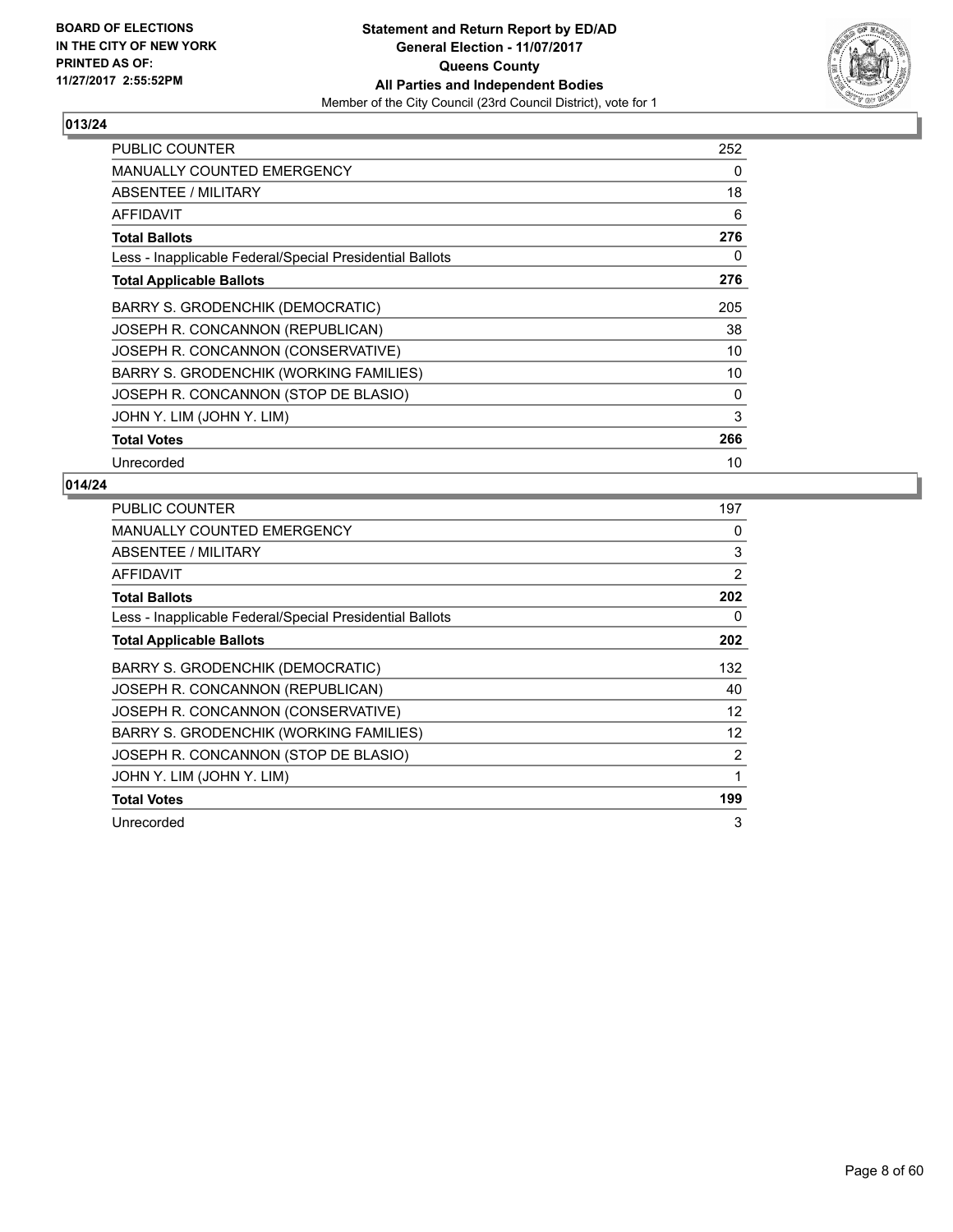

| <b>PUBLIC COUNTER</b>                                    | 188 |
|----------------------------------------------------------|-----|
| <b>MANUALLY COUNTED EMERGENCY</b>                        | 0   |
| ABSENTEE / MILITARY                                      | 7   |
| <b>AFFIDAVIT</b>                                         | 2   |
| <b>Total Ballots</b>                                     | 197 |
| Less - Inapplicable Federal/Special Presidential Ballots | 0   |
| <b>Total Applicable Ballots</b>                          | 197 |
| BARRY S. GRODENCHIK (DEMOCRATIC)                         | 103 |
| JOSEPH R. CONCANNON (REPUBLICAN)                         | 64  |
| JOSEPH R. CONCANNON (CONSERVATIVE)                       | 10  |
| BARRY S. GRODENCHIK (WORKING FAMILIES)                   | 4   |
| JOSEPH R. CONCANNON (STOP DE BLASIO)                     | 0   |
| JOHN Y. LIM (JOHN Y. LIM)                                | 5   |
| <b>Total Votes</b>                                       | 186 |
| Unrecorded                                               | 11  |

| <b>PUBLIC COUNTER</b>                                    | 117      |
|----------------------------------------------------------|----------|
| MANUALLY COUNTED EMERGENCY                               | 0        |
| ABSENTEE / MILITARY                                      | 8        |
| <b>AFFIDAVIT</b>                                         | $\Omega$ |
| <b>Total Ballots</b>                                     | 125      |
| Less - Inapplicable Federal/Special Presidential Ballots | 0        |
| <b>Total Applicable Ballots</b>                          | 125      |
| BARRY S. GRODENCHIK (DEMOCRATIC)                         | 64       |
| JOSEPH R. CONCANNON (REPUBLICAN)                         | 29       |
| JOSEPH R. CONCANNON (CONSERVATIVE)                       | 4        |
| BARRY S. GRODENCHIK (WORKING FAMILIES)                   | 11       |
| JOSEPH R. CONCANNON (STOP DE BLASIO)                     | 2        |
| JOHN Y. LIM (JOHN Y. LIM)                                | 11       |
| <b>Total Votes</b>                                       | 121      |
| Unrecorded                                               | 4        |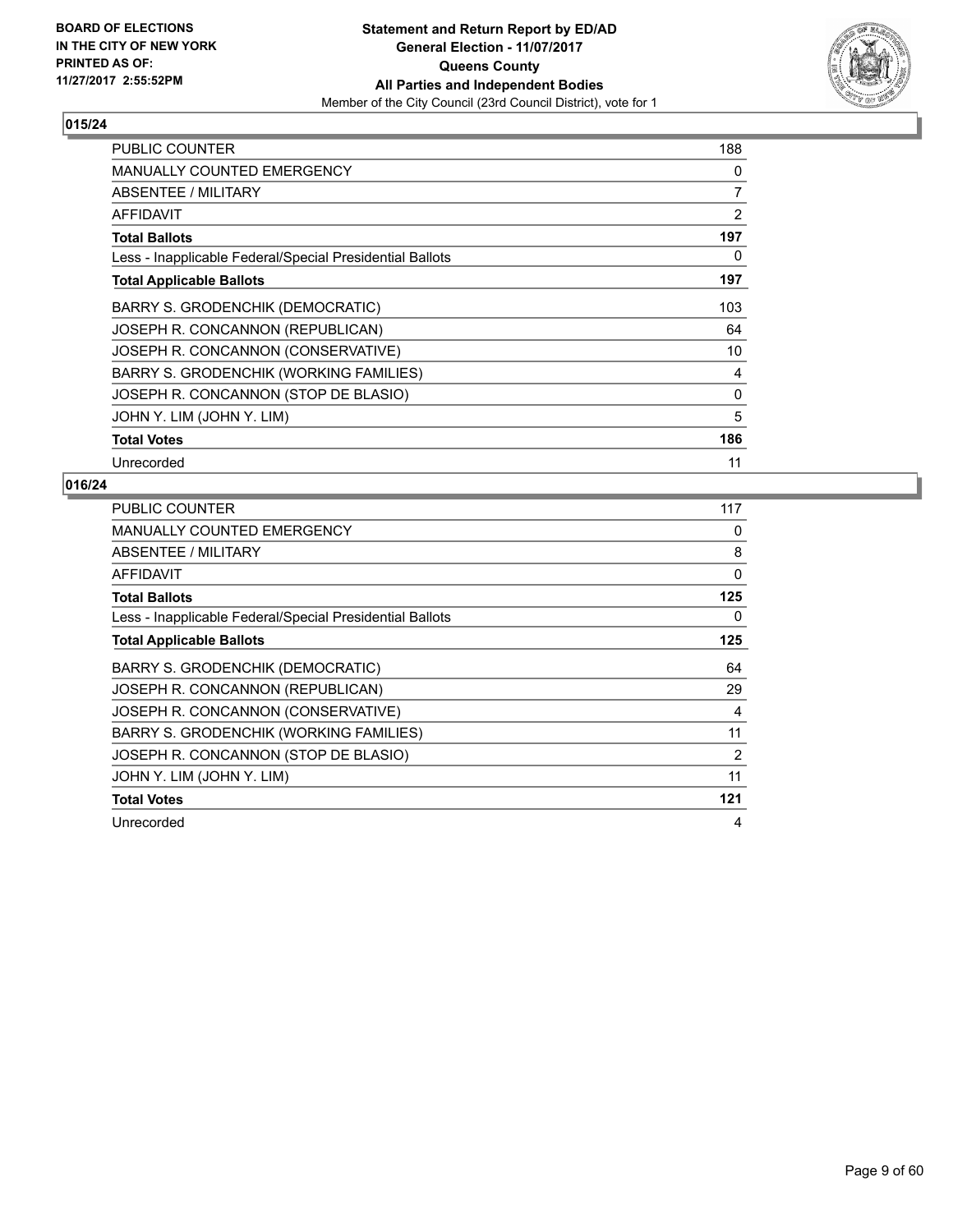

| <b>PUBLIC COUNTER</b>                                    | 279 |
|----------------------------------------------------------|-----|
| <b>MANUALLY COUNTED EMERGENCY</b>                        | 0   |
| ABSENTEE / MILITARY                                      | 27  |
| AFFIDAVIT                                                | 2   |
| <b>Total Ballots</b>                                     | 308 |
| Less - Inapplicable Federal/Special Presidential Ballots | 0   |
| <b>Total Applicable Ballots</b>                          | 308 |
| BARRY S. GRODENCHIK (DEMOCRATIC)                         | 194 |
| JOSEPH R. CONCANNON (REPUBLICAN)                         | 67  |
| JOSEPH R. CONCANNON (CONSERVATIVE)                       | 11  |
| BARRY S. GRODENCHIK (WORKING FAMILIES)                   | 9   |
| JOSEPH R. CONCANNON (STOP DE BLASIO)                     | 3   |
| JOHN Y. LIM (JOHN Y. LIM)                                | 9   |
| <b>Total Votes</b>                                       | 293 |
| Unrecorded                                               | 15  |

| PUBLIC COUNTER                                           | 243 |
|----------------------------------------------------------|-----|
| MANUALLY COUNTED EMERGENCY                               | 0   |
| ABSENTEE / MILITARY                                      | 4   |
| AFFIDAVIT                                                | 1   |
| <b>Total Ballots</b>                                     | 248 |
| Less - Inapplicable Federal/Special Presidential Ballots | 0   |
| <b>Total Applicable Ballots</b>                          | 248 |
| <b>BARRY S. GRODENCHIK (DEMOCRATIC)</b>                  | 143 |
| JOSEPH R. CONCANNON (REPUBLICAN)                         | 65  |
| JOSEPH R. CONCANNON (CONSERVATIVE)                       | 11  |
| BARRY S. GRODENCHIK (WORKING FAMILIES)                   | 8   |
| JOSEPH R. CONCANNON (STOP DE BLASIO)                     | 1   |
| JOHN Y. LIM (JOHN Y. LIM)                                | 5   |
| ADRIAN SANTIAGO (WRITE-IN)                               | 1   |
| <b>Total Votes</b>                                       | 234 |
| Unrecorded                                               | 14  |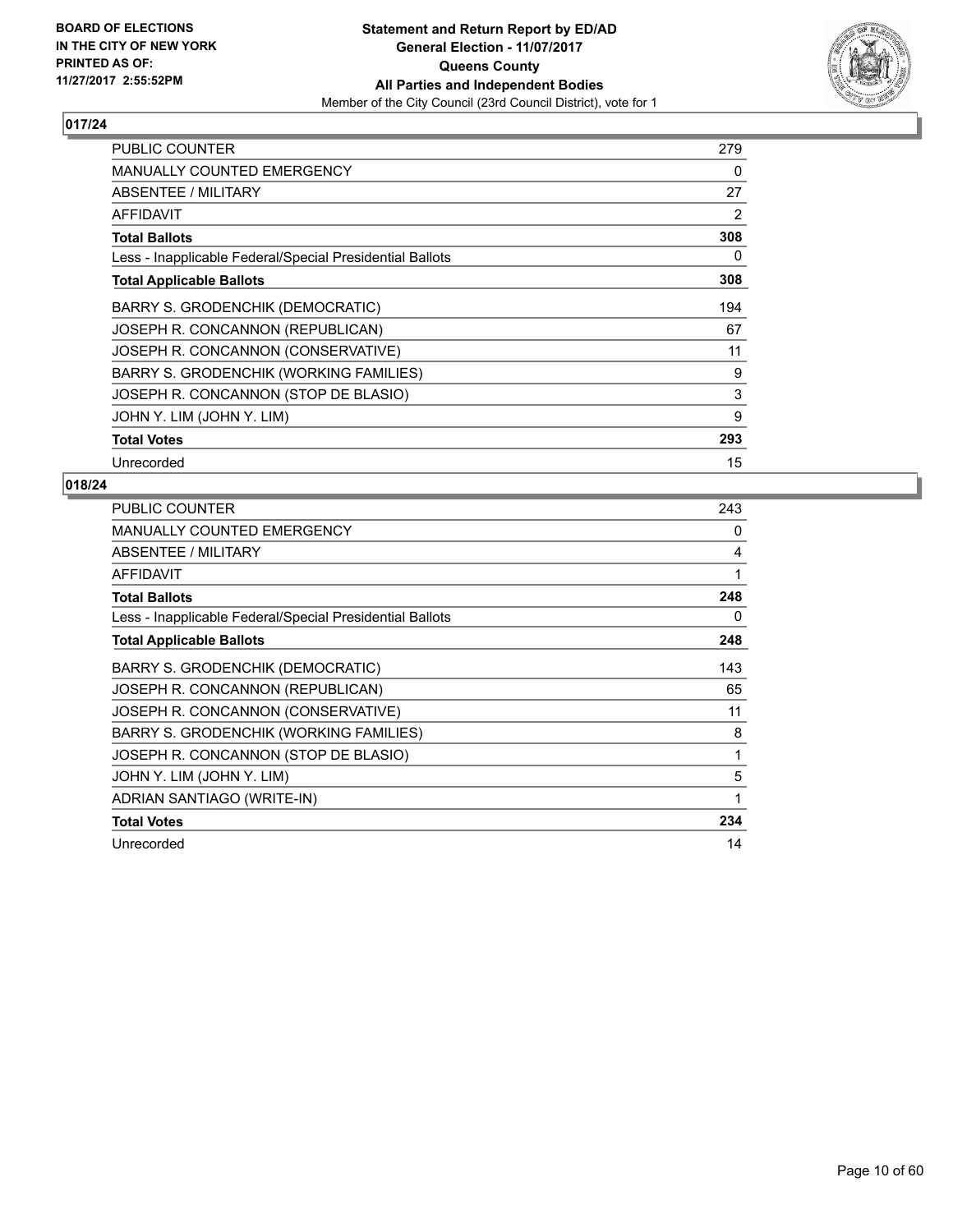

| <b>PUBLIC COUNTER</b>                                    | 352 |
|----------------------------------------------------------|-----|
| <b>MANUALLY COUNTED EMERGENCY</b>                        | 0   |
| ABSENTEE / MILITARY                                      | 7   |
| AFFIDAVIT                                                | 0   |
| <b>Total Ballots</b>                                     | 359 |
| Less - Inapplicable Federal/Special Presidential Ballots | 0   |
| <b>Total Applicable Ballots</b>                          | 359 |
| BARRY S. GRODENCHIK (DEMOCRATIC)                         | 188 |
| JOSEPH R. CONCANNON (REPUBLICAN)                         | 111 |
| JOSEPH R. CONCANNON (CONSERVATIVE)                       | 29  |
| BARRY S. GRODENCHIK (WORKING FAMILIES)                   | 10  |
| JOSEPH R. CONCANNON (STOP DE BLASIO)                     | 6   |
| JOHN Y. LIM (JOHN Y. LIM)                                | 4   |
| <b>Total Votes</b>                                       | 348 |
| Unrecorded                                               | 11  |

| PUBLIC COUNTER                                           | 386            |
|----------------------------------------------------------|----------------|
| MANUALLY COUNTED EMERGENCY                               | 0              |
| ABSENTEE / MILITARY                                      | $\overline{7}$ |
| <b>AFFIDAVIT</b>                                         | $\overline{7}$ |
| <b>Total Ballots</b>                                     | 400            |
| Less - Inapplicable Federal/Special Presidential Ballots | 0              |
| <b>Total Applicable Ballots</b>                          | 400            |
| BARRY S. GRODENCHIK (DEMOCRATIC)                         | 200            |
| JOSEPH R. CONCANNON (REPUBLICAN)                         | 128            |
| JOSEPH R. CONCANNON (CONSERVATIVE)                       | 27             |
| BARRY S. GRODENCHIK (WORKING FAMILIES)                   | 19             |
| JOSEPH R. CONCANNON (STOP DE BLASIO)                     | 4              |
| JOHN Y. LIM (JOHN Y. LIM)                                | 9              |
| PETER A. KOO (WRITE-IN)                                  | 1              |
| <b>Total Votes</b>                                       | 388            |
| Unrecorded                                               | 12             |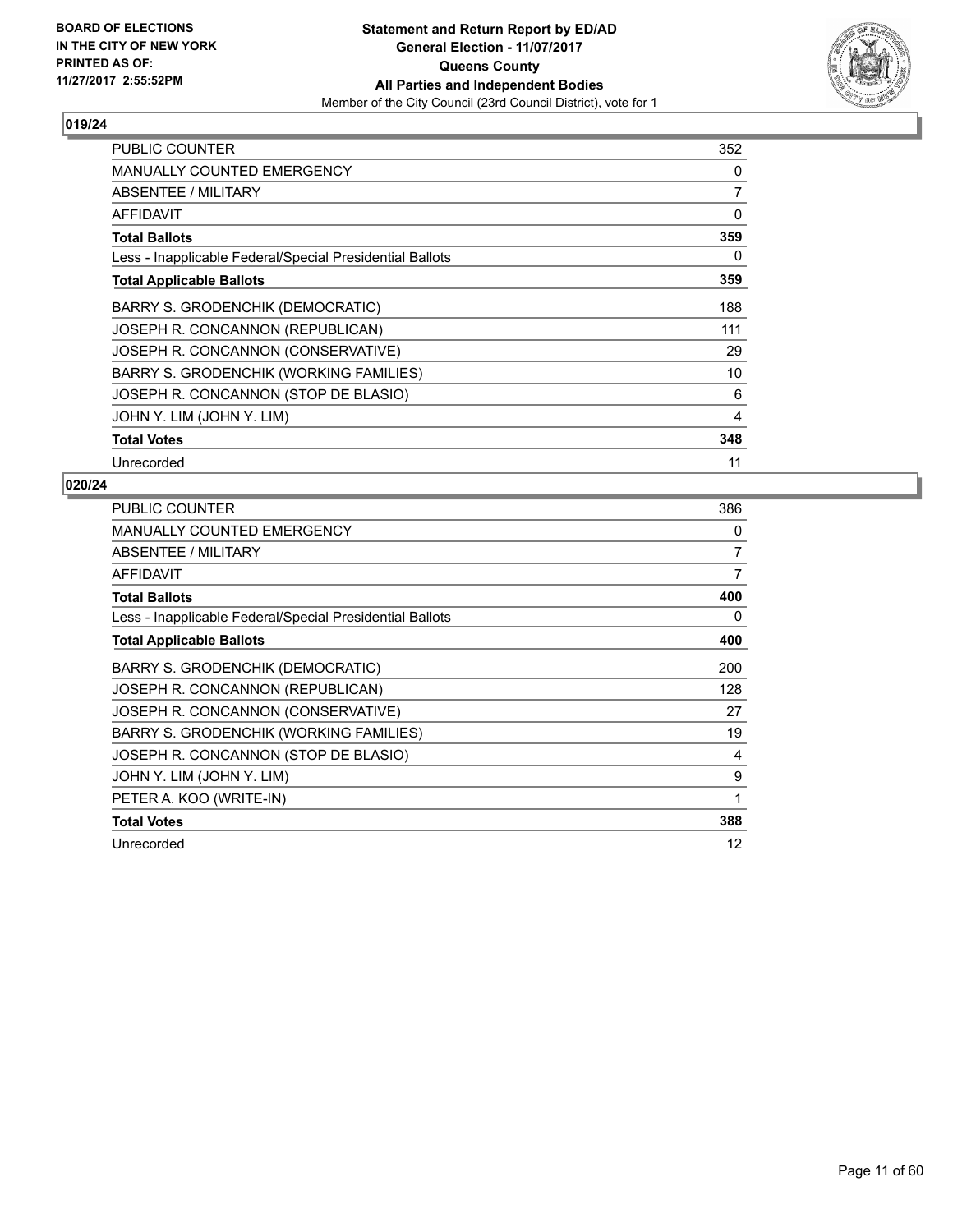

| <b>PUBLIC COUNTER</b>                                    | 393 |
|----------------------------------------------------------|-----|
| <b>MANUALLY COUNTED EMERGENCY</b>                        | 0   |
| ABSENTEE / MILITARY                                      | 13  |
| AFFIDAVIT                                                | 4   |
| <b>Total Ballots</b>                                     | 410 |
| Less - Inapplicable Federal/Special Presidential Ballots | 0   |
| <b>Total Applicable Ballots</b>                          | 410 |
| BARRY S. GRODENCHIK (DEMOCRATIC)                         | 218 |
| JOSEPH R. CONCANNON (REPUBLICAN)                         | 130 |
| JOSEPH R. CONCANNON (CONSERVATIVE)                       | 25  |
| BARRY S. GRODENCHIK (WORKING FAMILIES)                   | 7   |
| JOSEPH R. CONCANNON (STOP DE BLASIO)                     | 8   |
| JOHN Y. LIM (JOHN Y. LIM)                                | 3   |
| <b>Total Votes</b>                                       | 391 |
| Unrecorded                                               | 19  |

| <b>PUBLIC COUNTER</b>                                    | 257 |
|----------------------------------------------------------|-----|
| <b>MANUALLY COUNTED EMERGENCY</b>                        | 0   |
| ABSENTEE / MILITARY                                      | 8   |
| <b>AFFIDAVIT</b>                                         | 1   |
| <b>Total Ballots</b>                                     | 266 |
| Less - Inapplicable Federal/Special Presidential Ballots | 0   |
| <b>Total Applicable Ballots</b>                          | 266 |
| BARRY S. GRODENCHIK (DEMOCRATIC)                         | 157 |
| JOSEPH R. CONCANNON (REPUBLICAN)                         | 74  |
| JOSEPH R. CONCANNON (CONSERVATIVE)                       | 13  |
| BARRY S. GRODENCHIK (WORKING FAMILIES)                   | 12  |
| JOSEPH R. CONCANNON (STOP DE BLASIO)                     | 0   |
| JOHN Y. LIM (JOHN Y. LIM)                                | 5   |
| <b>Total Votes</b>                                       | 261 |
| Unrecorded                                               | 5   |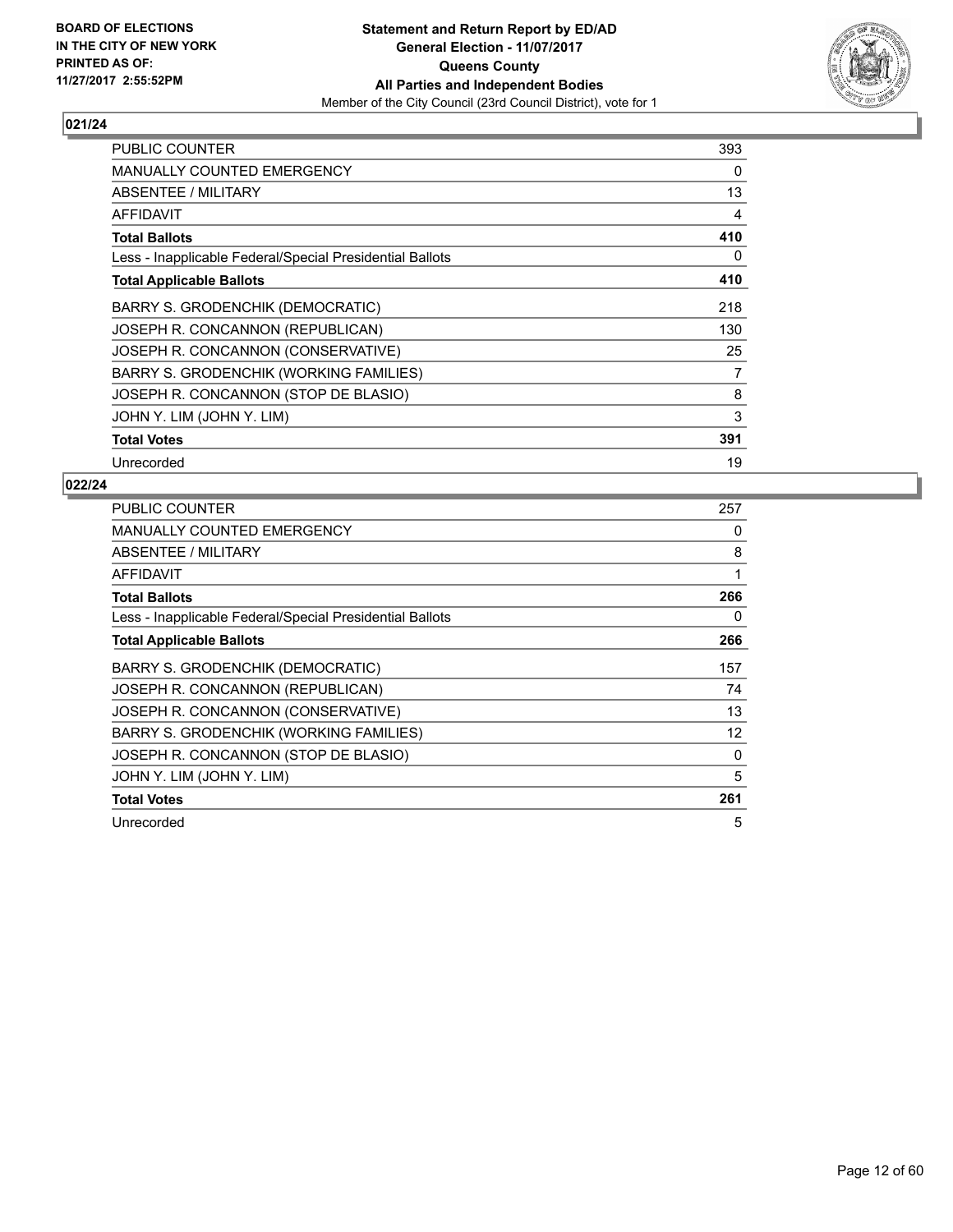

| <b>PUBLIC COUNTER</b>                                    | 41 |
|----------------------------------------------------------|----|
| <b>MANUALLY COUNTED EMERGENCY</b>                        | 0  |
| <b>ABSENTEE / MILITARY</b>                               | 3  |
| <b>AFFIDAVIT</b>                                         | 0  |
| <b>Total Ballots</b>                                     | 44 |
| Less - Inapplicable Federal/Special Presidential Ballots | 0  |
| <b>Total Applicable Ballots</b>                          | 44 |
| BARRY S. GRODENCHIK (DEMOCRATIC)                         | 22 |
| JOSEPH R. CONCANNON (REPUBLICAN)                         | 14 |
| JOSEPH R. CONCANNON (CONSERVATIVE)                       | 6  |
| <b>BARRY S. GRODENCHIK (WORKING FAMILIES)</b>            | 0  |
| JOSEPH R. CONCANNON (STOP DE BLASIO)                     | 0  |
| JOHN Y. LIM (JOHN Y. LIM)                                | 2  |
| <b>Total Votes</b>                                       | 44 |

| <b>PUBLIC COUNTER</b>                                    | 276 |
|----------------------------------------------------------|-----|
| <b>MANUALLY COUNTED EMERGENCY</b>                        | 0   |
| ABSENTEE / MILITARY                                      | 13  |
| <b>AFFIDAVIT</b>                                         | 1   |
| <b>Total Ballots</b>                                     | 290 |
| Less - Inapplicable Federal/Special Presidential Ballots | 0   |
| <b>Total Applicable Ballots</b>                          | 290 |
| BARRY S. GRODENCHIK (DEMOCRATIC)                         | 161 |
| JOSEPH R. CONCANNON (REPUBLICAN)                         | 82  |
| JOSEPH R. CONCANNON (CONSERVATIVE)                       | 18  |
| BARRY S. GRODENCHIK (WORKING FAMILIES)                   | 17  |
| JOSEPH R. CONCANNON (STOP DE BLASIO)                     | 4   |
| JOHN Y. LIM (JOHN Y. LIM)                                | 3   |
| <b>Total Votes</b>                                       | 285 |
| Unrecorded                                               | 5   |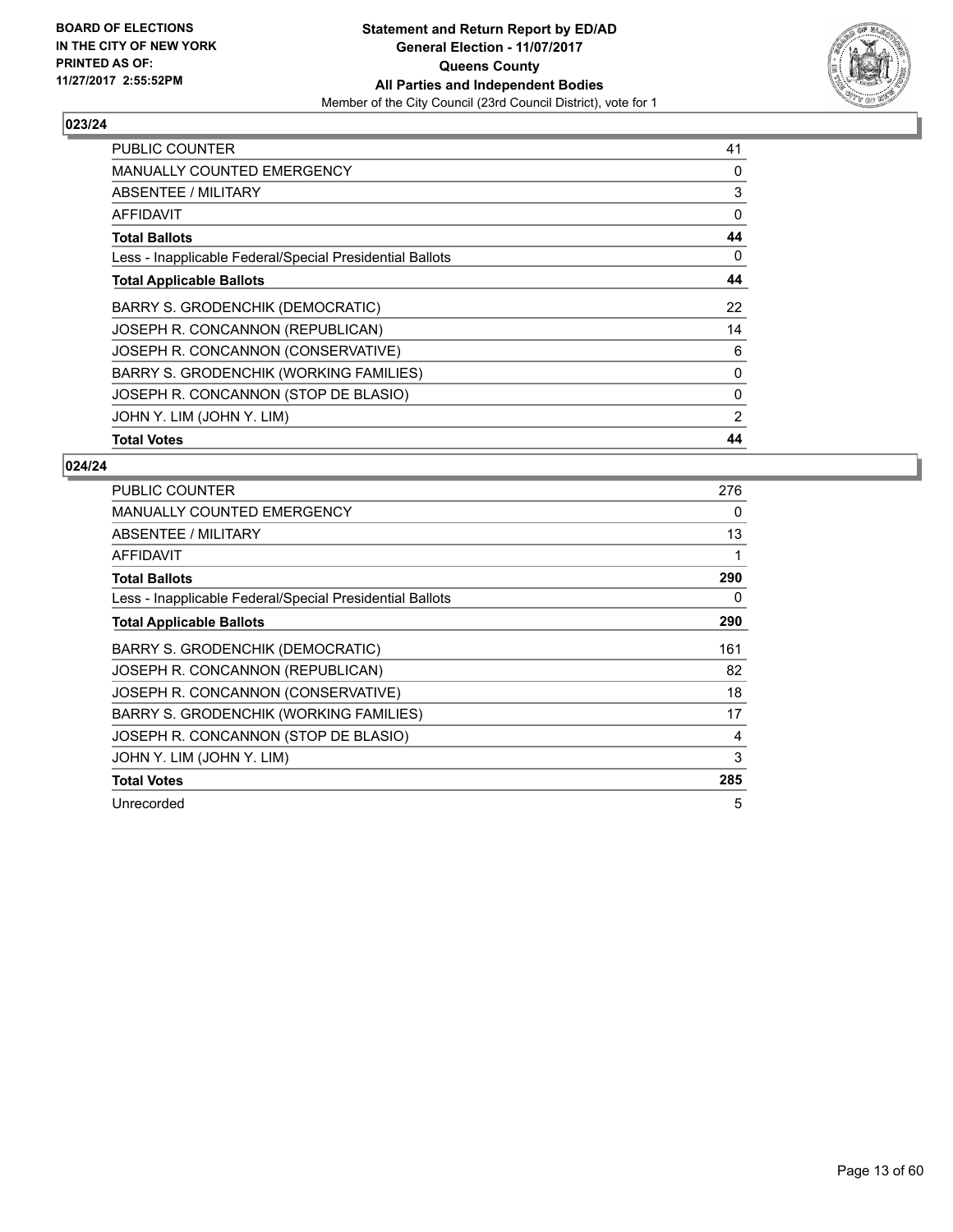

| <b>PUBLIC COUNTER</b>                                    | 248 |
|----------------------------------------------------------|-----|
| MANUALLY COUNTED EMERGENCY                               | 0   |
| ABSENTEE / MILITARY                                      | 7   |
| AFFIDAVIT                                                | 0   |
| <b>Total Ballots</b>                                     | 255 |
| Less - Inapplicable Federal/Special Presidential Ballots | 0   |
| <b>Total Applicable Ballots</b>                          | 255 |
| BARRY S. GRODENCHIK (DEMOCRATIC)                         | 152 |
| JOSEPH R. CONCANNON (REPUBLICAN)                         | 62  |
| JOSEPH R. CONCANNON (CONSERVATIVE)                       | 15  |
| BARRY S. GRODENCHIK (WORKING FAMILIES)                   | 4   |
| JOSEPH R. CONCANNON (STOP DE BLASIO)                     | 6   |
| JOHN Y. LIM (JOHN Y. LIM)                                | 11  |
| <b>Total Votes</b>                                       | 250 |
| Unrecorded                                               | 5   |

| <b>PUBLIC COUNTER</b>                                    | 302 |
|----------------------------------------------------------|-----|
| MANUALLY COUNTED EMERGENCY                               | 0   |
| ABSENTEE / MILITARY                                      | 7   |
| <b>AFFIDAVIT</b>                                         | 2   |
| <b>Total Ballots</b>                                     | 311 |
| Less - Inapplicable Federal/Special Presidential Ballots | 0   |
| <b>Total Applicable Ballots</b>                          | 311 |
| BARRY S. GRODENCHIK (DEMOCRATIC)                         | 287 |
| JOSEPH R. CONCANNON (REPUBLICAN)                         | 6   |
| JOSEPH R. CONCANNON (CONSERVATIVE)                       | 2   |
| BARRY S. GRODENCHIK (WORKING FAMILIES)                   | 5   |
| JOSEPH R. CONCANNON (STOP DE BLASIO)                     | 0   |
| JOHN Y. LIM (JOHN Y. LIM)                                | 3   |
| <b>Total Votes</b>                                       | 303 |
| Unrecorded                                               | 8   |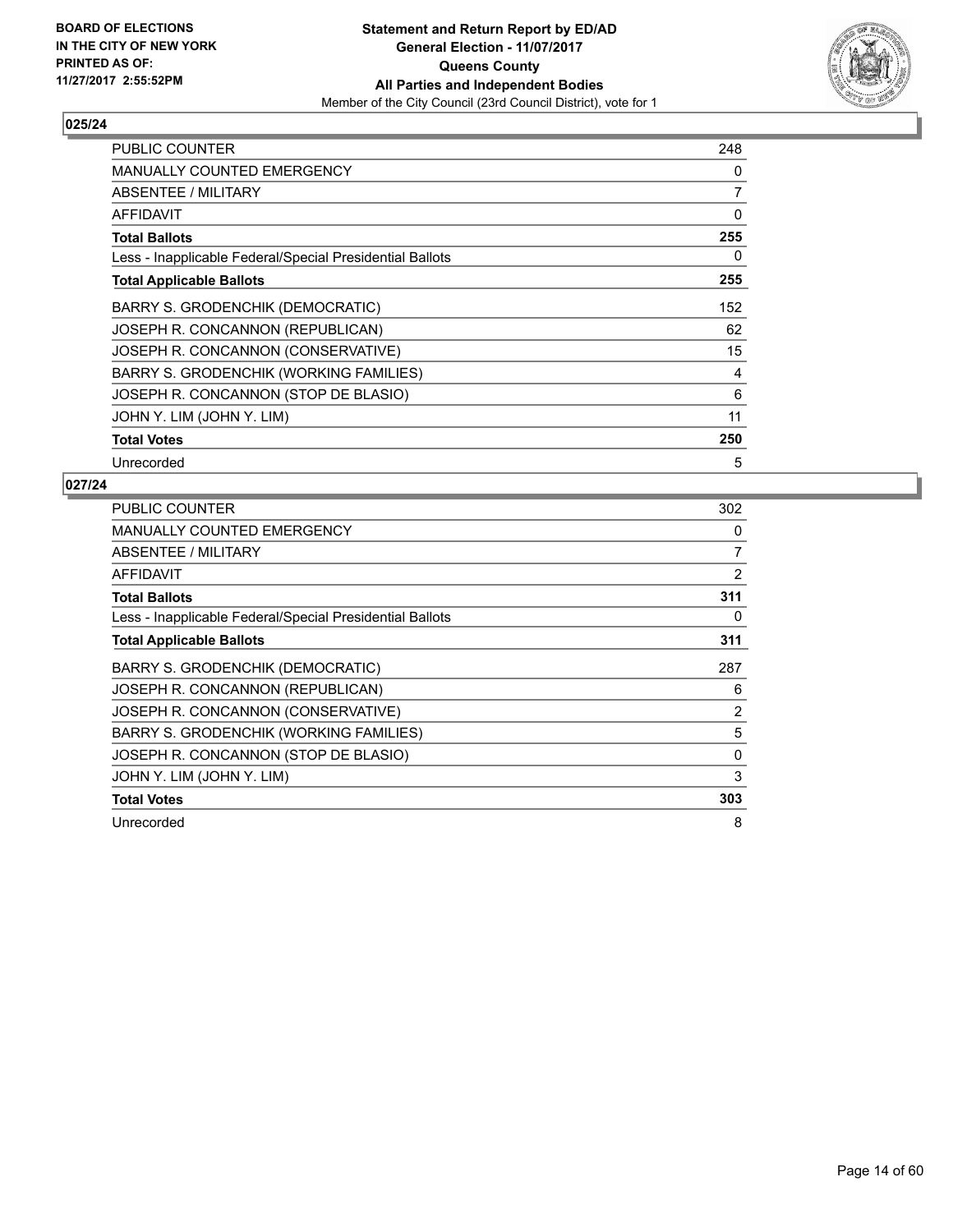

| <b>PUBLIC COUNTER</b>                                    | 248 |
|----------------------------------------------------------|-----|
| <b>MANUALLY COUNTED EMERGENCY</b>                        | 0   |
| ABSENTEE / MILITARY                                      | 7   |
| <b>AFFIDAVIT</b>                                         | 1   |
| <b>Total Ballots</b>                                     | 256 |
| Less - Inapplicable Federal/Special Presidential Ballots | 0   |
| <b>Total Applicable Ballots</b>                          | 256 |
| BARRY S. GRODENCHIK (DEMOCRATIC)                         | 148 |
| JOSEPH R. CONCANNON (REPUBLICAN)                         | 67  |
| JOSEPH R. CONCANNON (CONSERVATIVE)                       | 8   |
| BARRY S. GRODENCHIK (WORKING FAMILIES)                   | 12  |
| JOSEPH R. CONCANNON (STOP DE BLASIO)                     | 1   |
| JOHN Y. LIM (JOHN Y. LIM)                                | 8   |
| UNATTRIBUTABLE WRITE-IN (WRITE-IN)                       | 1   |
| <b>Total Votes</b>                                       | 245 |
| Unrecorded                                               | 11  |

| <b>PUBLIC COUNTER</b>                                    | 317 |
|----------------------------------------------------------|-----|
| <b>MANUALLY COUNTED EMERGENCY</b>                        | 0   |
| ABSENTEE / MILITARY                                      | 12  |
| <b>AFFIDAVIT</b>                                         | 4   |
| <b>Total Ballots</b>                                     | 333 |
| Less - Inapplicable Federal/Special Presidential Ballots | 0   |
| <b>Total Applicable Ballots</b>                          | 333 |
| BARRY S. GRODENCHIK (DEMOCRATIC)                         | 276 |
| JOSEPH R. CONCANNON (REPUBLICAN)                         | 20  |
| JOSEPH R. CONCANNON (CONSERVATIVE)                       | 3   |
| <b>BARRY S. GRODENCHIK (WORKING FAMILIES)</b>            | 10  |
| JOSEPH R. CONCANNON (STOP DE BLASIO)                     | 0   |
| JOHN Y. LIM (JOHN Y. LIM)                                | 9   |
| ELLIS DEVINE (WRITE-IN)                                  | 1   |
| <b>Total Votes</b>                                       | 319 |
| Unrecorded                                               | 14  |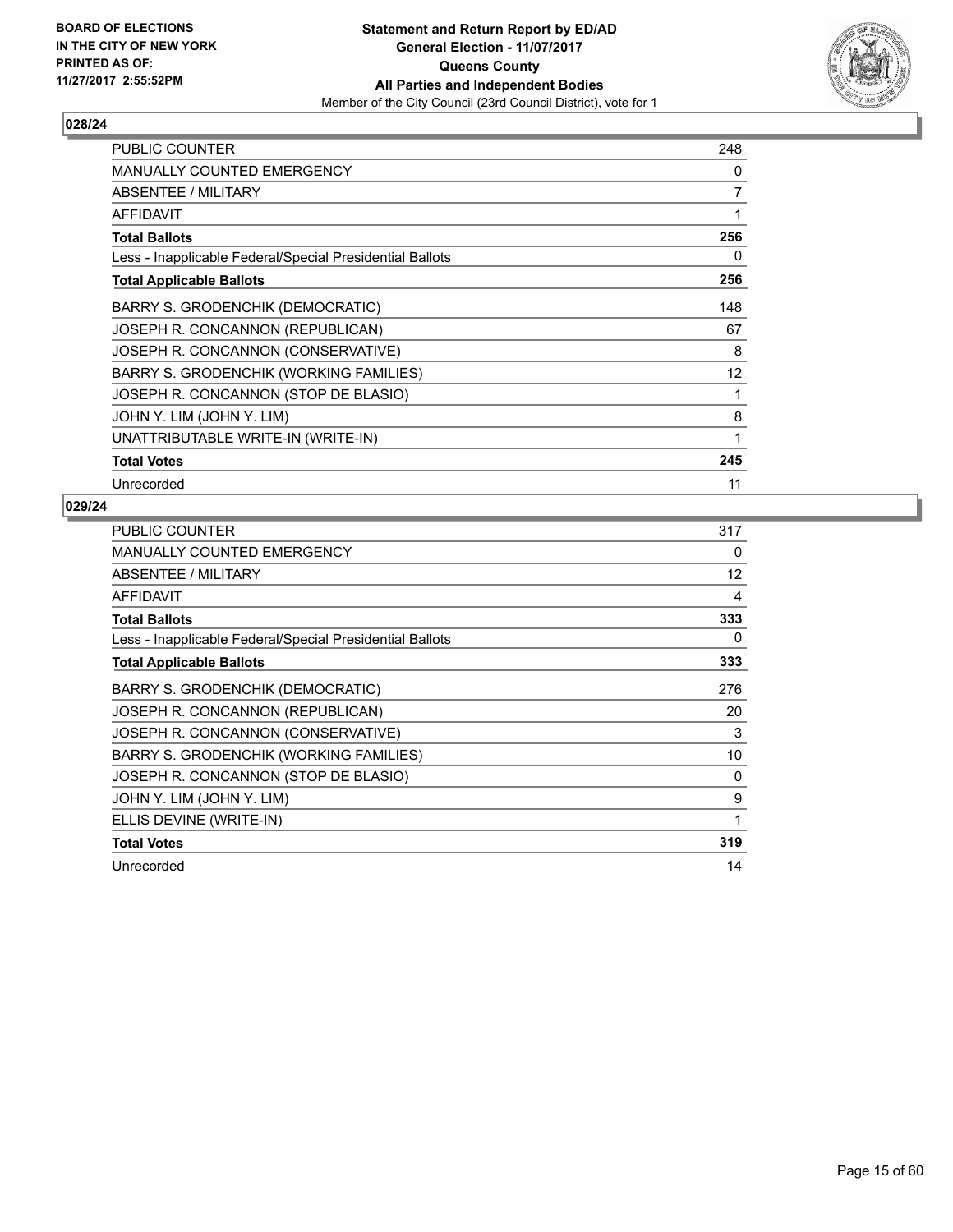

| <b>PUBLIC COUNTER</b>                                    | 308 |
|----------------------------------------------------------|-----|
| <b>MANUALLY COUNTED EMERGENCY</b>                        | 0   |
| ABSENTEE / MILITARY                                      | 9   |
| AFFIDAVIT                                                | 8   |
| <b>Total Ballots</b>                                     | 325 |
| Less - Inapplicable Federal/Special Presidential Ballots | 0   |
| <b>Total Applicable Ballots</b>                          | 325 |
| BARRY S. GRODENCHIK (DEMOCRATIC)                         | 272 |
| JOSEPH R. CONCANNON (REPUBLICAN)                         | 31  |
| JOSEPH R. CONCANNON (CONSERVATIVE)                       | 3   |
| BARRY S. GRODENCHIK (WORKING FAMILIES)                   | 8   |
| JOSEPH R. CONCANNON (STOP DE BLASIO)                     | 0   |
| JOHN Y. LIM (JOHN Y. LIM)                                | 3   |
| <b>Total Votes</b>                                       | 317 |
| Unrecorded                                               | 8   |

| <b>PUBLIC COUNTER</b>                                    | 148 |
|----------------------------------------------------------|-----|
| <b>MANUALLY COUNTED EMERGENCY</b>                        | 0   |
| ABSENTEE / MILITARY                                      | 0   |
| <b>AFFIDAVIT</b>                                         | 2   |
| <b>Total Ballots</b>                                     | 150 |
| Less - Inapplicable Federal/Special Presidential Ballots | 0   |
| <b>Total Applicable Ballots</b>                          | 150 |
| BARRY S. GRODENCHIK (DEMOCRATIC)                         | 103 |
| JOSEPH R. CONCANNON (REPUBLICAN)                         | 28  |
| JOSEPH R. CONCANNON (CONSERVATIVE)                       | 5   |
| BARRY S. GRODENCHIK (WORKING FAMILIES)                   | 6   |
| JOSEPH R. CONCANNON (STOP DE BLASIO)                     | 0   |
| JOHN Y. LIM (JOHN Y. LIM)                                | 4   |
| <b>Total Votes</b>                                       | 146 |
| Unrecorded                                               | 4   |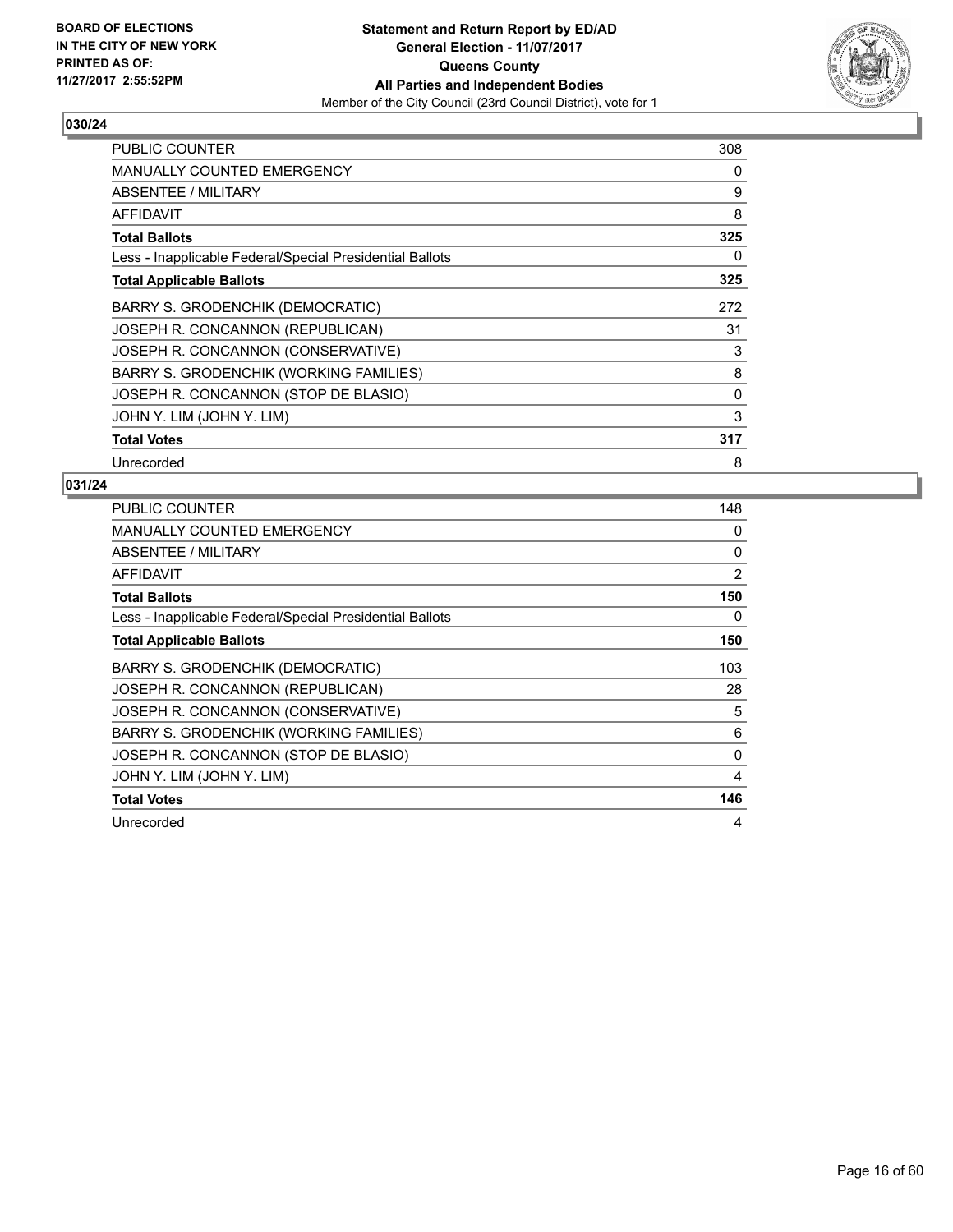

| <b>PUBLIC COUNTER</b>                                    | 136 |
|----------------------------------------------------------|-----|
| MANUALLY COUNTED EMERGENCY                               | 0   |
| ABSENTEE / MILITARY                                      | 5   |
| AFFIDAVIT                                                | 0   |
| <b>Total Ballots</b>                                     | 141 |
| Less - Inapplicable Federal/Special Presidential Ballots | 0   |
| <b>Total Applicable Ballots</b>                          | 141 |
| BARRY S. GRODENCHIK (DEMOCRATIC)                         | 77  |
| JOSEPH R. CONCANNON (REPUBLICAN)                         | 45  |
| JOSEPH R. CONCANNON (CONSERVATIVE)                       | 4   |
| BARRY S. GRODENCHIK (WORKING FAMILIES)                   | 4   |
| JOSEPH R. CONCANNON (STOP DE BLASIO)                     | 1   |
| JOHN Y. LIM (JOHN Y. LIM)                                | 3   |
| <b>Total Votes</b>                                       | 134 |
| Unrecorded                                               | 7   |

| <b>PUBLIC COUNTER</b>                                    | 162 |
|----------------------------------------------------------|-----|
| <b>MANUALLY COUNTED EMERGENCY</b>                        | 0   |
| ABSENTEE / MILITARY                                      | 1   |
| <b>AFFIDAVIT</b>                                         | 0   |
| <b>Total Ballots</b>                                     | 163 |
| Less - Inapplicable Federal/Special Presidential Ballots | 0   |
| <b>Total Applicable Ballots</b>                          | 163 |
| BARRY S. GRODENCHIK (DEMOCRATIC)                         | 112 |
| JOSEPH R. CONCANNON (REPUBLICAN)                         | 26  |
| JOSEPH R. CONCANNON (CONSERVATIVE)                       | 7   |
| <b>BARRY S. GRODENCHIK (WORKING FAMILIES)</b>            | 8   |
| JOSEPH R. CONCANNON (STOP DE BLASIO)                     | 0   |
| JOHN Y. LIM (JOHN Y. LIM)                                | 0   |
| <b>Total Votes</b>                                       | 153 |
| Unrecorded                                               | 10  |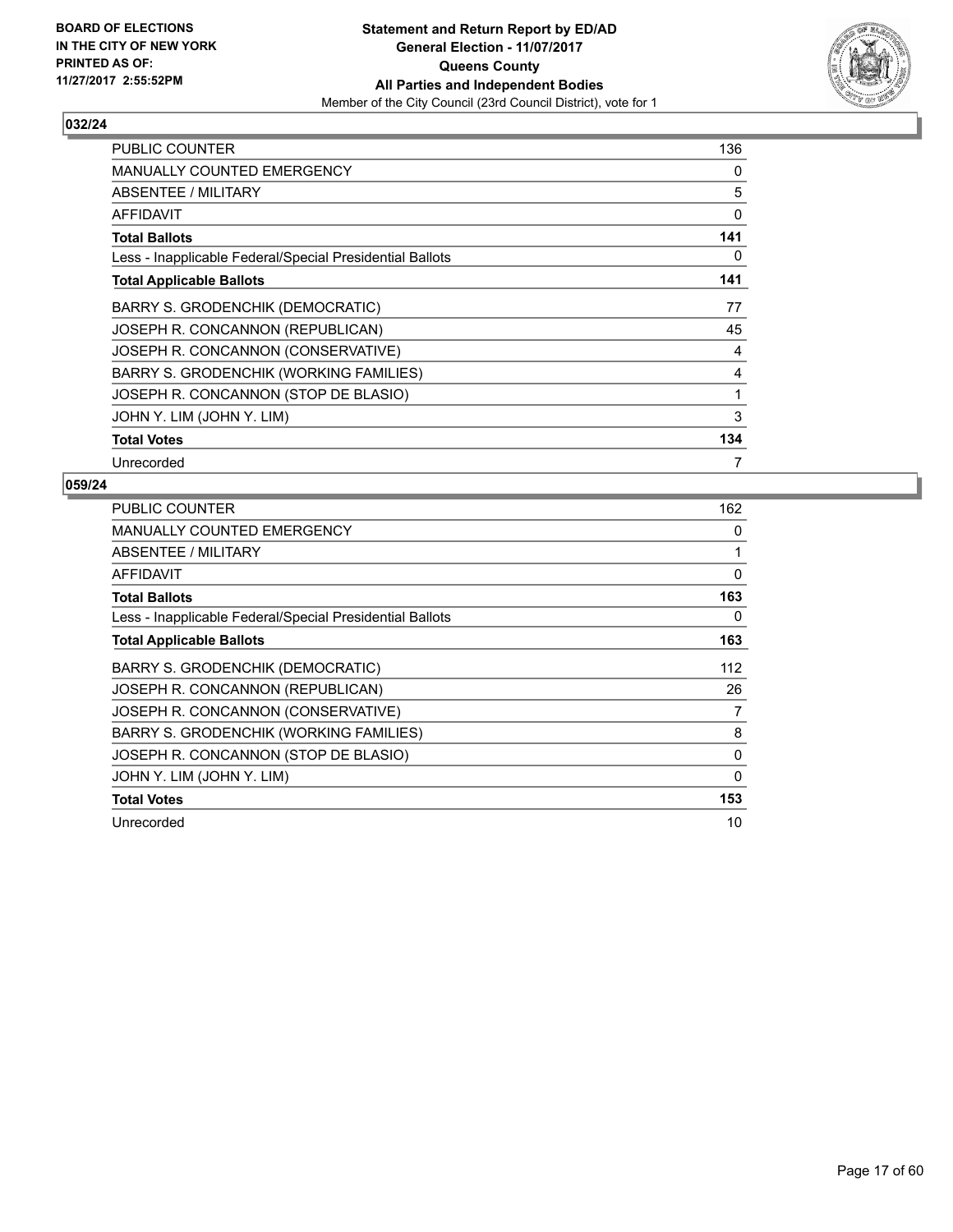

| <b>PUBLIC COUNTER</b>                                    | 197 |
|----------------------------------------------------------|-----|
| <b>MANUALLY COUNTED EMERGENCY</b>                        | 0   |
| ABSENTEE / MILITARY                                      | 8   |
| <b>AFFIDAVIT</b>                                         | 0   |
| <b>Total Ballots</b>                                     | 205 |
| Less - Inapplicable Federal/Special Presidential Ballots | 0   |
| <b>Total Applicable Ballots</b>                          | 205 |
| BARRY S. GRODENCHIK (DEMOCRATIC)                         | 118 |
| JOSEPH R. CONCANNON (REPUBLICAN)                         | 60  |
| JOSEPH R. CONCANNON (CONSERVATIVE)                       | 6   |
| <b>BARRY S. GRODENCHIK (WORKING FAMILIES)</b>            | 13  |
| JOSEPH R. CONCANNON (STOP DE BLASIO)                     | 1   |
| JOHN Y. LIM (JOHN Y. LIM)                                | 1   |
| <b>Total Votes</b>                                       | 199 |
| Unrecorded                                               | 6   |

#### **080/24**

| PUBLIC COUNTER                                           | 0 |
|----------------------------------------------------------|---|
| MANUALLY COUNTED EMERGENCY                               | 0 |
| ABSENTEE / MILITARY                                      | 0 |
| <b>AFFIDAVIT</b>                                         | 0 |
| <b>Total Ballots</b>                                     | 0 |
| Less - Inapplicable Federal/Special Presidential Ballots | 0 |
| <b>Total Applicable Ballots</b>                          | 0 |
| BARRY S. GRODENCHIK (DEMOCRATIC)                         | 0 |
| JOSEPH R. CONCANNON (REPUBLICAN)                         | 0 |
| JOSEPH R. CONCANNON (CONSERVATIVE)                       | 0 |
| BARRY S. GRODENCHIK (WORKING FAMILIES)                   | 0 |
| JOSEPH R. CONCANNON (STOP DE BLASIO)                     | 0 |
| JOHN Y. LIM (JOHN Y. LIM)                                | 0 |
| <b>Total Votes</b>                                       | 0 |
|                                                          |   |

| <b>PUBLIC COUNTER</b>                                    | 0        |
|----------------------------------------------------------|----------|
| <b>MANUALLY COUNTED EMERGENCY</b>                        | 0        |
| ABSENTEE / MILITARY                                      | 0        |
| AFFIDAVIT                                                | 0        |
| <b>Total Ballots</b>                                     | 0        |
| Less - Inapplicable Federal/Special Presidential Ballots | 0        |
| <b>Total Applicable Ballots</b>                          | 0        |
| BARRY S. GRODENCHIK (DEMOCRATIC)                         | 0        |
| JOSEPH R. CONCANNON (REPUBLICAN)                         | 0        |
| JOSEPH R. CONCANNON (CONSERVATIVE)                       | $\Omega$ |
| BARRY S. GRODENCHIK (WORKING FAMILIES)                   | 0        |
| JOSEPH R. CONCANNON (STOP DE BLASIO)                     | 0        |
| JOHN Y. LIM (JOHN Y. LIM)                                | 0        |
| <b>Total Votes</b>                                       | 0        |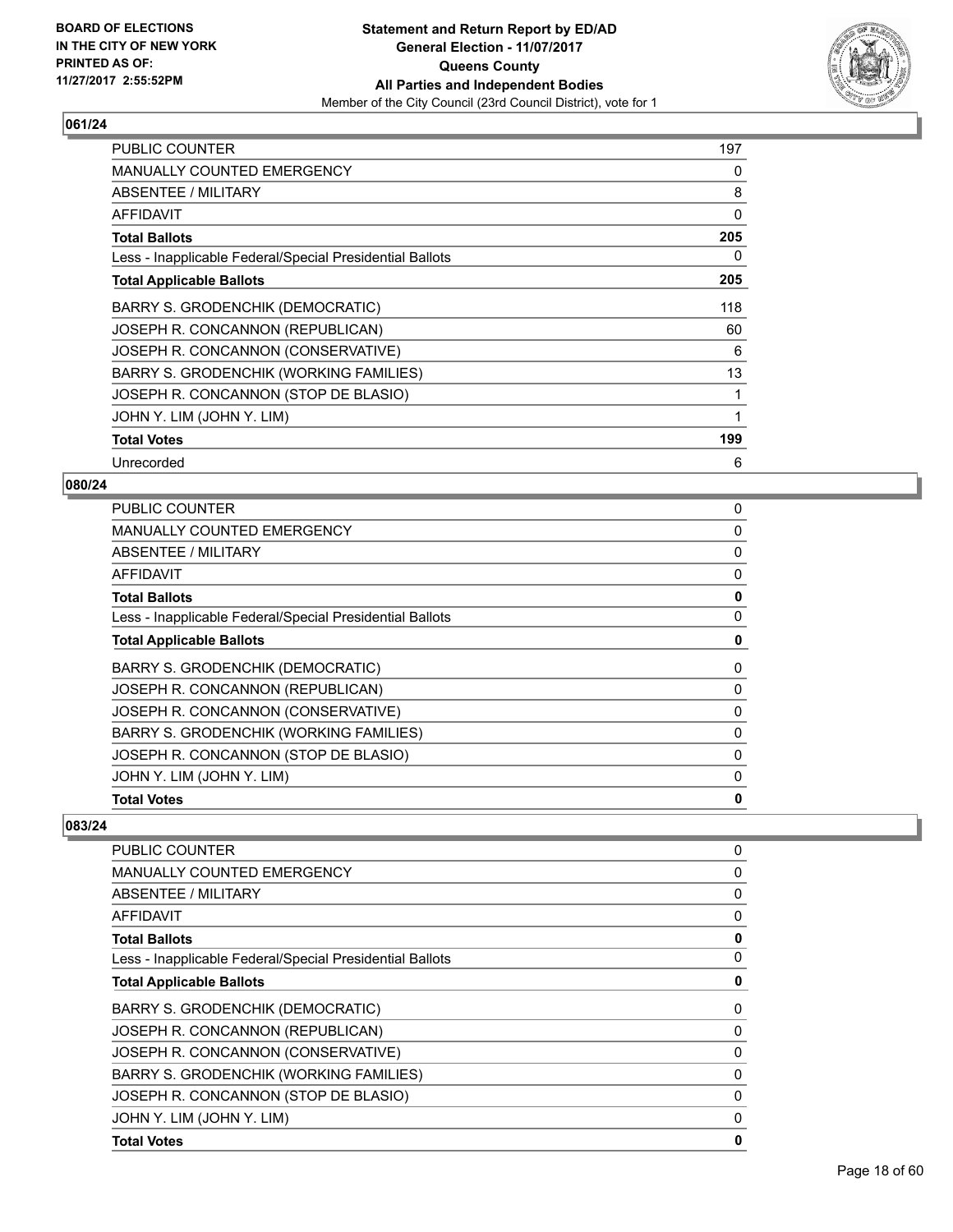

| <b>PUBLIC COUNTER</b>                                    | 273            |
|----------------------------------------------------------|----------------|
| MANUALLY COUNTED EMERGENCY                               | 0              |
| ABSENTEE / MILITARY                                      | 13             |
| <b>AFFIDAVIT</b>                                         | $\overline{2}$ |
| <b>Total Ballots</b>                                     | 288            |
| Less - Inapplicable Federal/Special Presidential Ballots | 0              |
| <b>Total Applicable Ballots</b>                          | 288            |
| BARRY S. GRODENCHIK (DEMOCRATIC)                         | 147            |
| JOSEPH R. CONCANNON (REPUBLICAN)                         | 98             |
| JOSEPH R. CONCANNON (CONSERVATIVE)                       | 13             |
| BARRY S. GRODENCHIK (WORKING FAMILIES)                   | 9              |
| JOSEPH R. CONCANNON (STOP DE BLASIO)                     | 1              |
| JOHN Y. LIM (JOHN Y. LIM)                                | 5              |
| UNCOUNTED WRITE-IN PER STATUTE (WRITE-IN)                | 1              |
| <b>Total Votes</b>                                       | 274            |
| Unrecorded                                               | 14             |

| <b>PUBLIC COUNTER</b>                                    | 268 |
|----------------------------------------------------------|-----|
| MANUALLY COUNTED EMERGENCY                               | 0   |
| ABSENTEE / MILITARY                                      | 5   |
| <b>AFFIDAVIT</b>                                         | 3   |
| <b>Total Ballots</b>                                     | 276 |
| Less - Inapplicable Federal/Special Presidential Ballots | 0   |
| <b>Total Applicable Ballots</b>                          | 276 |
| <b>BARRY S. GRODENCHIK (DEMOCRATIC)</b>                  | 167 |
| JOSEPH R. CONCANNON (REPUBLICAN)                         | 83  |
| JOSEPH R. CONCANNON (CONSERVATIVE)                       | 10  |
| <b>BARRY S. GRODENCHIK (WORKING FAMILIES)</b>            | 9   |
| JOSEPH R. CONCANNON (STOP DE BLASIO)                     | 2   |
| JOHN Y. LIM (JOHN Y. LIM)                                | 1   |
| <b>Total Votes</b>                                       | 272 |
| Unrecorded                                               | 4   |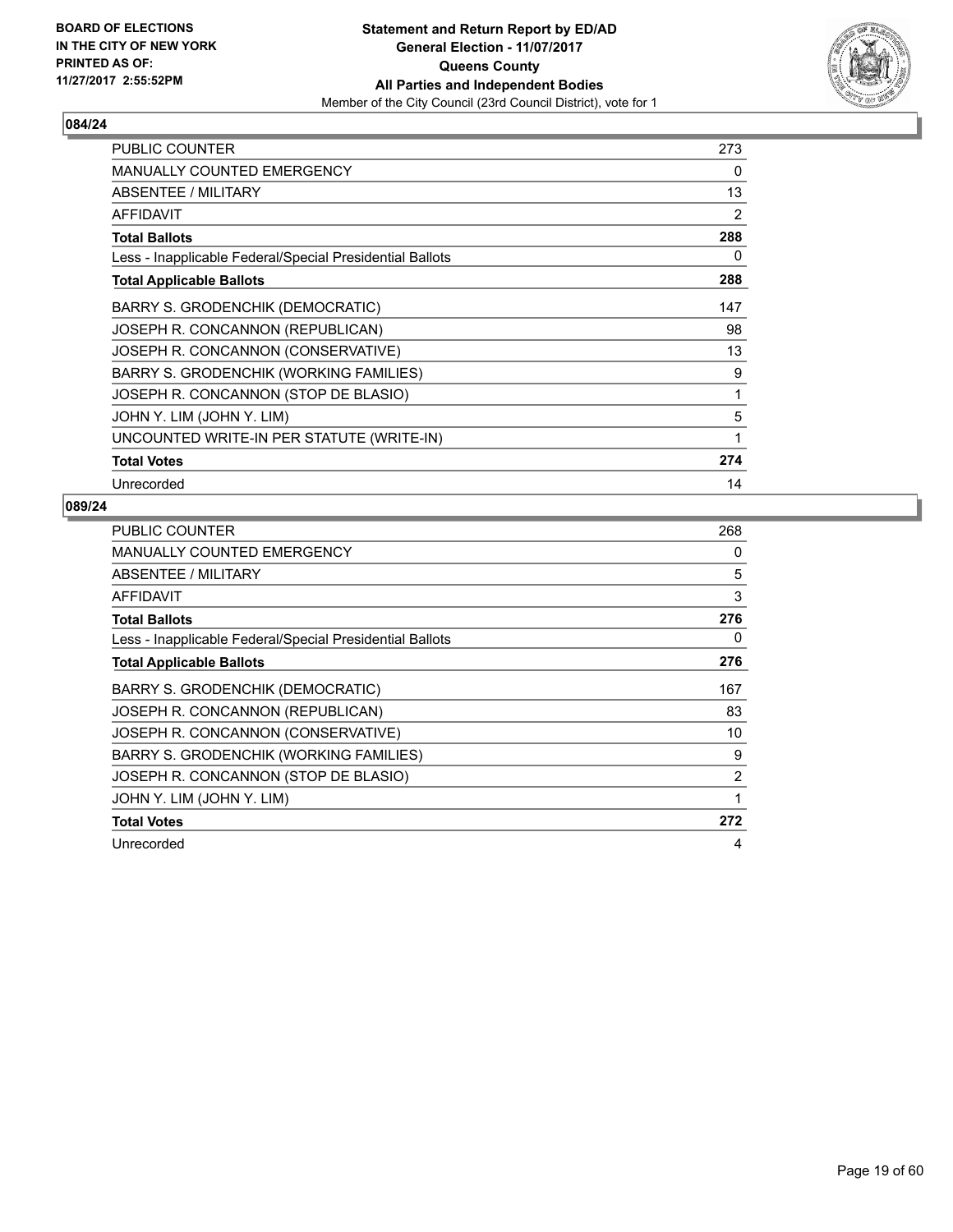

| <b>PUBLIC COUNTER</b>                                    | 147 |
|----------------------------------------------------------|-----|
| <b>MANUALLY COUNTED EMERGENCY</b>                        | 0   |
| ABSENTEE / MILITARY                                      | 11  |
| AFFIDAVIT                                                | 0   |
| <b>Total Ballots</b>                                     | 158 |
| Less - Inapplicable Federal/Special Presidential Ballots | 0   |
| <b>Total Applicable Ballots</b>                          | 158 |
| <b>BARRY S. GRODENCHIK (DEMOCRATIC)</b>                  | 119 |
| JOSEPH R. CONCANNON (REPUBLICAN)                         | 19  |
| JOSEPH R. CONCANNON (CONSERVATIVE)                       | 5   |
| BARRY S. GRODENCHIK (WORKING FAMILIES)                   | 6   |
| JOSEPH R. CONCANNON (STOP DE BLASIO)                     | 1   |
| JOHN Y. LIM (JOHN Y. LIM)                                | 2   |
| <b>Total Votes</b>                                       | 152 |
| Unrecorded                                               | 6   |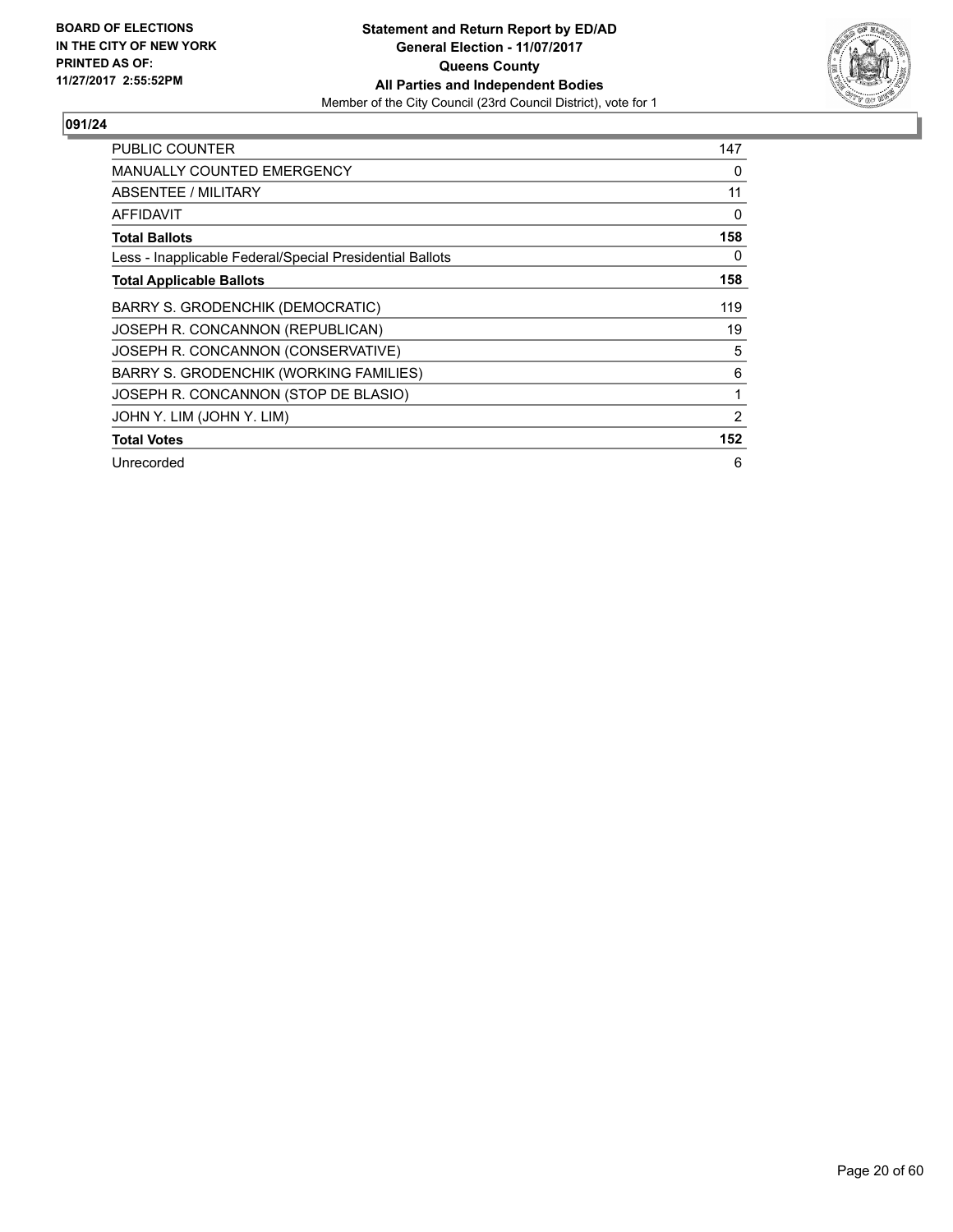

| <b>PUBLIC COUNTER</b>                                    | 195 |
|----------------------------------------------------------|-----|
| <b>MANUALLY COUNTED EMERGENCY</b>                        | 0   |
| ABSENTEE / MILITARY                                      | 4   |
| <b>AFFIDAVIT</b>                                         | 1   |
| <b>Total Ballots</b>                                     | 200 |
| Less - Inapplicable Federal/Special Presidential Ballots | 0   |
| <b>Total Applicable Ballots</b>                          | 200 |
| BARRY S. GRODENCHIK (DEMOCRATIC)                         | 99  |
| JOSEPH R. CONCANNON (REPUBLICAN)                         | 59  |
| JOSEPH R. CONCANNON (CONSERVATIVE)                       | 15  |
| BARRY S. GRODENCHIK (WORKING FAMILIES)                   | 9   |
| JOSEPH R. CONCANNON (STOP DE BLASIO)                     | 2   |
| JOHN Y. LIM (JOHN Y. LIM)                                | 5   |
| AMY GOLDMAN (WRITE-IN)                                   | 1   |
| <b>Total Votes</b>                                       | 190 |
| Unrecorded                                               | 10  |

| <b>PUBLIC COUNTER</b>                                    | 227 |
|----------------------------------------------------------|-----|
| <b>MANUALLY COUNTED EMERGENCY</b>                        | 0   |
| ABSENTEE / MILITARY                                      | 3   |
| AFFIDAVIT                                                | 1   |
| <b>Total Ballots</b>                                     | 231 |
| Less - Inapplicable Federal/Special Presidential Ballots | 0   |
| <b>Total Applicable Ballots</b>                          | 231 |
| BARRY S. GRODENCHIK (DEMOCRATIC)                         | 146 |
| JOSEPH R. CONCANNON (REPUBLICAN)                         | 49  |
| JOSEPH R. CONCANNON (CONSERVATIVE)                       | 8   |
| <b>BARRY S. GRODENCHIK (WORKING FAMILIES)</b>            | 10  |
| JOSEPH R. CONCANNON (STOP DE BLASIO)                     | 3   |
| JOHN Y. LIM (JOHN Y. LIM)                                | 5   |
| <b>Total Votes</b>                                       | 221 |
| Unrecorded                                               | 10  |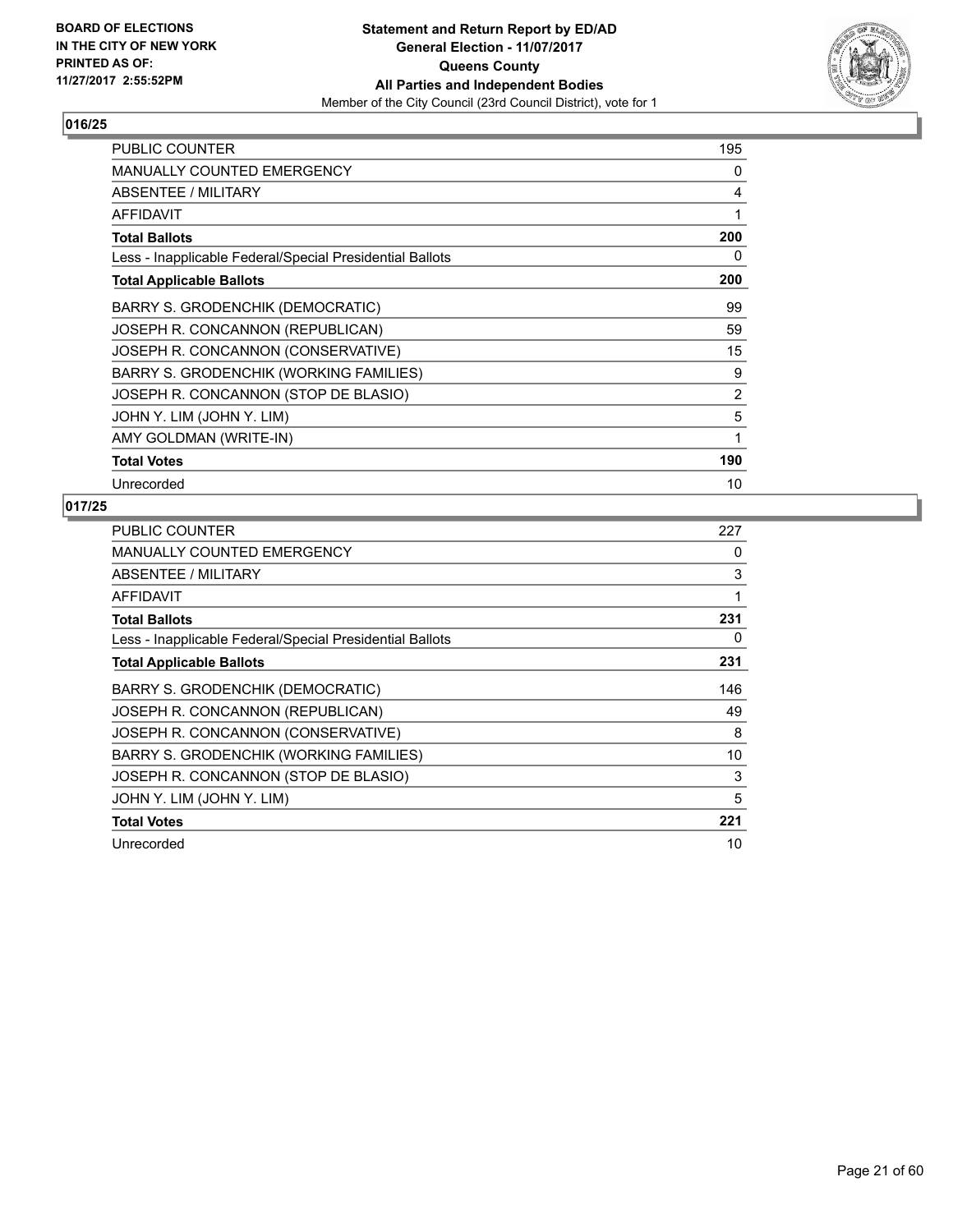

| <b>PUBLIC COUNTER</b>                                    | 223 |
|----------------------------------------------------------|-----|
| <b>MANUALLY COUNTED EMERGENCY</b>                        | 0   |
| ABSENTEE / MILITARY                                      | 9   |
| <b>AFFIDAVIT</b>                                         | 3   |
| <b>Total Ballots</b>                                     | 235 |
| Less - Inapplicable Federal/Special Presidential Ballots | 0   |
| <b>Total Applicable Ballots</b>                          | 235 |
| <b>BARRY S. GRODENCHIK (DEMOCRATIC)</b>                  | 160 |
| JOSEPH R. CONCANNON (REPUBLICAN)                         | 39  |
| JOSEPH R. CONCANNON (CONSERVATIVE)                       | 12  |
| BARRY S. GRODENCHIK (WORKING FAMILIES)                   | 6   |
| JOSEPH R. CONCANNON (STOP DE BLASIO)                     | 1   |
| JOHN Y. LIM (JOHN Y. LIM)                                | 4   |
| DAVID D. PODOVE (WRITE-IN)                               | 1   |
| <b>Total Votes</b>                                       | 223 |
| Unrecorded                                               | 12  |

| <b>PUBLIC COUNTER</b>                                    | 240 |
|----------------------------------------------------------|-----|
| <b>MANUALLY COUNTED EMERGENCY</b>                        | 0   |
| ABSENTEE / MILITARY                                      | 13  |
| <b>AFFIDAVIT</b>                                         | 1   |
| <b>Total Ballots</b>                                     | 254 |
| Less - Inapplicable Federal/Special Presidential Ballots | 0   |
| <b>Total Applicable Ballots</b>                          | 254 |
| <b>BARRY S. GRODENCHIK (DEMOCRATIC)</b>                  | 190 |
| JOSEPH R. CONCANNON (REPUBLICAN)                         | 35  |
| JOSEPH R. CONCANNON (CONSERVATIVE)                       | 4   |
| BARRY S. GRODENCHIK (WORKING FAMILIES)                   | 4   |
| JOSEPH R. CONCANNON (STOP DE BLASIO)                     | 2   |
| JOHN Y. LIM (JOHN Y. LIM)                                | 10  |
| UNATTRIBUTABLE WRITE-IN (WRITE-IN)                       | 1   |
| <b>Total Votes</b>                                       | 246 |
| Unrecorded                                               | 8   |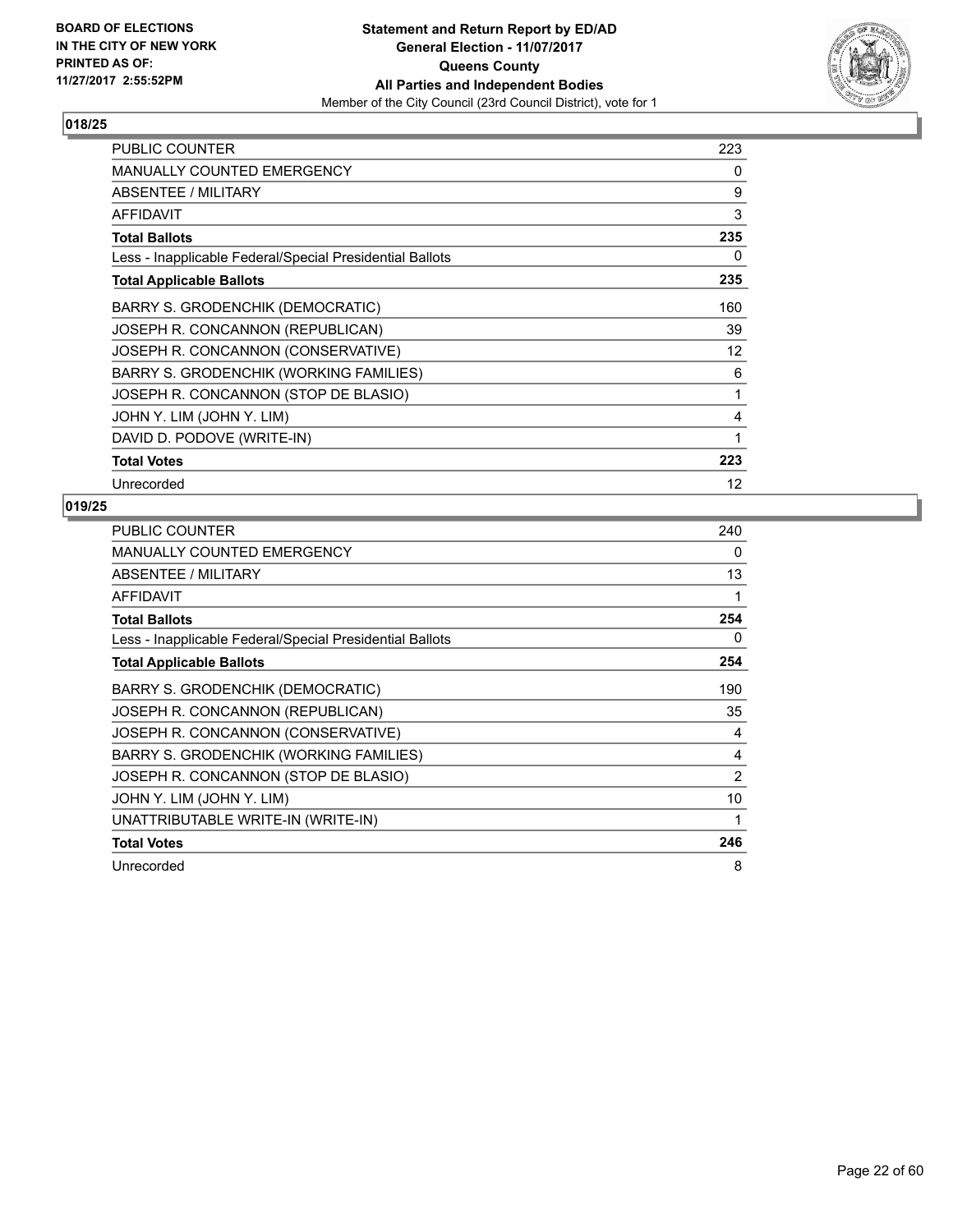

| PUBLIC COUNTER                                           | 252            |
|----------------------------------------------------------|----------------|
| <b>MANUALLY COUNTED EMERGENCY</b>                        | 0              |
| ABSENTEE / MILITARY                                      | 9              |
| <b>AFFIDAVIT</b>                                         | $\overline{2}$ |
| <b>Total Ballots</b>                                     | 263            |
| Less - Inapplicable Federal/Special Presidential Ballots | 0              |
| <b>Total Applicable Ballots</b>                          | 263            |
| <b>BARRY S. GRODENCHIK (DEMOCRATIC)</b>                  | 172            |
| JOSEPH R. CONCANNON (REPUBLICAN)                         | 48             |
| JOSEPH R. CONCANNON (CONSERVATIVE)                       | 8              |
| BARRY S. GRODENCHIK (WORKING FAMILIES)                   | 10             |
| JOSEPH R. CONCANNON (STOP DE BLASIO)                     | 0              |
| JOHN Y. LIM (JOHN Y. LIM)                                | 8              |
| HARRIET TUBMAN (WRITE-IN)                                | 1              |
| <b>Total Votes</b>                                       | 247            |
| Unrecorded                                               | 16             |

| PUBLIC COUNTER                                           | 215 |
|----------------------------------------------------------|-----|
| MANUALLY COUNTED EMERGENCY                               | 0   |
| <b>ABSENTEE / MILITARY</b>                               | 6   |
| AFFIDAVIT                                                | 3   |
| <b>Total Ballots</b>                                     | 224 |
| Less - Inapplicable Federal/Special Presidential Ballots | 0   |
| <b>Total Applicable Ballots</b>                          | 224 |
| BARRY S. GRODENCHIK (DEMOCRATIC)                         | 120 |
| JOSEPH R. CONCANNON (REPUBLICAN)                         | 65  |
| JOSEPH R. CONCANNON (CONSERVATIVE)                       | 15  |
| <b>BARRY S. GRODENCHIK (WORKING FAMILIES)</b>            | 9   |
| JOSEPH R. CONCANNON (STOP DE BLASIO)                     | 1   |
| JOHN Y. LIM (JOHN Y. LIM)                                | 8   |
| <b>Total Votes</b>                                       | 218 |
| Unrecorded                                               | 6   |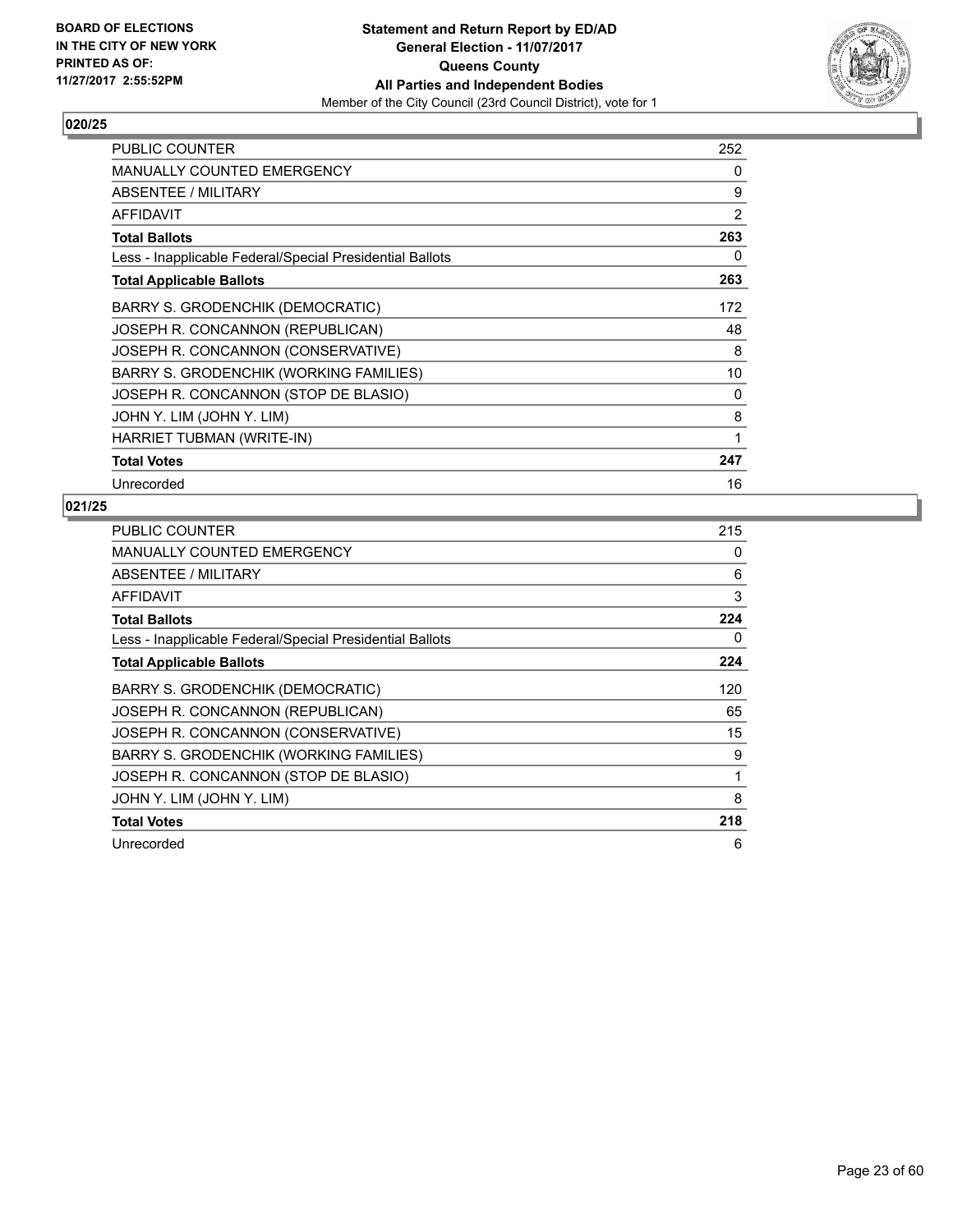

| <b>PUBLIC COUNTER</b>                                    | 200 |
|----------------------------------------------------------|-----|
| MANUALLY COUNTED EMERGENCY                               | 0   |
| ABSENTEE / MILITARY                                      | 4   |
| AFFIDAVIT                                                | 3   |
| <b>Total Ballots</b>                                     | 207 |
| Less - Inapplicable Federal/Special Presidential Ballots | 0   |
| <b>Total Applicable Ballots</b>                          | 207 |
| BARRY S. GRODENCHIK (DEMOCRATIC)                         | 126 |
| JOSEPH R. CONCANNON (REPUBLICAN)                         | 44  |
| JOSEPH R. CONCANNON (CONSERVATIVE)                       | 8   |
| BARRY S. GRODENCHIK (WORKING FAMILIES)                   | 11  |
| JOSEPH R. CONCANNON (STOP DE BLASIO)                     | 0   |
| JOHN Y. LIM (JOHN Y. LIM)                                | 8   |
| <b>Total Votes</b>                                       | 197 |
| Unrecorded                                               | 10  |

| <b>PUBLIC COUNTER</b>                                    | 83 |
|----------------------------------------------------------|----|
| <b>MANUALLY COUNTED EMERGENCY</b>                        | 0  |
| ABSENTEE / MILITARY                                      | 3  |
| AFFIDAVIT                                                | 2  |
| <b>Total Ballots</b>                                     | 88 |
| Less - Inapplicable Federal/Special Presidential Ballots | 0  |
| <b>Total Applicable Ballots</b>                          | 88 |
| BARRY S. GRODENCHIK (DEMOCRATIC)                         | 43 |
| JOSEPH R. CONCANNON (REPUBLICAN)                         | 19 |
| JOSEPH R. CONCANNON (CONSERVATIVE)                       | 6  |
| BARRY S. GRODENCHIK (WORKING FAMILIES)                   | 4  |
| JOSEPH R. CONCANNON (STOP DE BLASIO)                     | 1  |
| JOHN Y. LIM (JOHN Y. LIM)                                | 5  |
| <b>Total Votes</b>                                       | 78 |
| Unrecorded                                               | 10 |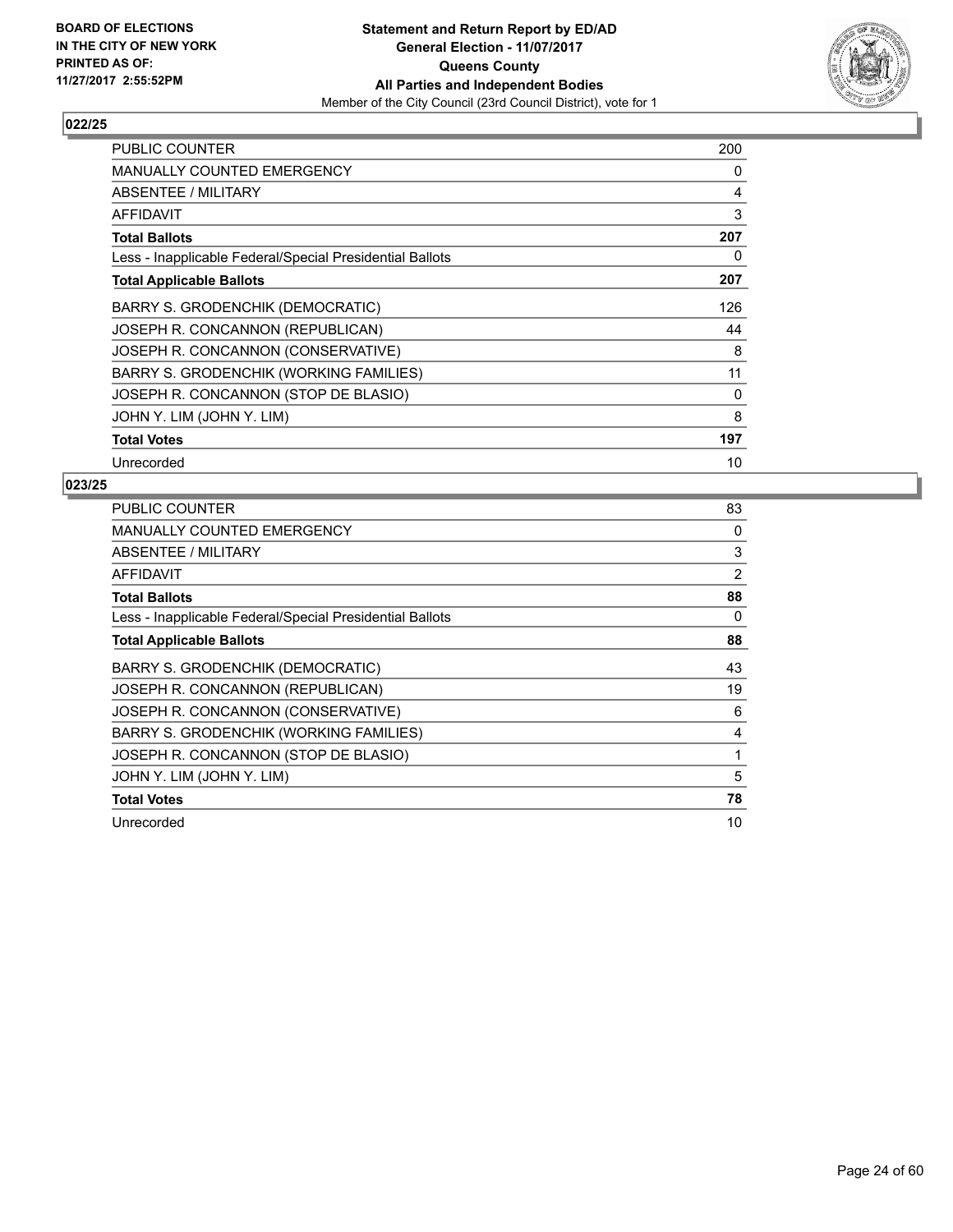

| PUBLIC COUNTER                                           | 192      |
|----------------------------------------------------------|----------|
| <b>MANUALLY COUNTED EMERGENCY</b>                        | 0        |
| ABSENTEE / MILITARY                                      | 3        |
| <b>AFFIDAVIT</b>                                         | 4        |
| <b>Total Ballots</b>                                     | 199      |
| Less - Inapplicable Federal/Special Presidential Ballots | 0        |
| <b>Total Applicable Ballots</b>                          | 199      |
| <b>BARRY S. GRODENCHIK (DEMOCRATIC)</b>                  | 102      |
| JOSEPH R. CONCANNON (REPUBLICAN)                         | 58       |
| JOSEPH R. CONCANNON (CONSERVATIVE)                       | 7        |
| BARRY S. GRODENCHIK (WORKING FAMILIES)                   | 6        |
| JOSEPH R. CONCANNON (STOP DE BLASIO)                     | $\Omega$ |
| JOHN Y. LIM (JOHN Y. LIM)                                | 17       |
| MICKEY MOUSE (WRITE-IN)                                  |          |
| <b>Total Votes</b>                                       | 191      |
| Unrecorded                                               | 8        |

| <b>PUBLIC COUNTER</b>                                    | 220 |
|----------------------------------------------------------|-----|
| <b>MANUALLY COUNTED EMERGENCY</b>                        | 0   |
| ABSENTEE / MILITARY                                      | 6   |
| <b>AFFIDAVIT</b>                                         | 5   |
| <b>Total Ballots</b>                                     | 231 |
| Less - Inapplicable Federal/Special Presidential Ballots | 0   |
| <b>Total Applicable Ballots</b>                          | 231 |
| BARRY S. GRODENCHIK (DEMOCRATIC)                         | 110 |
| JOSEPH R. CONCANNON (REPUBLICAN)                         | 65  |
| JOSEPH R. CONCANNON (CONSERVATIVE)                       | 12  |
| BARRY S. GRODENCHIK (WORKING FAMILIES)                   | 11  |
| JOSEPH R. CONCANNON (STOP DE BLASIO)                     | 3   |
| JOHN Y. LIM (JOHN Y. LIM)                                | 12  |
| <b>Total Votes</b>                                       | 213 |
| Unrecorded                                               | 18  |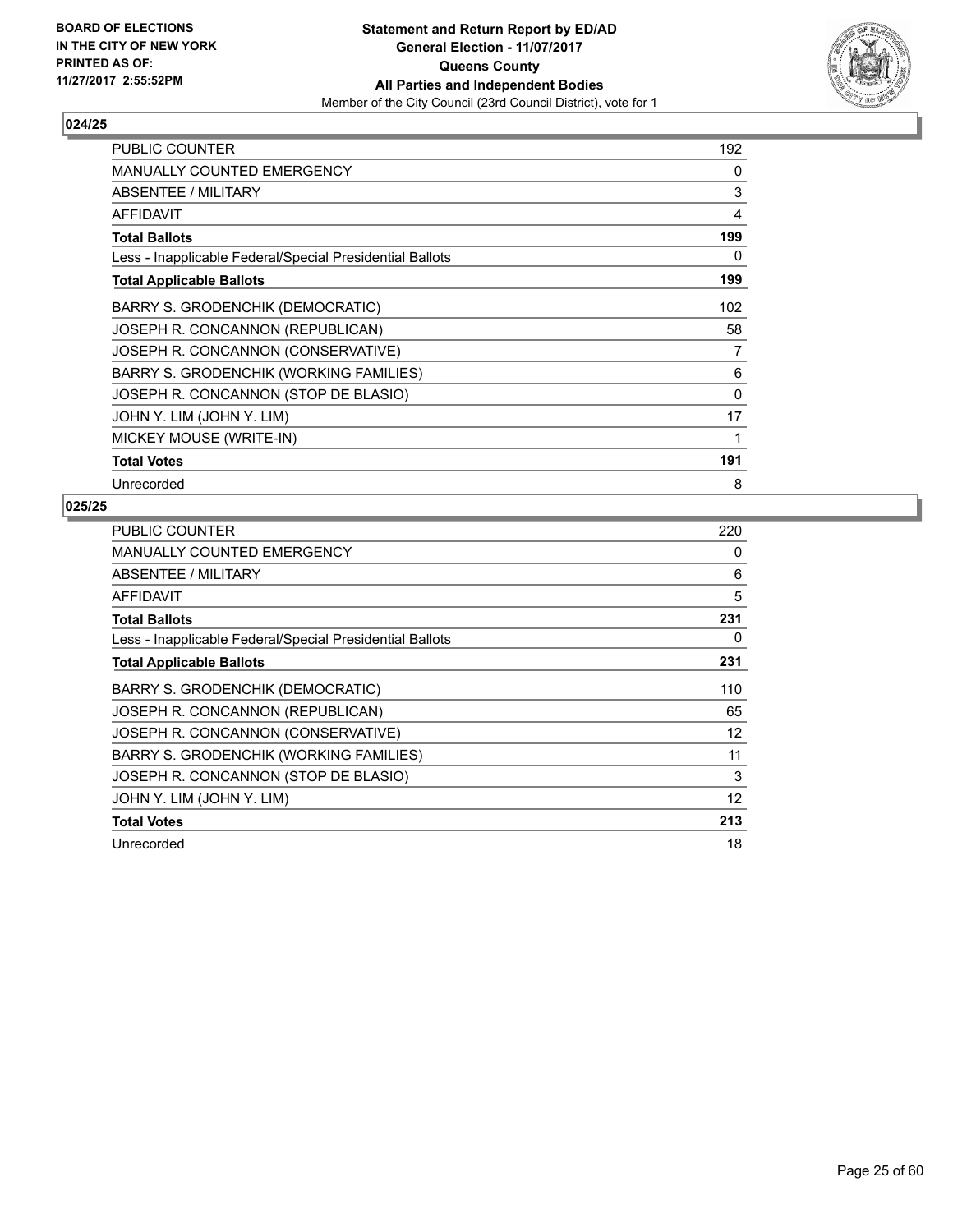

| <b>PUBLIC COUNTER</b>                                    | 34 |
|----------------------------------------------------------|----|
| <b>MANUALLY COUNTED EMERGENCY</b>                        | 0  |
| ABSENTEE / MILITARY                                      | 1  |
| AFFIDAVIT                                                | 1  |
| <b>Total Ballots</b>                                     | 36 |
| Less - Inapplicable Federal/Special Presidential Ballots | 0  |
| <b>Total Applicable Ballots</b>                          | 36 |
| BARRY S. GRODENCHIK (DEMOCRATIC)                         | 25 |
| JOSEPH R. CONCANNON (REPUBLICAN)                         | 4  |
| JOSEPH R. CONCANNON (CONSERVATIVE)                       | 1  |
| BARRY S. GRODENCHIK (WORKING FAMILIES)                   | 0  |
| JOSEPH R. CONCANNON (STOP DE BLASIO)                     | 0  |
| JOHN Y. LIM (JOHN Y. LIM)                                | 3  |
| <b>Total Votes</b>                                       | 33 |
| Unrecorded                                               | 3  |

| <b>PUBLIC COUNTER</b>                                    | 198 |
|----------------------------------------------------------|-----|
| <b>MANUALLY COUNTED EMERGENCY</b>                        | 0   |
| ABSENTEE / MILITARY                                      | 4   |
| AFFIDAVIT                                                | 0   |
| <b>Total Ballots</b>                                     | 202 |
| Less - Inapplicable Federal/Special Presidential Ballots | 0   |
| <b>Total Applicable Ballots</b>                          | 202 |
| BARRY S. GRODENCHIK (DEMOCRATIC)                         | 89  |
| JOSEPH R. CONCANNON (REPUBLICAN)                         | 69  |
| JOSEPH R. CONCANNON (CONSERVATIVE)                       | 20  |
| BARRY S. GRODENCHIK (WORKING FAMILIES)                   | 8   |
| JOSEPH R. CONCANNON (STOP DE BLASIO)                     | 3   |
| JOHN Y. LIM (JOHN Y. LIM)                                | 6   |
| <b>Total Votes</b>                                       | 195 |
| Unrecorded                                               |     |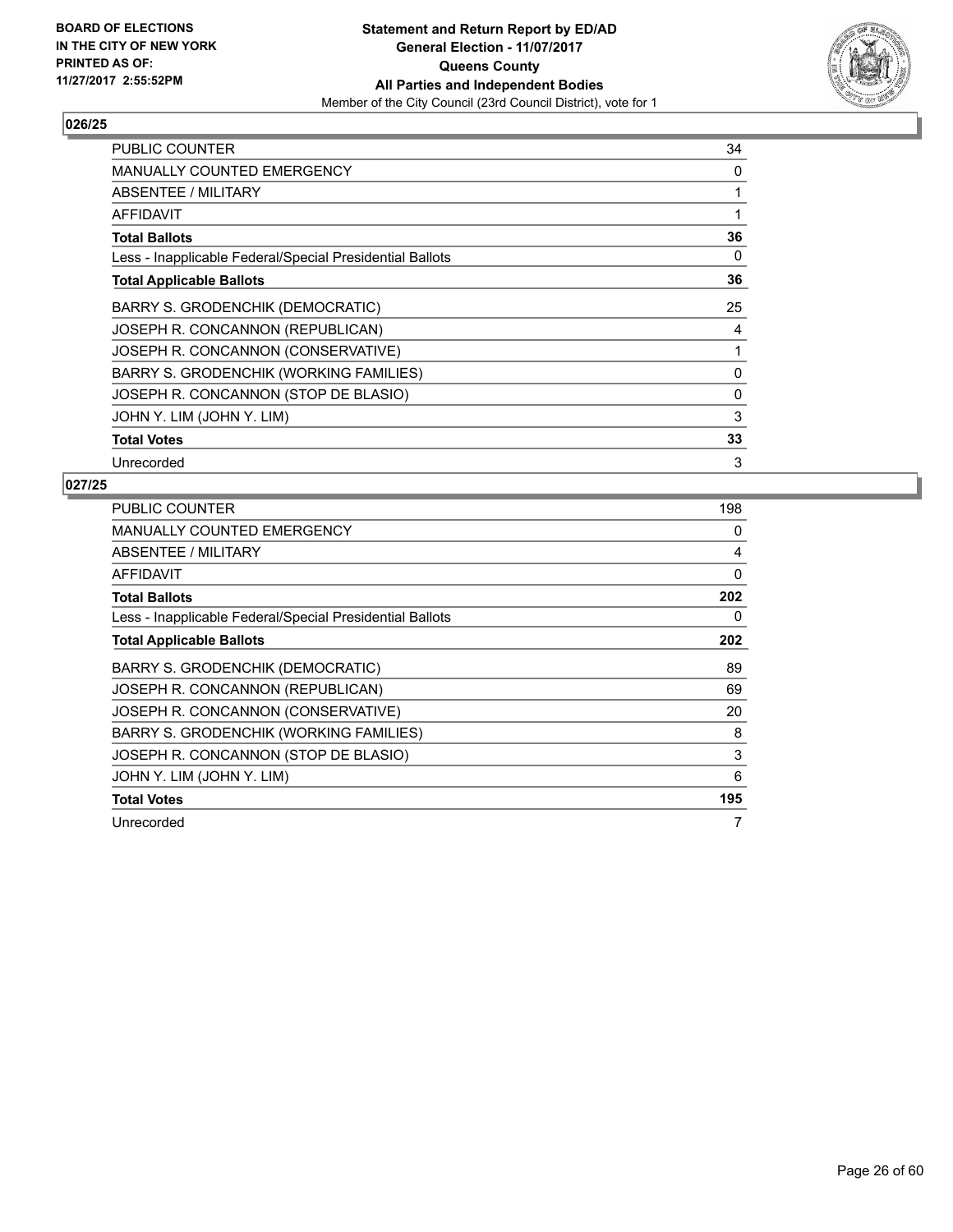

| <b>PUBLIC COUNTER</b>                                    | 201 |
|----------------------------------------------------------|-----|
| MANUALLY COUNTED EMERGENCY                               | 0   |
| ABSENTEE / MILITARY                                      | 9   |
| AFFIDAVIT                                                | 0   |
| <b>Total Ballots</b>                                     | 210 |
| Less - Inapplicable Federal/Special Presidential Ballots | 0   |
| <b>Total Applicable Ballots</b>                          | 210 |
| BARRY S. GRODENCHIK (DEMOCRATIC)                         | 102 |
| JOSEPH R. CONCANNON (REPUBLICAN)                         | 59  |
| JOSEPH R. CONCANNON (CONSERVATIVE)                       | 16  |
| BARRY S. GRODENCHIK (WORKING FAMILIES)                   | 10  |
| JOSEPH R. CONCANNON (STOP DE BLASIO)                     | 1   |
| JOHN Y. LIM (JOHN Y. LIM)                                | 13  |
| <b>Total Votes</b>                                       | 201 |
| Unrecorded                                               | 9   |

| <b>PUBLIC COUNTER</b>                                    | 295 |
|----------------------------------------------------------|-----|
| <b>MANUALLY COUNTED EMERGENCY</b>                        | 0   |
| ABSENTEE / MILITARY                                      | 10  |
| <b>AFFIDAVIT</b>                                         | 0   |
| <b>Total Ballots</b>                                     | 305 |
| Less - Inapplicable Federal/Special Presidential Ballots | 0   |
| <b>Total Applicable Ballots</b>                          | 305 |
| <b>BARRY S. GRODENCHIK (DEMOCRATIC)</b>                  | 119 |
| JOSEPH R. CONCANNON (REPUBLICAN)                         | 118 |
| JOSEPH R. CONCANNON (CONSERVATIVE)                       | 26  |
| BARRY S. GRODENCHIK (WORKING FAMILIES)                   | 13  |
| JOSEPH R. CONCANNON (STOP DE BLASIO)                     | 4   |
| JOHN Y. LIM (JOHN Y. LIM)                                | 7   |
| HOLLY REED (WRITE-IN)                                    | 1   |
| <b>Total Votes</b>                                       | 288 |
| Unrecorded                                               | 17  |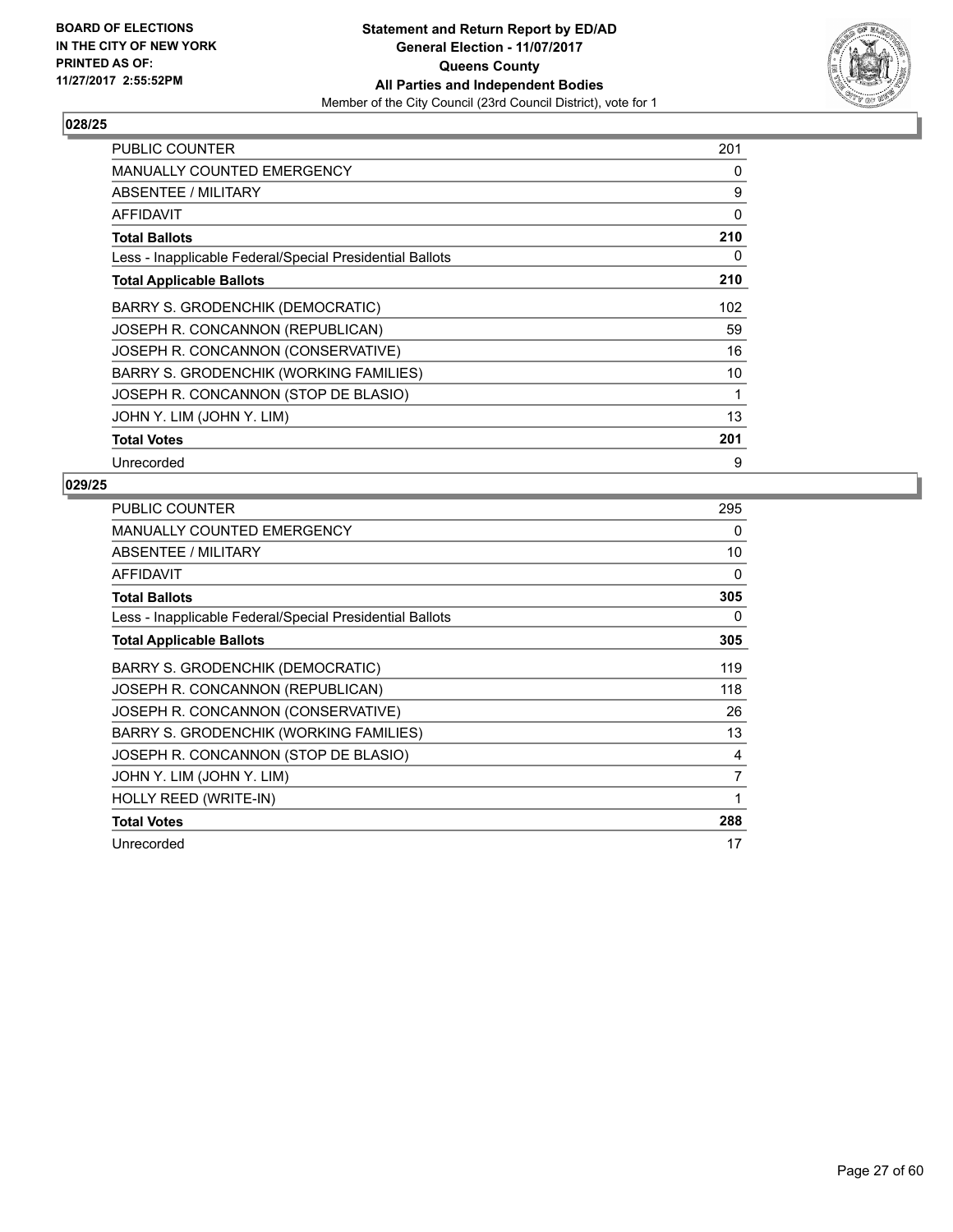

| PUBLIC COUNTER                                           | 250            |
|----------------------------------------------------------|----------------|
| <b>MANUALLY COUNTED EMERGENCY</b>                        | 0              |
| ABSENTEE / MILITARY                                      | 5              |
| <b>AFFIDAVIT</b>                                         | $\overline{2}$ |
| <b>Total Ballots</b>                                     | 257            |
| Less - Inapplicable Federal/Special Presidential Ballots | 0              |
| <b>Total Applicable Ballots</b>                          | 257            |
| BARRY S. GRODENCHIK (DEMOCRATIC)                         | 102            |
| JOSEPH R. CONCANNON (REPUBLICAN)                         | 101            |
| JOSEPH R. CONCANNON (CONSERVATIVE)                       | 16             |
| BARRY S. GRODENCHIK (WORKING FAMILIES)                   | 10             |
| JOSEPH R. CONCANNON (STOP DE BLASIO)                     | 2              |
| JOHN Y. LIM (JOHN Y. LIM)                                | 10             |
| <b>IMRAN RIFFAT (WRITE-IN)</b>                           | 1              |
| <b>Total Votes</b>                                       | 242            |
| Unrecorded                                               | 15             |

| <b>PUBLIC COUNTER</b>                                    | 224 |
|----------------------------------------------------------|-----|
| MANUALLY COUNTED EMERGENCY                               | 0   |
| ABSENTEE / MILITARY                                      | 4   |
| <b>AFFIDAVIT</b>                                         | 3   |
| <b>Total Ballots</b>                                     | 231 |
| Less - Inapplicable Federal/Special Presidential Ballots | 0   |
| <b>Total Applicable Ballots</b>                          | 231 |
| BARRY S. GRODENCHIK (DEMOCRATIC)                         | 132 |
| JOSEPH R. CONCANNON (REPUBLICAN)                         | 51  |
| JOSEPH R. CONCANNON (CONSERVATIVE)                       | 15  |
| BARRY S. GRODENCHIK (WORKING FAMILIES)                   | 7   |
| JOSEPH R. CONCANNON (STOP DE BLASIO)                     | 3   |
| JOHN Y. LIM (JOHN Y. LIM)                                | 8   |
| <b>Total Votes</b>                                       | 216 |
| Unrecorded                                               | 15  |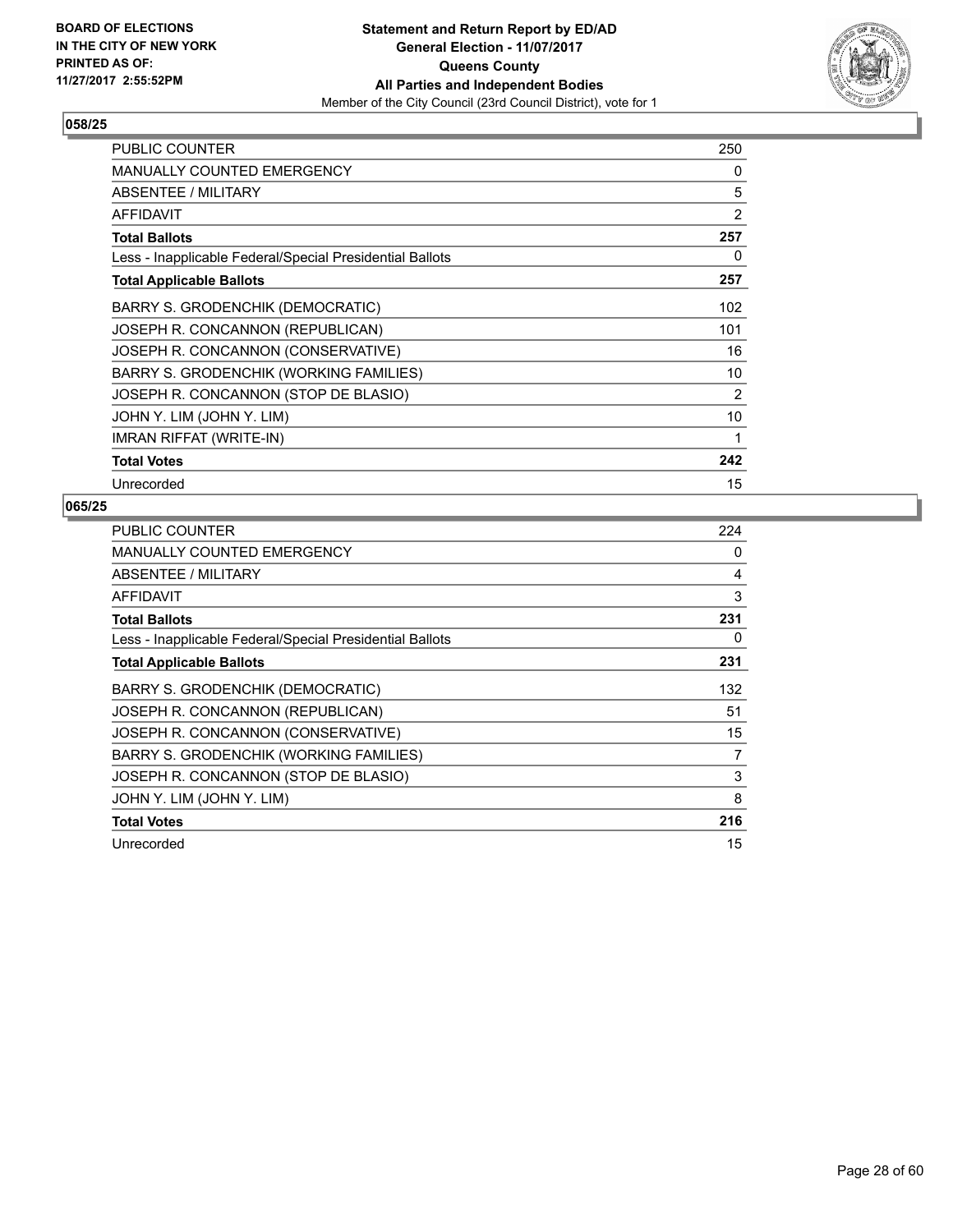

| <b>PUBLIC COUNTER</b>                                    | 27 |
|----------------------------------------------------------|----|
| <b>MANUALLY COUNTED EMERGENCY</b>                        | 0  |
| ABSENTEE / MILITARY                                      | 1  |
| AFFIDAVIT                                                | 0  |
| <b>Total Ballots</b>                                     | 28 |
| Less - Inapplicable Federal/Special Presidential Ballots | 0  |
| <b>Total Applicable Ballots</b>                          | 28 |
| BARRY S. GRODENCHIK (DEMOCRATIC)                         | 12 |
| JOSEPH R. CONCANNON (REPUBLICAN)                         | 12 |
| JOSEPH R. CONCANNON (CONSERVATIVE)                       | 2  |
| BARRY S. GRODENCHIK (WORKING FAMILIES)                   | 0  |
| JOSEPH R. CONCANNON (STOP DE BLASIO)                     | 1  |
| JOHN Y. LIM (JOHN Y. LIM)                                | 0  |
| <b>Total Votes</b>                                       | 27 |
| Unrecorded                                               |    |

| 0 |
|---|
| 0 |
| 0 |
| 0 |
| 0 |
| 0 |
| 0 |
| 0 |
| 0 |
| 0 |
| 0 |
| 0 |
| 0 |
| 0 |
|   |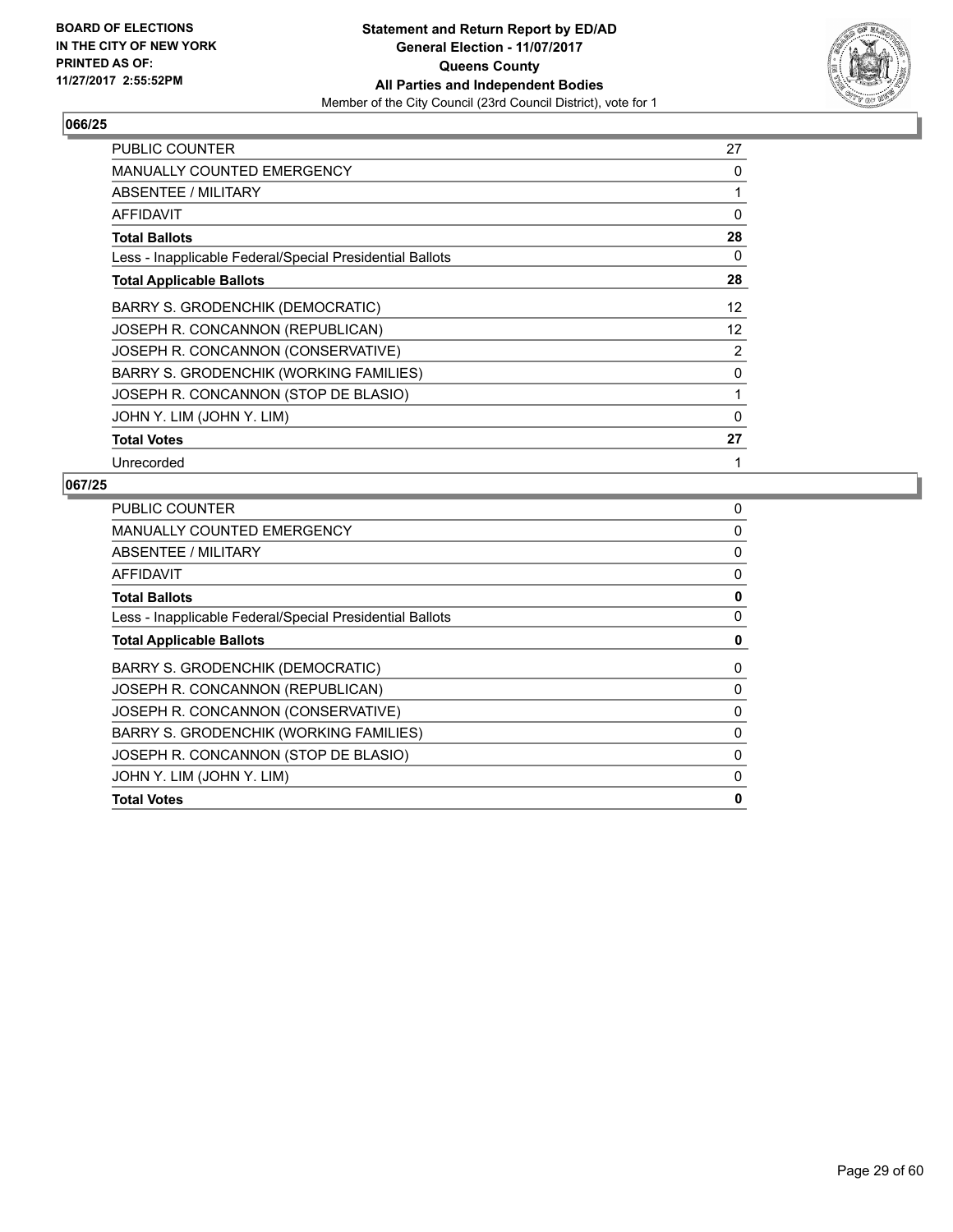

| <b>PUBLIC COUNTER</b>                                    | 221 |
|----------------------------------------------------------|-----|
| <b>MANUALLY COUNTED EMERGENCY</b>                        | 0   |
| ABSENTEE / MILITARY                                      | 9   |
| <b>AFFIDAVIT</b>                                         | 1   |
| <b>Total Ballots</b>                                     | 231 |
| Less - Inapplicable Federal/Special Presidential Ballots | 0   |
| <b>Total Applicable Ballots</b>                          | 231 |
| <b>BARRY S. GRODENCHIK (DEMOCRATIC)</b>                  | 151 |
| JOSEPH R. CONCANNON (REPUBLICAN)                         | 41  |
| JOSEPH R. CONCANNON (CONSERVATIVE)                       | 12  |
| BARRY S. GRODENCHIK (WORKING FAMILIES)                   | 12  |
| JOSEPH R. CONCANNON (STOP DE BLASIO)                     | 1   |
| JOHN Y. LIM (JOHN Y. LIM)                                | 4   |
| MICKEY MOUSE (WRITE-IN)                                  | 1   |
| <b>Total Votes</b>                                       | 222 |
| Unrecorded                                               | 9   |

| <b>PUBLIC COUNTER</b>                                    | 153            |
|----------------------------------------------------------|----------------|
| <b>MANUALLY COUNTED EMERGENCY</b>                        | 0              |
| ABSENTEE / MILITARY                                      | 5              |
| AFFIDAVIT                                                | 0              |
| <b>Total Ballots</b>                                     | 158            |
| Less - Inapplicable Federal/Special Presidential Ballots | 0              |
| <b>Total Applicable Ballots</b>                          | 158            |
| BARRY S. GRODENCHIK (DEMOCRATIC)                         | 86             |
| JOSEPH R. CONCANNON (REPUBLICAN)                         | 38             |
| JOSEPH R. CONCANNON (CONSERVATIVE)                       | 7              |
| BARRY S. GRODENCHIK (WORKING FAMILIES)                   | $\overline{2}$ |
| JOSEPH R. CONCANNON (STOP DE BLASIO)                     | 2              |
| JOHN Y. LIM (JOHN Y. LIM)                                | 14             |
| <b>Total Votes</b>                                       | 149            |
| Unrecorded                                               | 9              |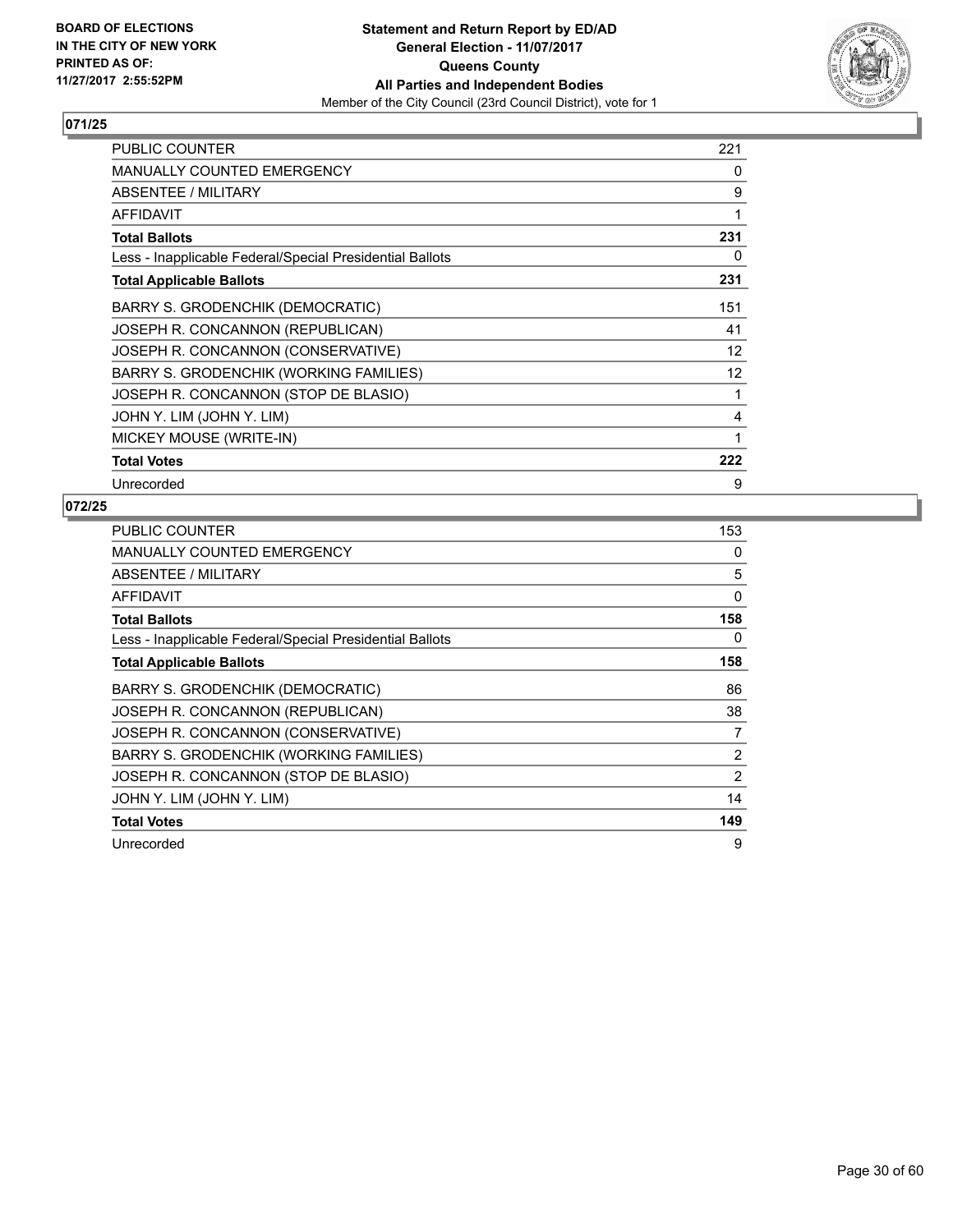

| <b>PUBLIC COUNTER</b>                                    | 198 |
|----------------------------------------------------------|-----|
| MANUALLY COUNTED EMERGENCY                               | 0   |
| ABSENTEE / MILITARY                                      | 5   |
| AFFIDAVIT                                                | 0   |
| <b>Total Ballots</b>                                     | 203 |
| Less - Inapplicable Federal/Special Presidential Ballots | 0   |
| <b>Total Applicable Ballots</b>                          | 203 |
| BARRY S. GRODENCHIK (DEMOCRATIC)                         | 113 |
| JOSEPH R. CONCANNON (REPUBLICAN)                         | 51  |
| JOSEPH R. CONCANNON (CONSERVATIVE)                       | 12  |
| <b>BARRY S. GRODENCHIK (WORKING FAMILIES)</b>            | 8   |
| JOSEPH R. CONCANNON (STOP DE BLASIO)                     | 2   |
| JOHN Y. LIM (JOHN Y. LIM)                                | 9   |
| <b>Total Votes</b>                                       | 195 |
| Unrecorded                                               | 8   |

| <b>PUBLIC COUNTER</b>                                    | 132 |
|----------------------------------------------------------|-----|
| <b>MANUALLY COUNTED EMERGENCY</b>                        | 0   |
| ABSENTEE / MILITARY                                      | 4   |
| <b>AFFIDAVIT</b>                                         | 0   |
| <b>Total Ballots</b>                                     | 136 |
| Less - Inapplicable Federal/Special Presidential Ballots | 0   |
| <b>Total Applicable Ballots</b>                          | 136 |
| BARRY S. GRODENCHIK (DEMOCRATIC)                         | 56  |
| JOSEPH R. CONCANNON (REPUBLICAN)                         | 50  |
| JOSEPH R. CONCANNON (CONSERVATIVE)                       | 17  |
| BARRY S. GRODENCHIK (WORKING FAMILIES)                   | 4   |
| JOSEPH R. CONCANNON (STOP DE BLASIO)                     | 2   |
| JOHN Y. LIM (JOHN Y. LIM)                                | 5   |
| <b>Total Votes</b>                                       | 134 |
| Unrecorded                                               | 2   |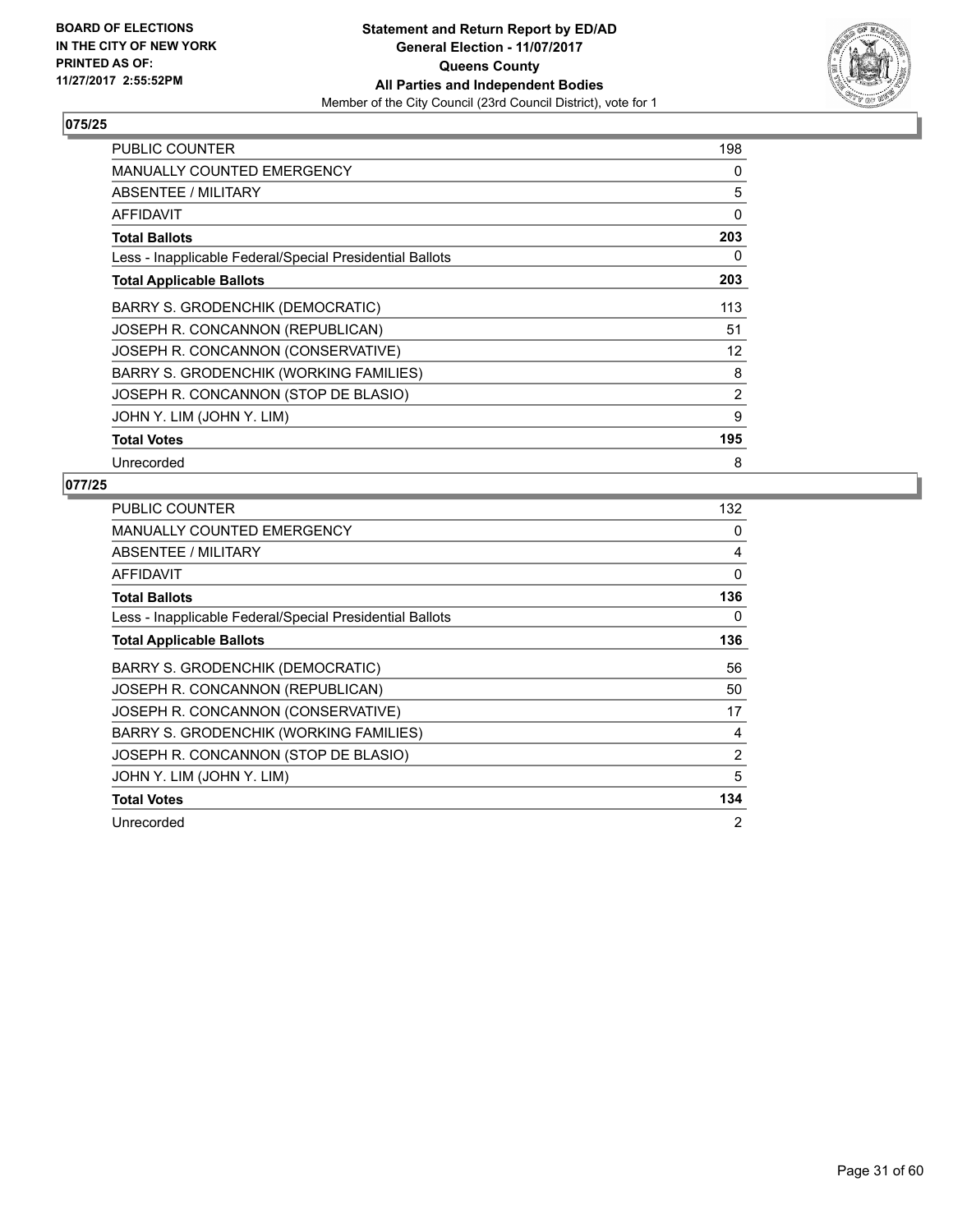

| <b>PUBLIC COUNTER</b>                                    | 157 |
|----------------------------------------------------------|-----|
| <b>MANUALLY COUNTED EMERGENCY</b>                        | 0   |
| ABSENTEE / MILITARY                                      | 3   |
| <b>AFFIDAVIT</b>                                         | 2   |
| <b>Total Ballots</b>                                     | 162 |
| Less - Inapplicable Federal/Special Presidential Ballots | 0   |
| <b>Total Applicable Ballots</b>                          | 162 |
| BARRY S. GRODENCHIK (DEMOCRATIC)                         | 81  |
| JOSEPH R. CONCANNON (REPUBLICAN)                         | 49  |
| JOSEPH R. CONCANNON (CONSERVATIVE)                       | 5   |
| BARRY S. GRODENCHIK (WORKING FAMILIES)                   | 7   |
| JOSEPH R. CONCANNON (STOP DE BLASIO)                     | 1   |
| JOHN Y. LIM (JOHN Y. LIM)                                | 9   |
| <b>Total Votes</b>                                       | 152 |
| Unrecorded                                               | 10  |

| <b>PUBLIC COUNTER</b>                                    | 181            |
|----------------------------------------------------------|----------------|
| <b>MANUALLY COUNTED EMERGENCY</b>                        | 0              |
| ABSENTEE / MILITARY                                      | $\overline{7}$ |
| <b>AFFIDAVIT</b>                                         | 0              |
| <b>Total Ballots</b>                                     | 188            |
| Less - Inapplicable Federal/Special Presidential Ballots | 0              |
| <b>Total Applicable Ballots</b>                          | 188            |
| BARRY S. GRODENCHIK (DEMOCRATIC)                         | 83             |
| JOSEPH R. CONCANNON (REPUBLICAN)                         | 76             |
| JOSEPH R. CONCANNON (CONSERVATIVE)                       | 10             |
| BARRY S. GRODENCHIK (WORKING FAMILIES)                   | 7              |
| JOSEPH R. CONCANNON (STOP DE BLASIO)                     | 0              |
| JOHN Y. LIM (JOHN Y. LIM)                                | 7              |
| <b>Total Votes</b>                                       | 183            |
| Unrecorded                                               | 5              |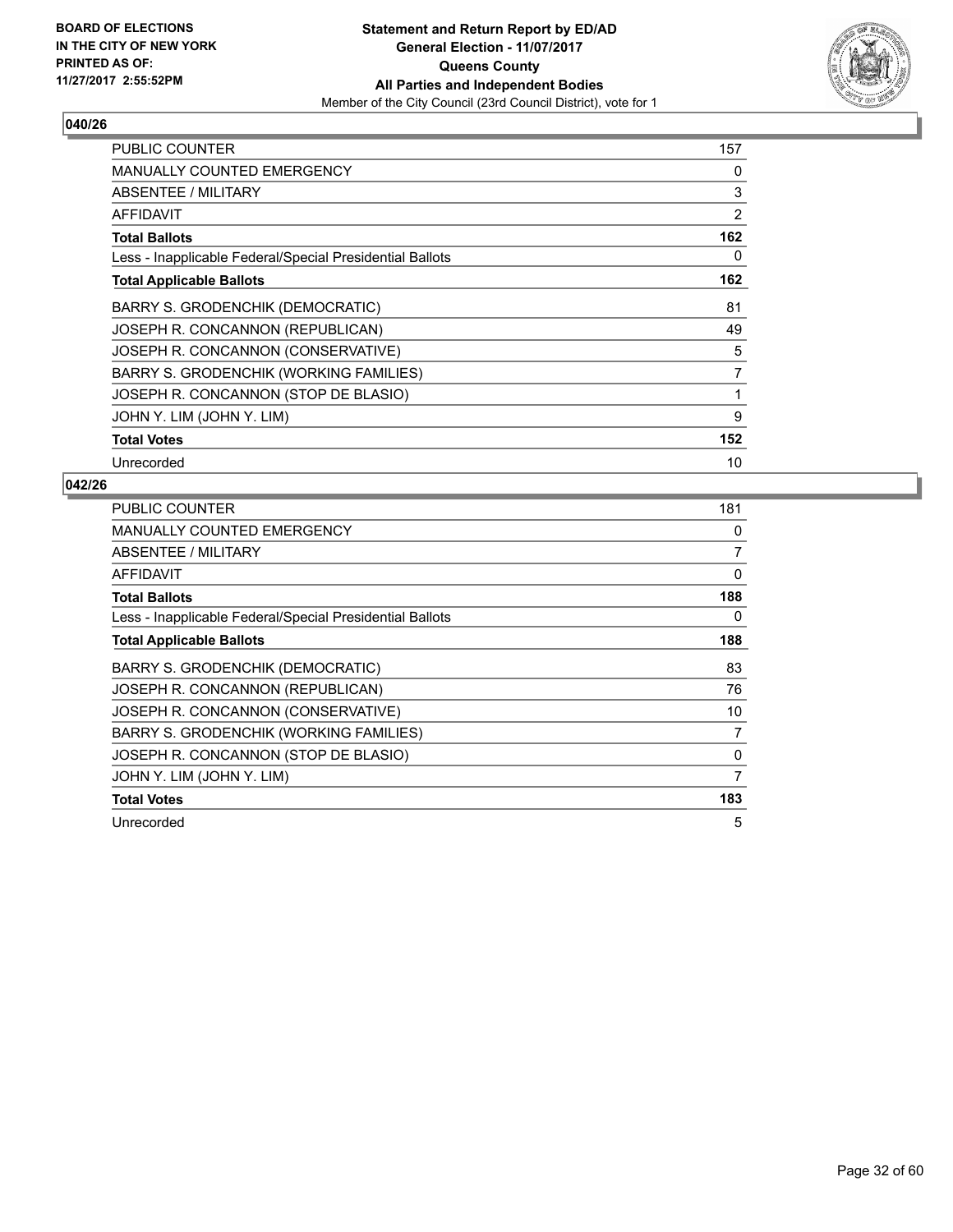

| <b>PUBLIC COUNTER</b>                                    | 122 |
|----------------------------------------------------------|-----|
| <b>MANUALLY COUNTED EMERGENCY</b>                        | 0   |
| ABSENTEE / MILITARY                                      | 2   |
| AFFIDAVIT                                                | 0   |
| <b>Total Ballots</b>                                     | 124 |
| Less - Inapplicable Federal/Special Presidential Ballots | 0   |
| <b>Total Applicable Ballots</b>                          | 124 |
| BARRY S. GRODENCHIK (DEMOCRATIC)                         | 46  |
| JOSEPH R. CONCANNON (REPUBLICAN)                         | 53  |
| JOSEPH R. CONCANNON (CONSERVATIVE)                       | 12  |
| BARRY S. GRODENCHIK (WORKING FAMILIES)                   | 4   |
| JOSEPH R. CONCANNON (STOP DE BLASIO)                     | 1   |
| JOHN Y. LIM (JOHN Y. LIM)                                | 3   |
| <b>Total Votes</b>                                       | 119 |
| Unrecorded                                               | 5   |

| <b>PUBLIC COUNTER</b>                                    | 104 |
|----------------------------------------------------------|-----|
| <b>MANUALLY COUNTED EMERGENCY</b>                        | 0   |
| ABSENTEE / MILITARY                                      | 5   |
| AFFIDAVIT                                                | 5   |
| <b>Total Ballots</b>                                     | 114 |
| Less - Inapplicable Federal/Special Presidential Ballots | 0   |
| <b>Total Applicable Ballots</b>                          | 114 |
| <b>BARRY S. GRODENCHIK (DEMOCRATIC)</b>                  | 54  |
| JOSEPH R. CONCANNON (REPUBLICAN)                         | 30  |
| JOSEPH R. CONCANNON (CONSERVATIVE)                       | 5   |
| <b>BARRY S. GRODENCHIK (WORKING FAMILIES)</b>            | 2   |
| JOSEPH R. CONCANNON (STOP DE BLASIO)                     | 2   |
| JOHN Y. LIM (JOHN Y. LIM)                                | 8   |
| UNCOUNTED WRITE-IN PER STATUTE (WRITE-IN)                | 1   |
| <b>Total Votes</b>                                       | 102 |
| Unrecorded                                               | 12  |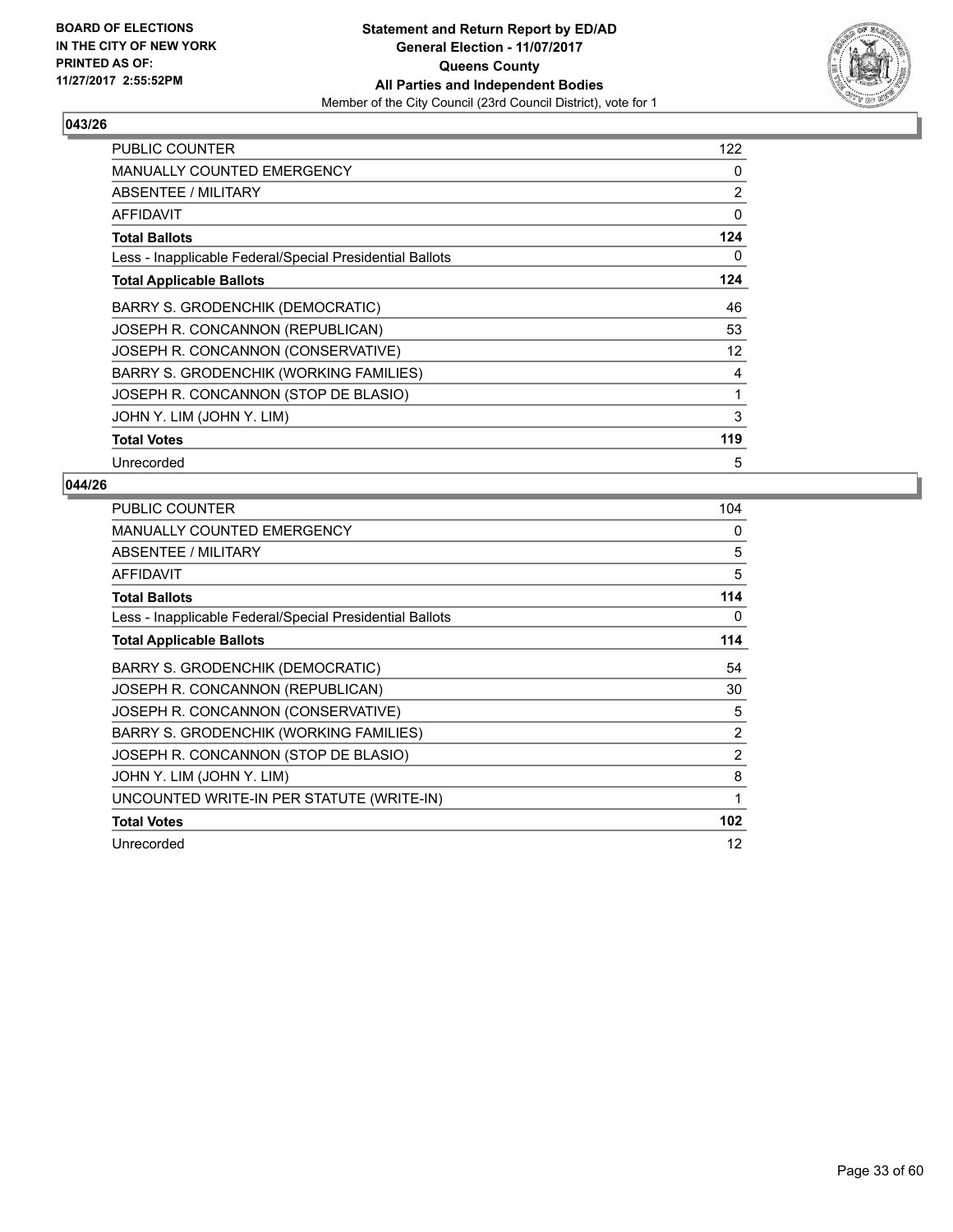

| <b>PUBLIC COUNTER</b>                                    | 317 |
|----------------------------------------------------------|-----|
| <b>MANUALLY COUNTED EMERGENCY</b>                        | 0   |
| ABSENTEE / MILITARY                                      | 17  |
| AFFIDAVIT                                                | 2   |
| <b>Total Ballots</b>                                     | 336 |
| Less - Inapplicable Federal/Special Presidential Ballots | 0   |
| <b>Total Applicable Ballots</b>                          | 336 |
| BARRY S. GRODENCHIK (DEMOCRATIC)                         | 192 |
| JOSEPH R. CONCANNON (REPUBLICAN)                         | 78  |
| JOSEPH R. CONCANNON (CONSERVATIVE)                       | 25  |
| BARRY S. GRODENCHIK (WORKING FAMILIES)                   | 14  |
| JOSEPH R. CONCANNON (STOP DE BLASIO)                     | 3   |
| JOHN Y. LIM (JOHN Y. LIM)                                | 4   |
| <b>Total Votes</b>                                       | 316 |
| Unrecorded                                               | 20  |

| <b>PUBLIC COUNTER</b>                                    | 361 |
|----------------------------------------------------------|-----|
| <b>MANUALLY COUNTED EMERGENCY</b>                        | 0   |
| ABSENTEE / MILITARY                                      | 11  |
| <b>AFFIDAVIT</b>                                         | 5   |
| <b>Total Ballots</b>                                     | 377 |
| Less - Inapplicable Federal/Special Presidential Ballots | 0   |
| <b>Total Applicable Ballots</b>                          | 377 |
| BARRY S. GRODENCHIK (DEMOCRATIC)                         | 200 |
| JOSEPH R. CONCANNON (REPUBLICAN)                         | 107 |
| JOSEPH R. CONCANNON (CONSERVATIVE)                       | 23  |
| BARRY S. GRODENCHIK (WORKING FAMILIES)                   | 18  |
| JOSEPH R. CONCANNON (STOP DE BLASIO)                     | 2   |
| JOHN Y. LIM (JOHN Y. LIM)                                | 6   |
| <b>Total Votes</b>                                       | 356 |
| Unrecorded                                               | 21  |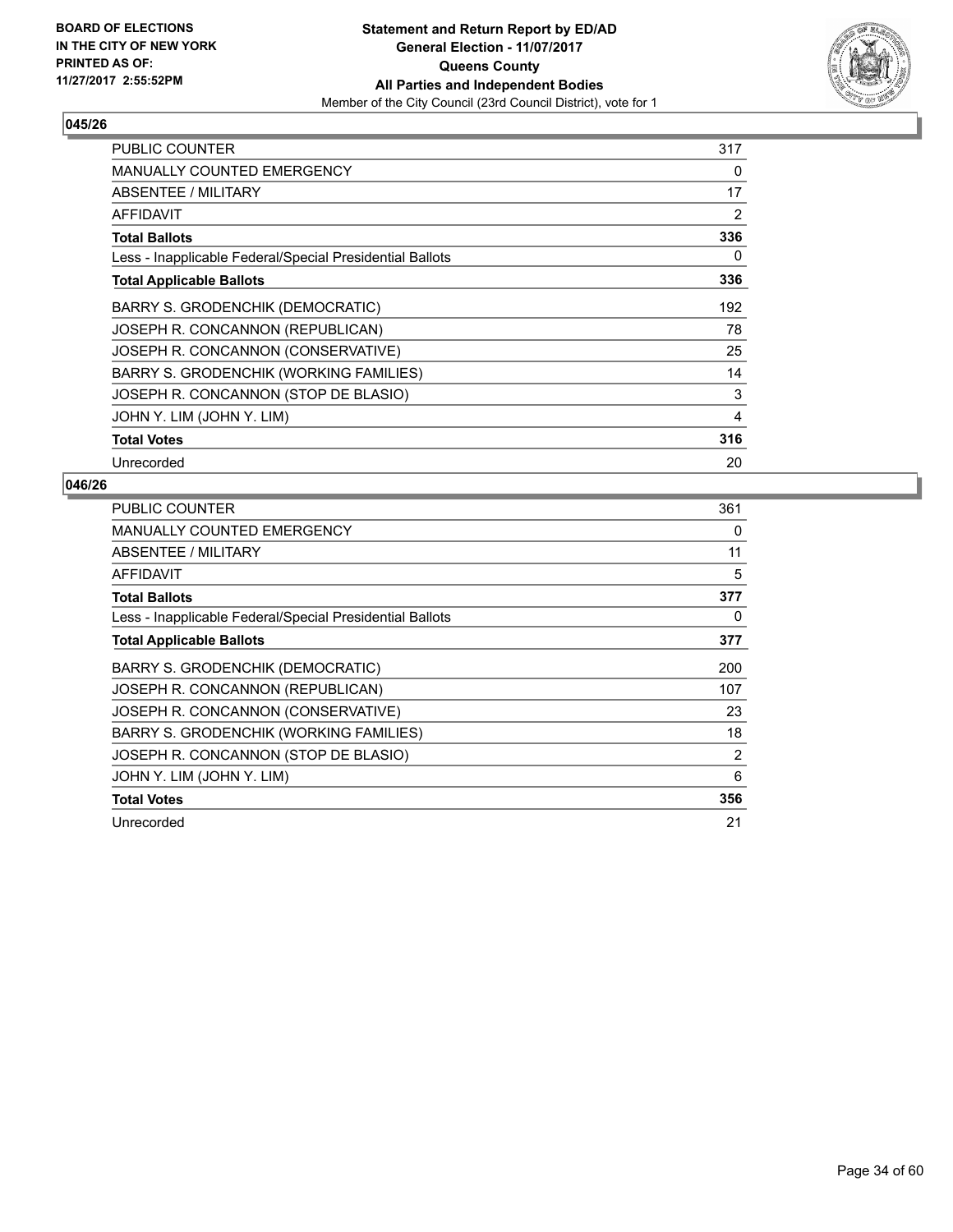

| <b>PUBLIC COUNTER</b>                                    | 367 |
|----------------------------------------------------------|-----|
| <b>MANUALLY COUNTED EMERGENCY</b>                        | 0   |
| ABSENTEE / MILITARY                                      | 14  |
| AFFIDAVIT                                                | 2   |
| <b>Total Ballots</b>                                     | 383 |
| Less - Inapplicable Federal/Special Presidential Ballots | 0   |
| <b>Total Applicable Ballots</b>                          | 383 |
| BARRY S. GRODENCHIK (DEMOCRATIC)                         | 238 |
| JOSEPH R. CONCANNON (REPUBLICAN)                         | 93  |
| JOSEPH R. CONCANNON (CONSERVATIVE)                       | 16  |
| BARRY S. GRODENCHIK (WORKING FAMILIES)                   | 9   |
| JOSEPH R. CONCANNON (STOP DE BLASIO)                     | 6   |
| JOHN Y. LIM (JOHN Y. LIM)                                | 8   |
| <b>Total Votes</b>                                       | 370 |
| Unrecorded                                               | 13  |

| PUBLIC COUNTER                                           | 304 |
|----------------------------------------------------------|-----|
| <b>MANUALLY COUNTED EMERGENCY</b>                        | 0   |
| ABSENTEE / MILITARY                                      | 13  |
| <b>AFFIDAVIT</b>                                         | 1   |
| <b>Total Ballots</b>                                     | 318 |
| Less - Inapplicable Federal/Special Presidential Ballots | 0   |
| <b>Total Applicable Ballots</b>                          | 318 |
| BARRY S. GRODENCHIK (DEMOCRATIC)                         | 165 |
| JOSEPH R. CONCANNON (REPUBLICAN)                         | 104 |
| JOSEPH R. CONCANNON (CONSERVATIVE)                       | 13  |
| BARRY S. GRODENCHIK (WORKING FAMILIES)                   | 13  |
| JOSEPH R. CONCANNON (STOP DE BLASIO)                     | 0   |
| JOHN Y. LIM (JOHN Y. LIM)                                | 9   |
| BRUCE BARONOFF (WRITE-IN)                                | 1   |
| <b>Total Votes</b>                                       | 305 |
| Unrecorded                                               | 13  |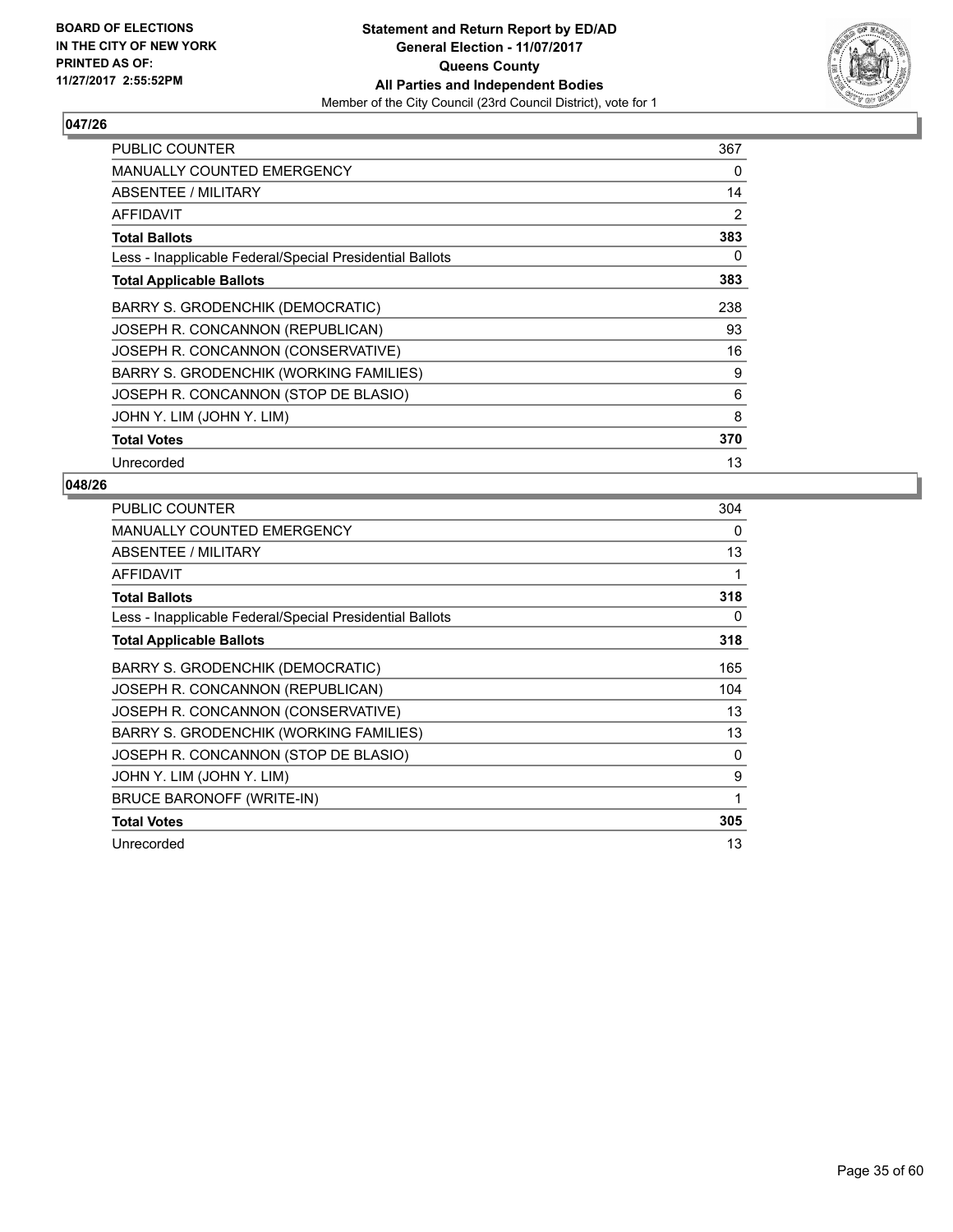

| <b>PUBLIC COUNTER</b>                                    | 267            |
|----------------------------------------------------------|----------------|
| <b>MANUALLY COUNTED EMERGENCY</b>                        | 0              |
| ABSENTEE / MILITARY                                      | 6              |
| AFFIDAVIT                                                | 4              |
| <b>Total Ballots</b>                                     | 277            |
| Less - Inapplicable Federal/Special Presidential Ballots | 0              |
| <b>Total Applicable Ballots</b>                          | 277            |
| BARRY S. GRODENCHIK (DEMOCRATIC)                         | 154            |
| JOSEPH R. CONCANNON (REPUBLICAN)                         | 76             |
| JOSEPH R. CONCANNON (CONSERVATIVE)                       | 20             |
| BARRY S. GRODENCHIK (WORKING FAMILIES)                   | 4              |
| JOSEPH R. CONCANNON (STOP DE BLASIO)                     | $\overline{2}$ |
| JOHN Y. LIM (JOHN Y. LIM)                                | 7              |
| <b>Total Votes</b>                                       | 263            |
| Unrecorded                                               | 14             |

| PUBLIC COUNTER                                           | 317            |
|----------------------------------------------------------|----------------|
| <b>MANUALLY COUNTED EMERGENCY</b>                        | 0              |
| ABSENTEE / MILITARY                                      | 13             |
| AFFIDAVIT                                                | 0              |
| <b>Total Ballots</b>                                     | 330            |
| Less - Inapplicable Federal/Special Presidential Ballots | 0              |
| <b>Total Applicable Ballots</b>                          | 330            |
| BARRY S. GRODENCHIK (DEMOCRATIC)                         | 245            |
| JOSEPH R. CONCANNON (REPUBLICAN)                         | 45             |
| JOSEPH R. CONCANNON (CONSERVATIVE)                       | 8              |
| BARRY S. GRODENCHIK (WORKING FAMILIES)                   | 11             |
| JOSEPH R. CONCANNON (STOP DE BLASIO)                     | 0              |
| JOHN Y. LIM (JOHN Y. LIM)                                | $\overline{2}$ |
| <b>Total Votes</b>                                       | 311            |
| Unrecorded                                               | 19             |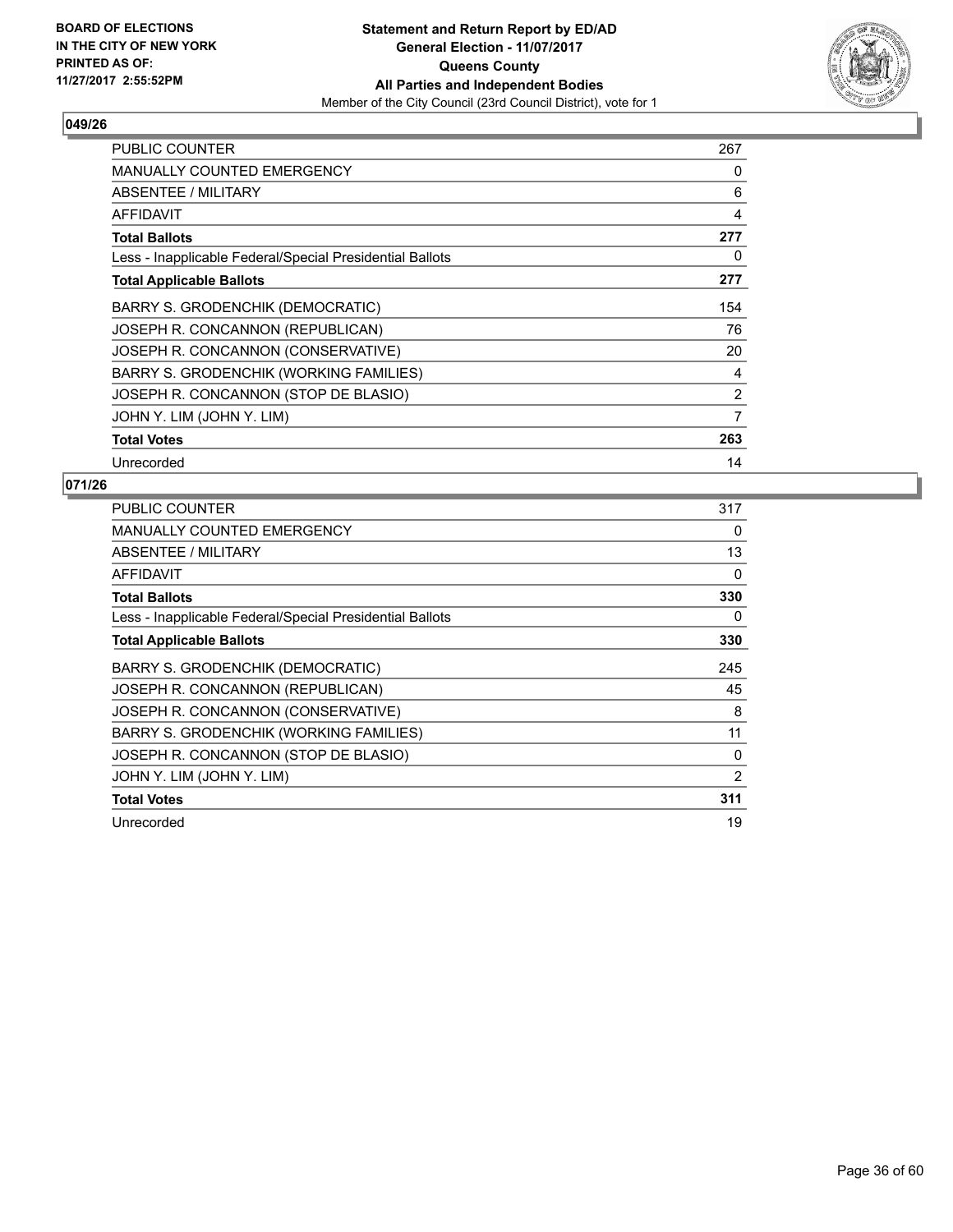

| <b>PUBLIC COUNTER</b>                                    | 294 |
|----------------------------------------------------------|-----|
| <b>MANUALLY COUNTED EMERGENCY</b>                        | 0   |
| ABSENTEE / MILITARY                                      | 9   |
| AFFIDAVIT                                                | 7   |
| <b>Total Ballots</b>                                     | 310 |
| Less - Inapplicable Federal/Special Presidential Ballots | 0   |
| <b>Total Applicable Ballots</b>                          | 310 |
| BARRY S. GRODENCHIK (DEMOCRATIC)                         | 163 |
| JOSEPH R. CONCANNON (REPUBLICAN)                         | 89  |
| JOSEPH R. CONCANNON (CONSERVATIVE)                       | 21  |
| BARRY S. GRODENCHIK (WORKING FAMILIES)                   | 12  |
| JOSEPH R. CONCANNON (STOP DE BLASIO)                     | 8   |
| JOHN Y. LIM (JOHN Y. LIM)                                | 5   |
| <b>Total Votes</b>                                       | 298 |
| Unrecorded                                               | 12  |

| <b>PUBLIC COUNTER</b>                                    | 316 |
|----------------------------------------------------------|-----|
| MANUALLY COUNTED EMERGENCY                               | 0   |
| ABSENTEE / MILITARY                                      | 6   |
| AFFIDAVIT                                                | 2   |
| <b>Total Ballots</b>                                     | 324 |
| Less - Inapplicable Federal/Special Presidential Ballots | 0   |
| <b>Total Applicable Ballots</b>                          | 324 |
| BARRY S. GRODENCHIK (DEMOCRATIC)                         | 246 |
| JOSEPH R. CONCANNON (REPUBLICAN)                         | 35  |
| JOSEPH R. CONCANNON (CONSERVATIVE)                       | 9   |
| BARRY S. GRODENCHIK (WORKING FAMILIES)                   | 5   |
| JOSEPH R. CONCANNON (STOP DE BLASIO)                     | 0   |
| JOHN Y. LIM (JOHN Y. LIM)                                | 0   |
| <b>Total Votes</b>                                       | 295 |
| Unrecorded                                               | 29  |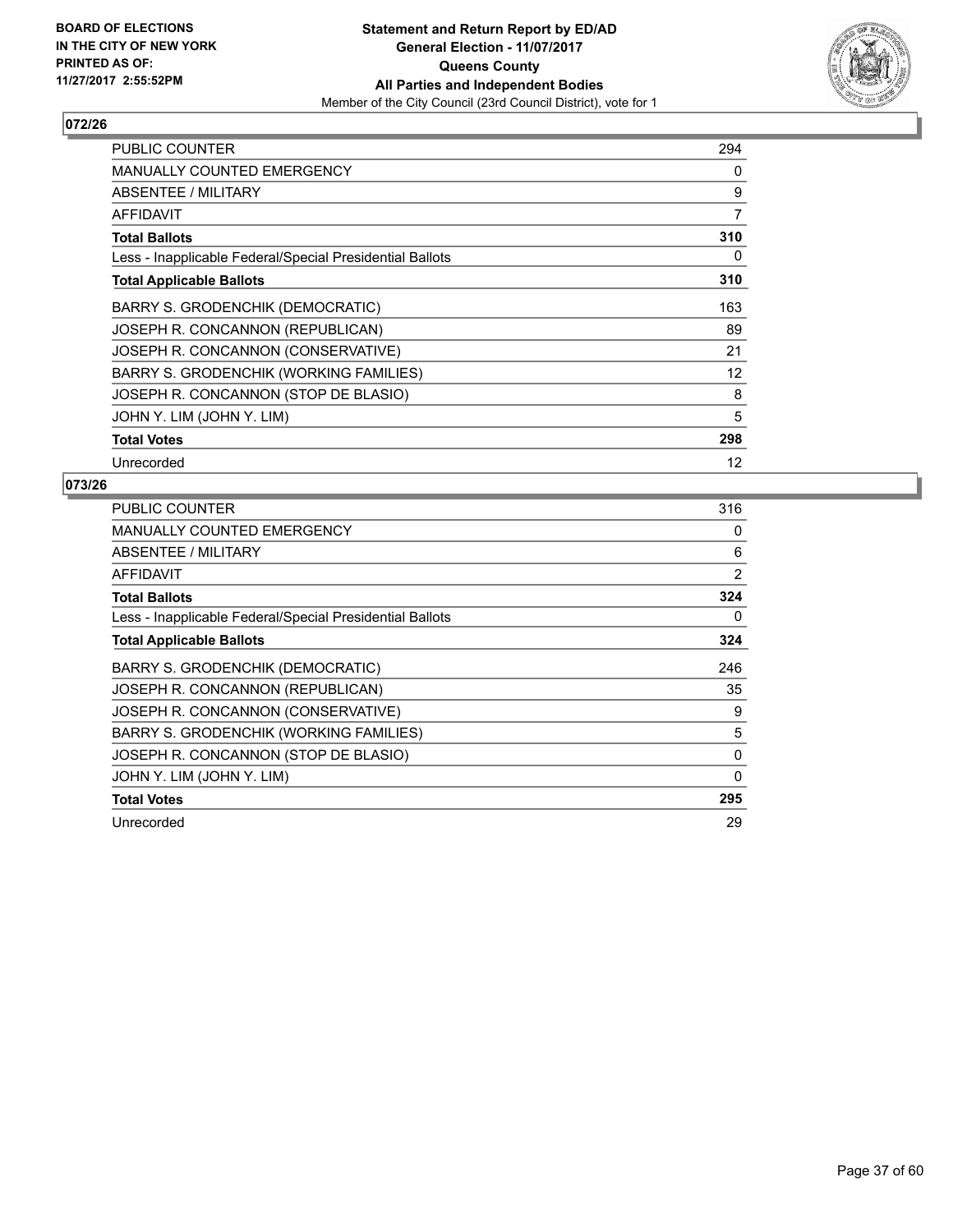

| <b>PUBLIC COUNTER</b>                                    | 182 |
|----------------------------------------------------------|-----|
| <b>MANUALLY COUNTED EMERGENCY</b>                        | 0   |
| ABSENTEE / MILITARY                                      | 9   |
| AFFIDAVIT                                                | 2   |
| <b>Total Ballots</b>                                     | 193 |
| Less - Inapplicable Federal/Special Presidential Ballots | 0   |
| <b>Total Applicable Ballots</b>                          | 193 |
| BARRY S. GRODENCHIK (DEMOCRATIC)                         | 114 |
| JOSEPH R. CONCANNON (REPUBLICAN)                         | 47  |
| JOSEPH R. CONCANNON (CONSERVATIVE)                       | 8   |
| <b>BARRY S. GRODENCHIK (WORKING FAMILIES)</b>            | 8   |
| JOSEPH R. CONCANNON (STOP DE BLASIO)                     | 1   |
| JOHN Y. LIM (JOHN Y. LIM)                                | 5   |
| <b>Total Votes</b>                                       | 183 |
| Unrecorded                                               | 10  |

| <b>PUBLIC COUNTER</b>                                    | 287               |
|----------------------------------------------------------|-------------------|
| <b>MANUALLY COUNTED EMERGENCY</b>                        | 0                 |
| ABSENTEE / MILITARY                                      | $12 \overline{ }$ |
| AFFIDAVIT                                                |                   |
| <b>Total Ballots</b>                                     | 300               |
| Less - Inapplicable Federal/Special Presidential Ballots | 0                 |
| <b>Total Applicable Ballots</b>                          | 300               |
| BARRY S. GRODENCHIK (DEMOCRATIC)                         | 154               |
| JOSEPH R. CONCANNON (REPUBLICAN)                         | 92                |
| JOSEPH R. CONCANNON (CONSERVATIVE)                       | 23                |
| BARRY S. GRODENCHIK (WORKING FAMILIES)                   | 11                |
| JOSEPH R. CONCANNON (STOP DE BLASIO)                     | 3                 |
| JOHN Y. LIM (JOHN Y. LIM)                                | 2                 |
| <b>Total Votes</b>                                       | 285               |
| Unrecorded                                               | 15                |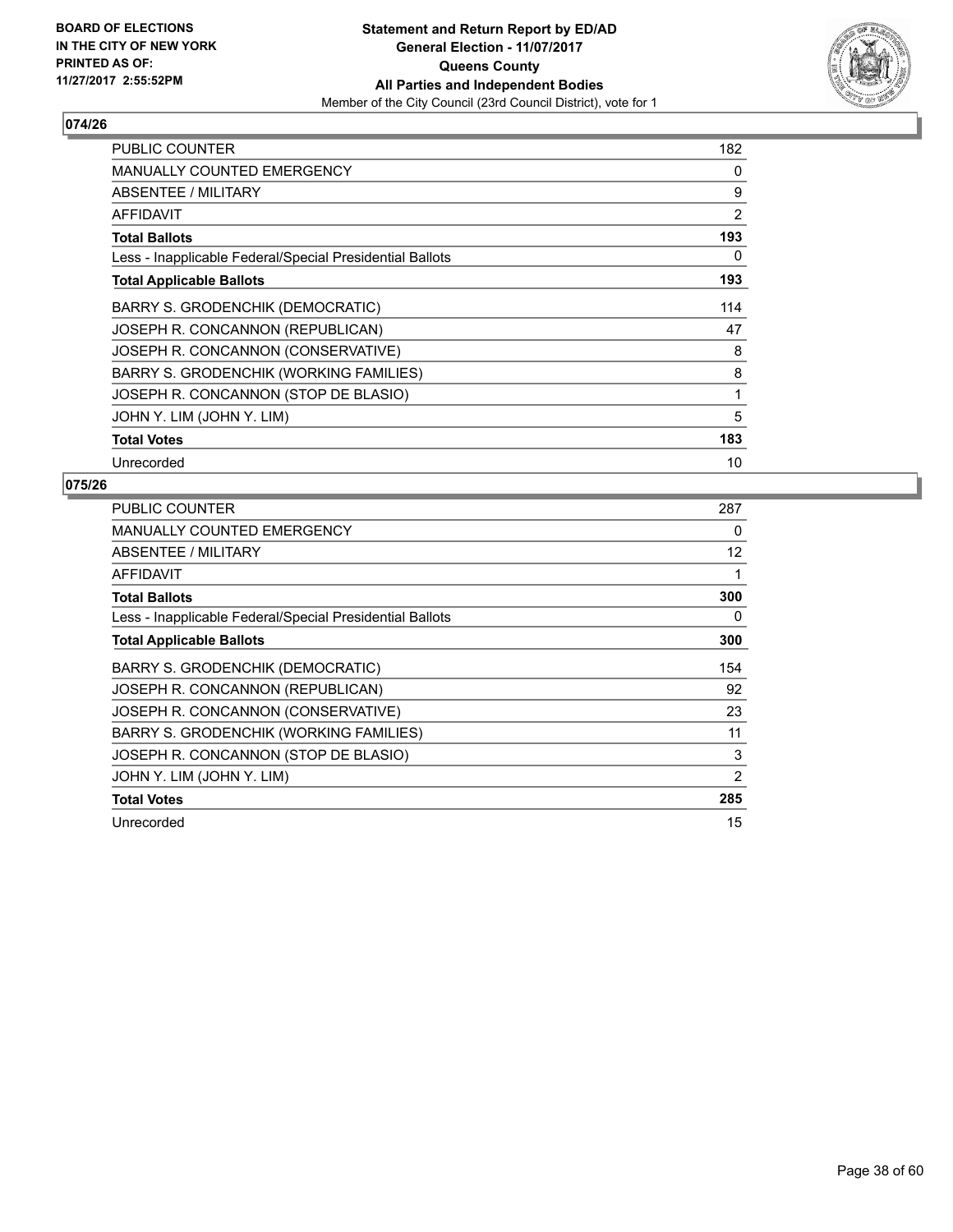

| <b>PUBLIC COUNTER</b>                                    | 275 |
|----------------------------------------------------------|-----|
| <b>MANUALLY COUNTED EMERGENCY</b>                        | 0   |
| ABSENTEE / MILITARY                                      | 4   |
| AFFIDAVIT                                                | 0   |
| <b>Total Ballots</b>                                     | 279 |
| Less - Inapplicable Federal/Special Presidential Ballots | 0   |
| <b>Total Applicable Ballots</b>                          | 279 |
| BARRY S. GRODENCHIK (DEMOCRATIC)                         | 141 |
| JOSEPH R. CONCANNON (REPUBLICAN)                         | 91  |
| JOSEPH R. CONCANNON (CONSERVATIVE)                       | 17  |
| BARRY S. GRODENCHIK (WORKING FAMILIES)                   | 14  |
| JOSEPH R. CONCANNON (STOP DE BLASIO)                     | 1   |
| JOHN Y. LIM (JOHN Y. LIM)                                | 1   |
| <b>Total Votes</b>                                       | 265 |
| Unrecorded                                               | 14  |

| <b>PUBLIC COUNTER</b>                                    | 0        |
|----------------------------------------------------------|----------|
| <b>MANUALLY COUNTED EMERGENCY</b>                        | 0        |
| ABSENTEE / MILITARY                                      | 0        |
| AFFIDAVIT                                                | 0        |
| <b>Total Ballots</b>                                     | 0        |
| Less - Inapplicable Federal/Special Presidential Ballots | 0        |
| <b>Total Applicable Ballots</b>                          | 0        |
| <b>BARRY S. GRODENCHIK (DEMOCRATIC)</b>                  | 0        |
| JOSEPH R. CONCANNON (REPUBLICAN)                         | 0        |
| JOSEPH R. CONCANNON (CONSERVATIVE)                       | 0        |
| <b>BARRY S. GRODENCHIK (WORKING FAMILIES)</b>            | 0        |
| JOSEPH R. CONCANNON (STOP DE BLASIO)                     | $\Omega$ |
| JOHN Y. LIM (JOHN Y. LIM)                                | 0        |
| <b>Total Votes</b>                                       | 0        |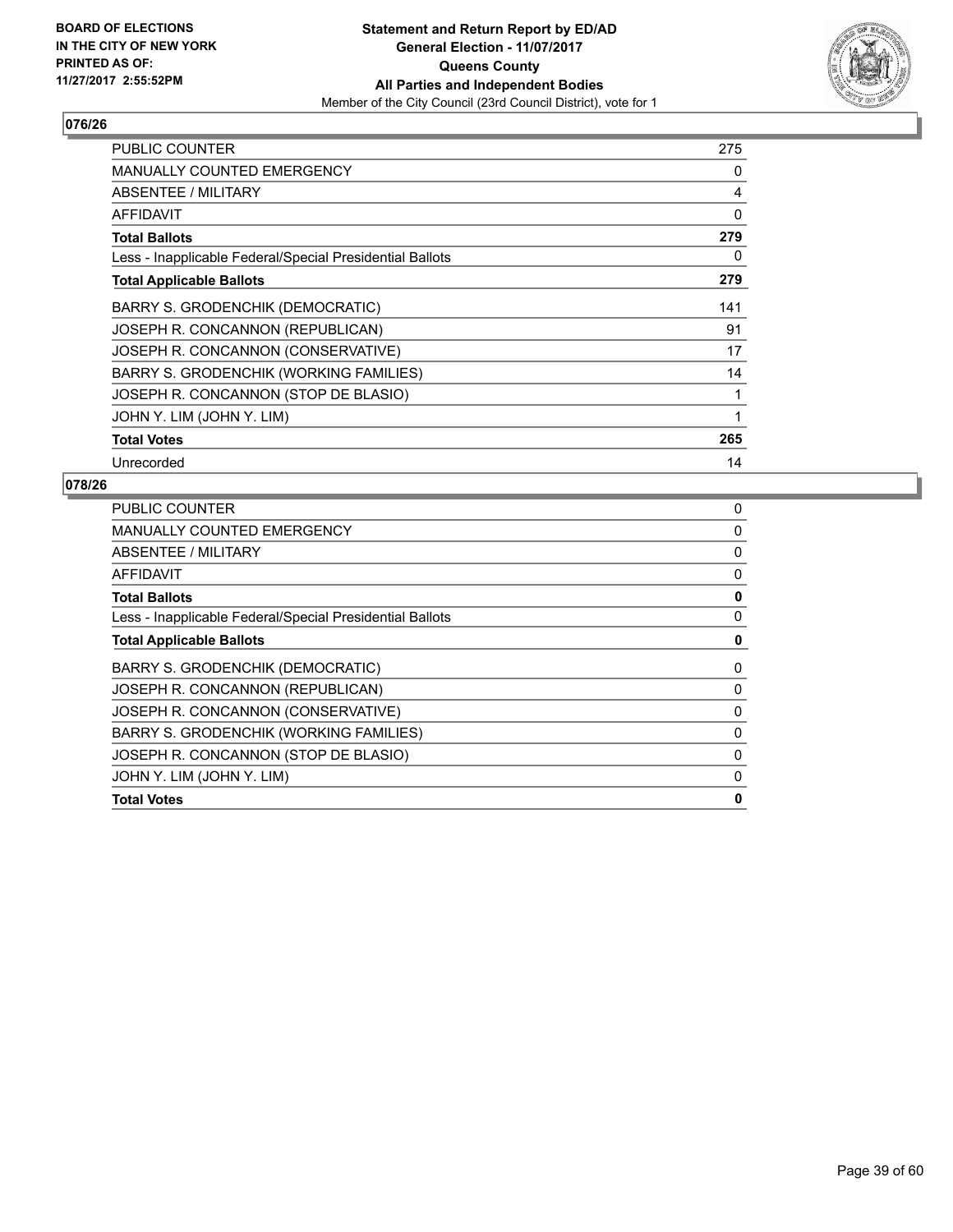

| <b>PUBLIC COUNTER</b>                                    | 361         |
|----------------------------------------------------------|-------------|
| <b>MANUALLY COUNTED EMERGENCY</b>                        | 0           |
| <b>ABSENTEE / MILITARY</b>                               | 16          |
| AFFIDAVIT                                                | 0           |
| <b>Total Ballots</b>                                     | 377         |
| Less - Inapplicable Federal/Special Presidential Ballots | 0           |
| <b>Total Applicable Ballots</b>                          | 377         |
| <b>BARRY S. GRODENCHIK (DEMOCRATIC)</b>                  | 301         |
| JOSEPH R. CONCANNON (REPUBLICAN)                         | 43          |
| JOSEPH R. CONCANNON (CONSERVATIVE)                       | 5           |
| <b>BARRY S. GRODENCHIK (WORKING FAMILIES)</b>            | 8           |
| JOSEPH R. CONCANNON (STOP DE BLASIO)                     | 3           |
| JOHN Y. LIM (JOHN Y. LIM)                                | $\mathbf 0$ |
| <b>Total Votes</b>                                       | 360         |
| Unrecorded                                               | 17          |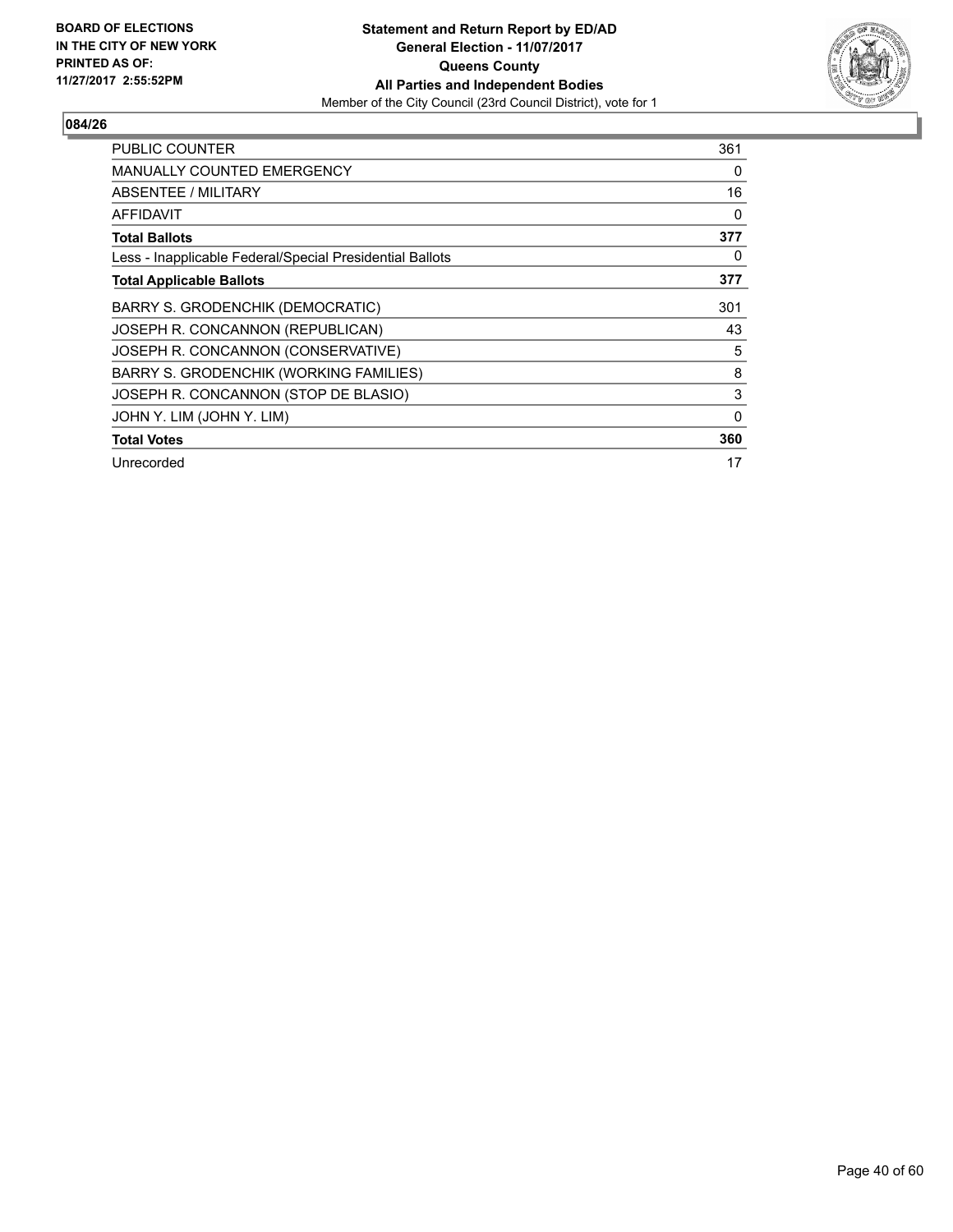

| <b>PUBLIC COUNTER</b>                                    | 114 |
|----------------------------------------------------------|-----|
| <b>MANUALLY COUNTED EMERGENCY</b>                        | 0   |
| ABSENTEE / MILITARY                                      | 3   |
| AFFIDAVIT                                                | 2   |
| <b>Total Ballots</b>                                     | 119 |
| Less - Inapplicable Federal/Special Presidential Ballots | 0   |
| <b>Total Applicable Ballots</b>                          | 119 |
| BARRY S. GRODENCHIK (DEMOCRATIC)                         | 97  |
| JOSEPH R. CONCANNON (REPUBLICAN)                         | 10  |
| JOSEPH R. CONCANNON (CONSERVATIVE)                       | 3   |
| BARRY S. GRODENCHIK (WORKING FAMILIES)                   | 3   |
| JOSEPH R. CONCANNON (STOP DE BLASIO)                     | 1   |
| JOHN Y. LIM (JOHN Y. LIM)                                | 0   |
| <b>Total Votes</b>                                       | 114 |
| Unrecorded                                               | 5   |

| <b>PUBLIC COUNTER</b>                                    | 134          |
|----------------------------------------------------------|--------------|
| MANUALLY COUNTED EMERGENCY                               | 0            |
| ABSENTEE / MILITARY                                      | 1            |
| <b>AFFIDAVIT</b>                                         | $\mathbf{1}$ |
| <b>Total Ballots</b>                                     | 136          |
| Less - Inapplicable Federal/Special Presidential Ballots | 0            |
| <b>Total Applicable Ballots</b>                          | 136          |
| BARRY S. GRODENCHIK (DEMOCRATIC)                         | 110          |
| JOSEPH R. CONCANNON (REPUBLICAN)                         | 15           |
| JOSEPH R. CONCANNON (CONSERVATIVE)                       | 1            |
| <b>BARRY S. GRODENCHIK (WORKING FAMILIES)</b>            | 5            |
| JOSEPH R. CONCANNON (STOP DE BLASIO)                     | 0            |
| JOHN Y. LIM (JOHN Y. LIM)                                | 0            |
| <b>Total Votes</b>                                       | 131          |
| Unrecorded                                               | 5            |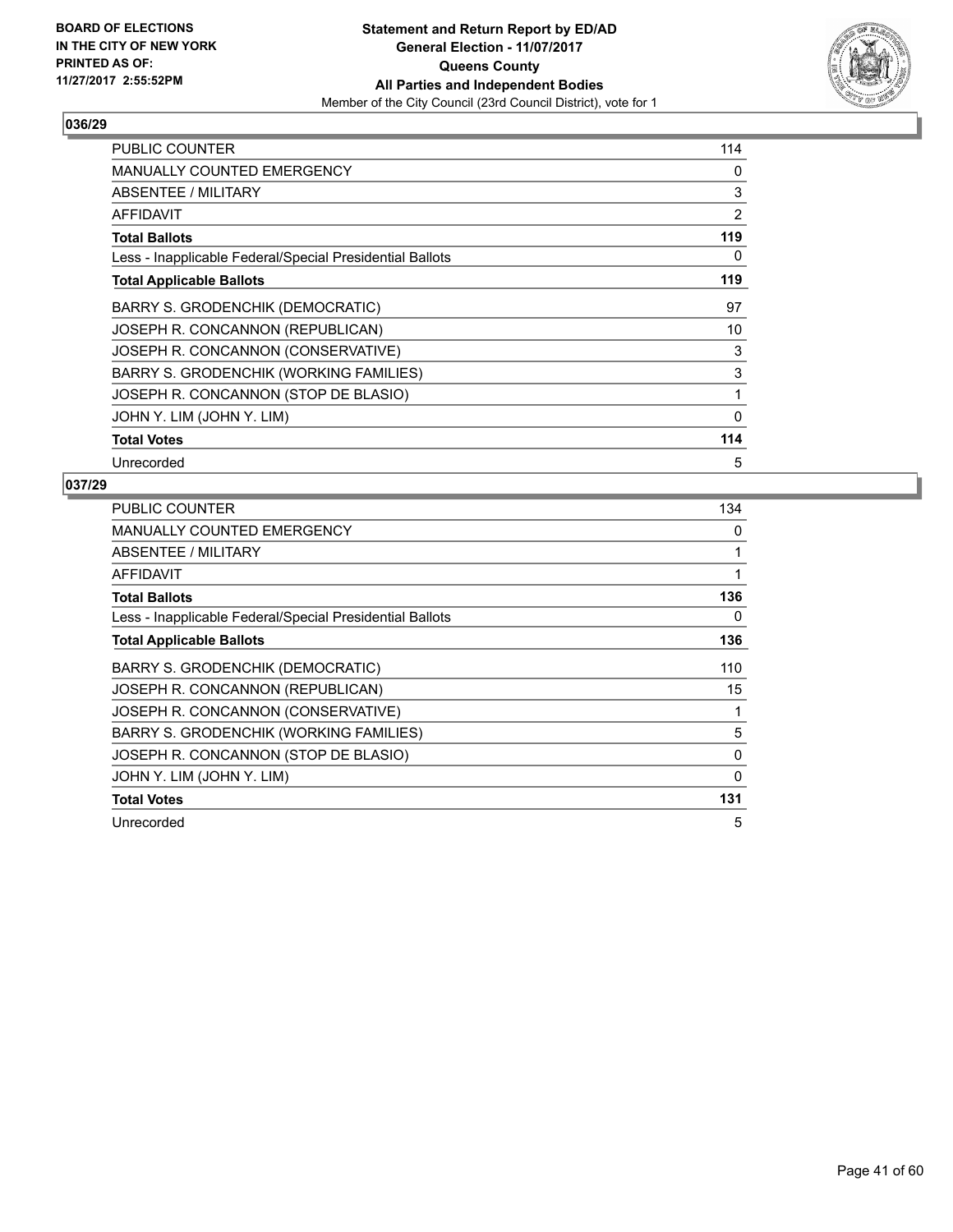

| <b>PUBLIC COUNTER</b>                                    | 163          |
|----------------------------------------------------------|--------------|
| <b>MANUALLY COUNTED EMERGENCY</b>                        | 0            |
| ABSENTEE / MILITARY                                      | 4            |
| <b>AFFIDAVIT</b>                                         | 0            |
| <b>Total Ballots</b>                                     | 167          |
| Less - Inapplicable Federal/Special Presidential Ballots | 0            |
| <b>Total Applicable Ballots</b>                          | 167          |
| BARRY S. GRODENCHIK (DEMOCRATIC)                         | 138          |
| JOSEPH R. CONCANNON (REPUBLICAN)                         | 18           |
| JOSEPH R. CONCANNON (CONSERVATIVE)                       | 4            |
| BARRY S. GRODENCHIK (WORKING FAMILIES)                   | 1            |
| JOSEPH R. CONCANNON (STOP DE BLASIO)                     | 0            |
| JOHN Y. LIM (JOHN Y. LIM)                                | $\mathbf{0}$ |
| <b>Total Votes</b>                                       | 161          |
| Unrecorded                                               | 6            |

| PUBLIC COUNTER                                           | 199 |
|----------------------------------------------------------|-----|
| MANUALLY COUNTED EMERGENCY                               | 0   |
| ABSENTEE / MILITARY                                      | 7   |
| <b>AFFIDAVIT</b>                                         | 0   |
| <b>Total Ballots</b>                                     | 206 |
| Less - Inapplicable Federal/Special Presidential Ballots | 0   |
| <b>Total Applicable Ballots</b>                          | 206 |
| BARRY S. GRODENCHIK (DEMOCRATIC)                         | 154 |
| JOSEPH R. CONCANNON (REPUBLICAN)                         | 26  |
| JOSEPH R. CONCANNON (CONSERVATIVE)                       | 6   |
| <b>BARRY S. GRODENCHIK (WORKING FAMILIES)</b>            | 7   |
| JOSEPH R. CONCANNON (STOP DE BLASIO)                     | 0   |
| JOHN Y. LIM (JOHN Y. LIM)                                | 3   |
| UNATTRIBUTABLE WRITE-IN (WRITE-IN)                       | 1   |
| <b>Total Votes</b>                                       | 197 |
| Unrecorded                                               | 9   |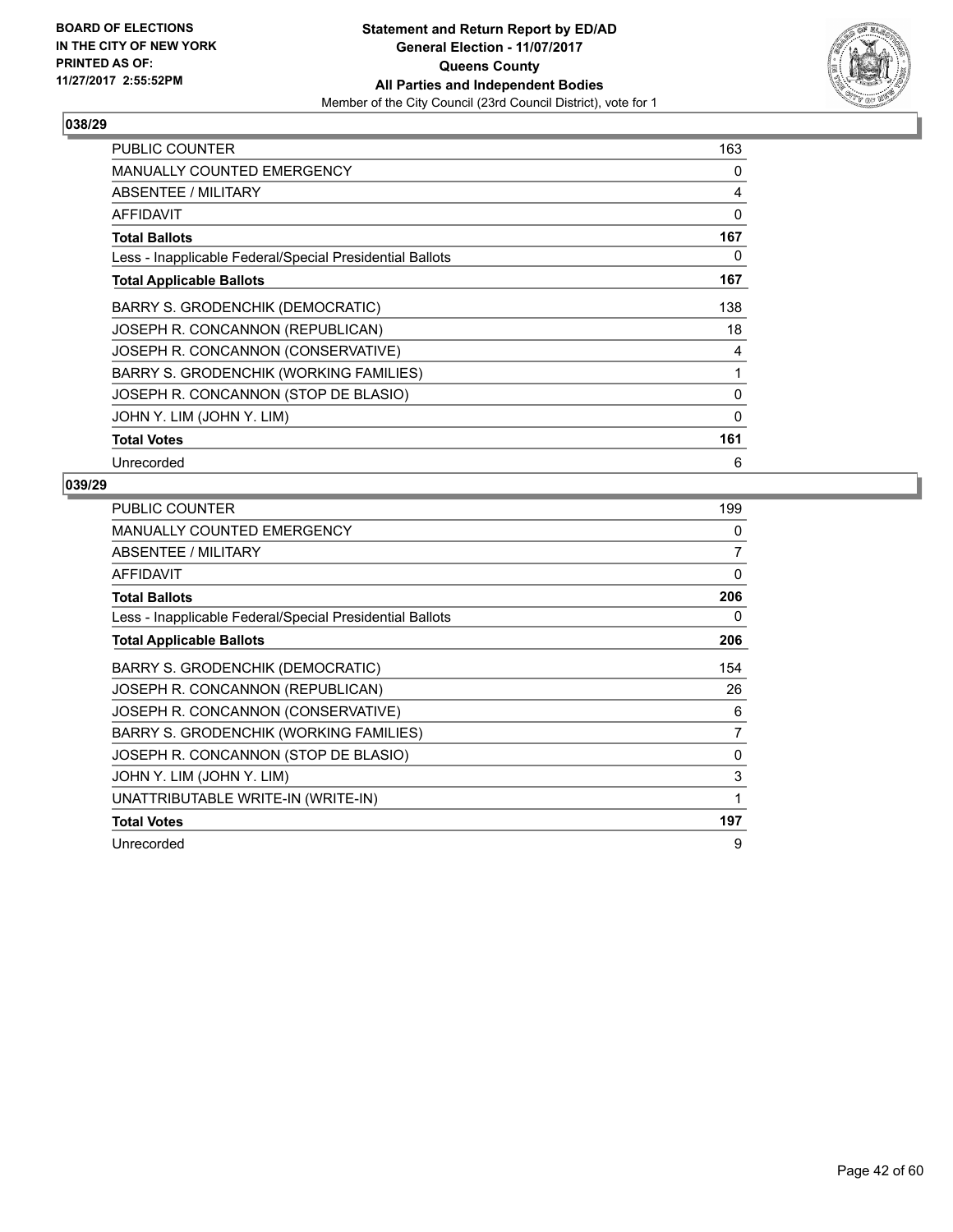

| <b>PUBLIC COUNTER</b>                                    | 203 |
|----------------------------------------------------------|-----|
| <b>MANUALLY COUNTED EMERGENCY</b>                        | 0   |
| ABSENTEE / MILITARY                                      | 7   |
| AFFIDAVIT                                                | 0   |
| <b>Total Ballots</b>                                     | 210 |
| Less - Inapplicable Federal/Special Presidential Ballots | 0   |
| <b>Total Applicable Ballots</b>                          | 210 |
| BARRY S. GRODENCHIK (DEMOCRATIC)                         | 167 |
| JOSEPH R. CONCANNON (REPUBLICAN)                         | 22  |
| JOSEPH R. CONCANNON (CONSERVATIVE)                       | 10  |
| BARRY S. GRODENCHIK (WORKING FAMILIES)                   | 4   |
| JOSEPH R. CONCANNON (STOP DE BLASIO)                     | 0   |
| JOHN Y. LIM (JOHN Y. LIM)                                | 3   |
| <b>Total Votes</b>                                       | 206 |
| Unrecorded                                               | 4   |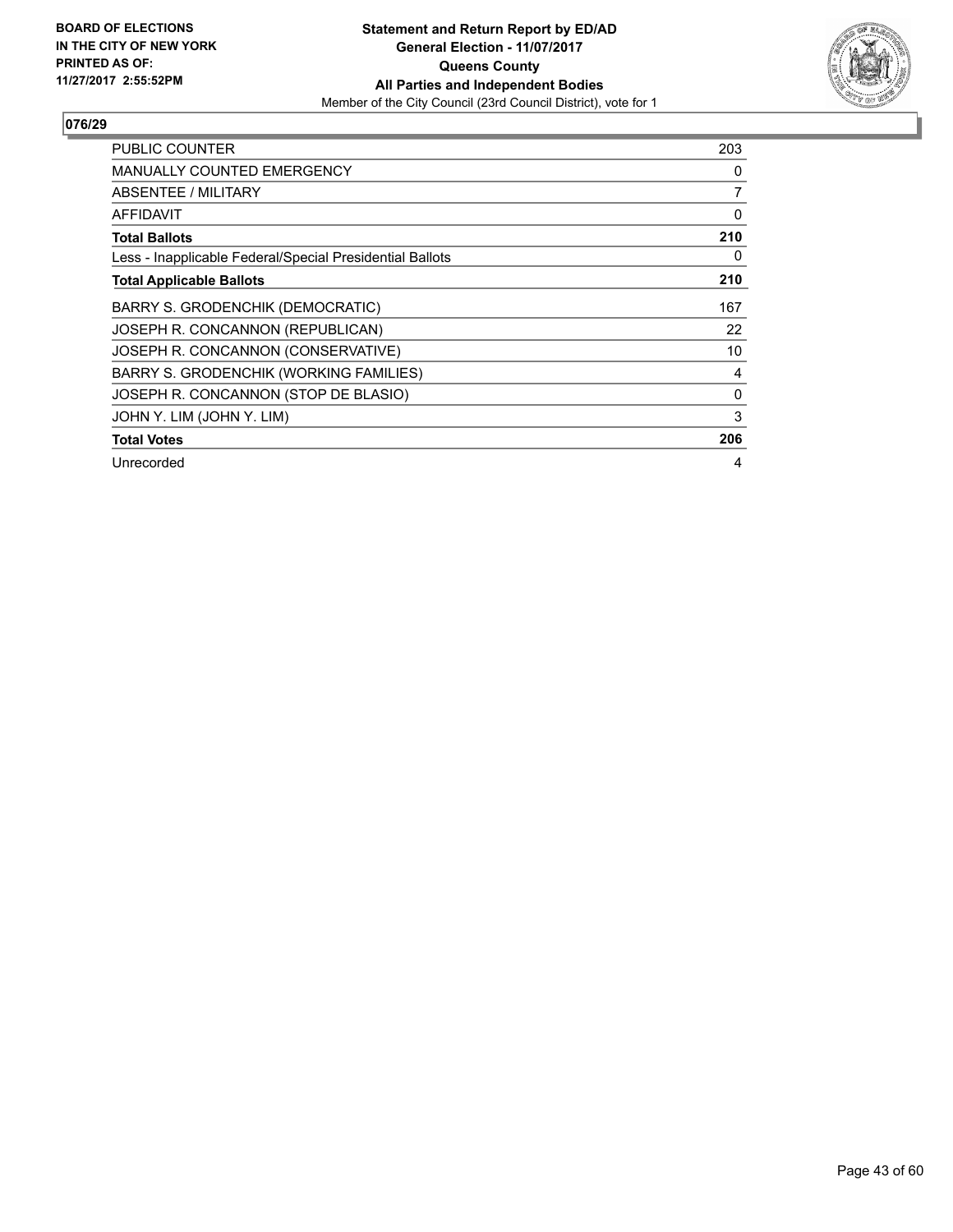

| <b>PUBLIC COUNTER</b>                                    | 247 |
|----------------------------------------------------------|-----|
| <b>MANUALLY COUNTED EMERGENCY</b>                        | 0   |
| ABSENTEE / MILITARY                                      | 9   |
| <b>AFFIDAVIT</b>                                         | 2   |
| <b>Total Ballots</b>                                     | 258 |
| Less - Inapplicable Federal/Special Presidential Ballots | 0   |
| <b>Total Applicable Ballots</b>                          | 258 |
| BARRY S. GRODENCHIK (DEMOCRATIC)                         | 133 |
| JOSEPH R. CONCANNON (REPUBLICAN)                         | 77  |
| JOSEPH R. CONCANNON (CONSERVATIVE)                       | 22  |
| BARRY S. GRODENCHIK (WORKING FAMILIES)                   | 7   |
| JOSEPH R. CONCANNON (STOP DE BLASIO)                     | 4   |
| JOHN Y. LIM (JOHN Y. LIM)                                | 3   |
| ROMAN KEVILLY (WRITE-IN)                                 | 1   |
| <b>Total Votes</b>                                       | 247 |
| Unrecorded                                               | 11  |

| <b>PUBLIC COUNTER</b>                                    | 317 |
|----------------------------------------------------------|-----|
| <b>MANUALLY COUNTED EMERGENCY</b>                        | 0   |
| ABSENTEE / MILITARY                                      | 5   |
| AFFIDAVIT                                                | 3   |
| <b>Total Ballots</b>                                     | 325 |
| Less - Inapplicable Federal/Special Presidential Ballots | 0   |
| <b>Total Applicable Ballots</b>                          | 325 |
| BARRY S. GRODENCHIK (DEMOCRATIC)                         | 132 |
| JOSEPH R. CONCANNON (REPUBLICAN)                         | 132 |
| JOSEPH R. CONCANNON (CONSERVATIVE)                       | 31  |
| BARRY S. GRODENCHIK (WORKING FAMILIES)                   | 9   |
| JOSEPH R. CONCANNON (STOP DE BLASIO)                     | 5   |
| JOHN Y. LIM (JOHN Y. LIM)                                | 6   |
| <b>Total Votes</b>                                       | 315 |
| Unrecorded                                               | 10  |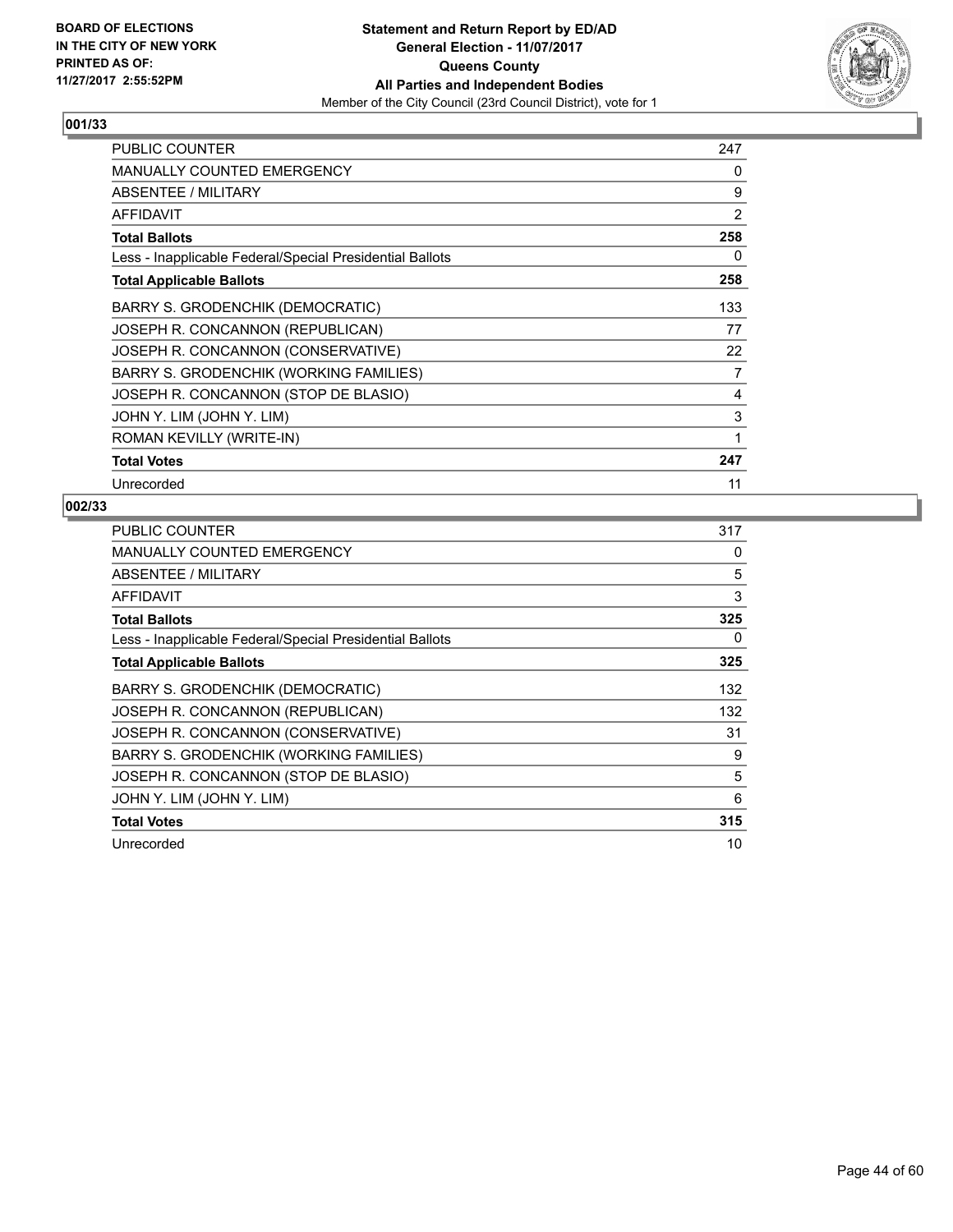

| <b>PUBLIC COUNTER</b>                                    | 242 |
|----------------------------------------------------------|-----|
| MANUALLY COUNTED EMERGENCY                               | 0   |
| ABSENTEE / MILITARY                                      | 4   |
| AFFIDAVIT                                                | 1   |
| <b>Total Ballots</b>                                     | 247 |
| Less - Inapplicable Federal/Special Presidential Ballots | 0   |
| <b>Total Applicable Ballots</b>                          | 247 |
| BARRY S. GRODENCHIK (DEMOCRATIC)                         | 134 |
| JOSEPH R. CONCANNON (REPUBLICAN)                         | 74  |
| JOSEPH R. CONCANNON (CONSERVATIVE)                       | 16  |
| BARRY S. GRODENCHIK (WORKING FAMILIES)                   | 8   |
| JOSEPH R. CONCANNON (STOP DE BLASIO)                     | 4   |
| JOHN Y. LIM (JOHN Y. LIM)                                | 5   |
| <b>Total Votes</b>                                       | 241 |
| Unrecorded                                               | 6   |

| PUBLIC COUNTER                                           | 202            |
|----------------------------------------------------------|----------------|
| <b>MANUALLY COUNTED EMERGENCY</b>                        | 0              |
| ABSENTEE / MILITARY                                      | 5              |
| AFFIDAVIT                                                | 0              |
| <b>Total Ballots</b>                                     | 207            |
| Less - Inapplicable Federal/Special Presidential Ballots | 0              |
| <b>Total Applicable Ballots</b>                          | 207            |
| BARRY S. GRODENCHIK (DEMOCRATIC)                         | 112            |
| JOSEPH R. CONCANNON (REPUBLICAN)                         | 63             |
| JOSEPH R. CONCANNON (CONSERVATIVE)                       | 15             |
| BARRY S. GRODENCHIK (WORKING FAMILIES)                   | 3              |
| JOSEPH R. CONCANNON (STOP DE BLASIO)                     | 3              |
| JOHN Y. LIM (JOHN Y. LIM)                                | $\overline{2}$ |
| SATNAM PARHAR (WRITE-IN)                                 | 1              |
| <b>Total Votes</b>                                       | 199            |
| Unrecorded                                               | 8              |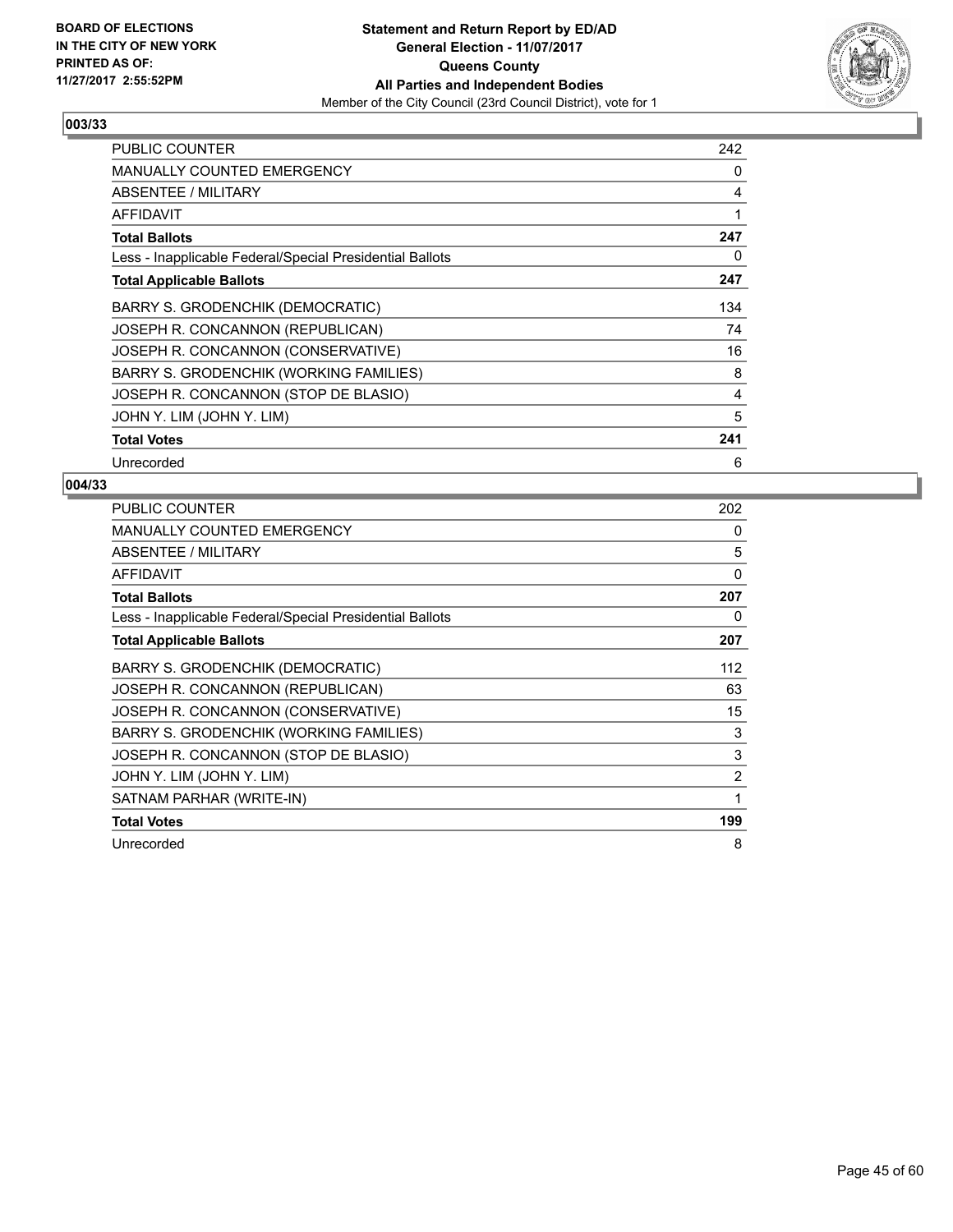

| <b>PUBLIC COUNTER</b>                                    | 306 |
|----------------------------------------------------------|-----|
| <b>MANUALLY COUNTED EMERGENCY</b>                        | 0   |
| ABSENTEE / MILITARY                                      | 11  |
| AFFIDAVIT                                                | 1   |
| <b>Total Ballots</b>                                     | 318 |
| Less - Inapplicable Federal/Special Presidential Ballots | 0   |
| <b>Total Applicable Ballots</b>                          | 318 |
| BARRY S. GRODENCHIK (DEMOCRATIC)                         | 148 |
| JOSEPH R. CONCANNON (REPUBLICAN)                         | 115 |
| JOSEPH R. CONCANNON (CONSERVATIVE)                       | 23  |
| BARRY S. GRODENCHIK (WORKING FAMILIES)                   | 11  |
| JOSEPH R. CONCANNON (STOP DE BLASIO)                     | 3   |
| JOHN Y. LIM (JOHN Y. LIM)                                | 2   |
| <b>Total Votes</b>                                       | 302 |
| Unrecorded                                               | 16  |

| <b>PUBLIC COUNTER</b>                                    | 363 |
|----------------------------------------------------------|-----|
| <b>MANUALLY COUNTED EMERGENCY</b>                        | 0   |
| ABSENTEE / MILITARY                                      | 12  |
| AFFIDAVIT                                                | 5   |
| <b>Total Ballots</b>                                     | 380 |
| Less - Inapplicable Federal/Special Presidential Ballots | 0   |
| <b>Total Applicable Ballots</b>                          | 380 |
| BARRY S. GRODENCHIK (DEMOCRATIC)                         | 173 |
| JOSEPH R. CONCANNON (REPUBLICAN)                         | 141 |
| JOSEPH R. CONCANNON (CONSERVATIVE)                       | 44  |
| BARRY S. GRODENCHIK (WORKING FAMILIES)                   | 4   |
| JOSEPH R. CONCANNON (STOP DE BLASIO)                     | 4   |
| JOHN Y. LIM (JOHN Y. LIM)                                | 5   |
| <b>Total Votes</b>                                       | 371 |
| Unrecorded                                               | 9   |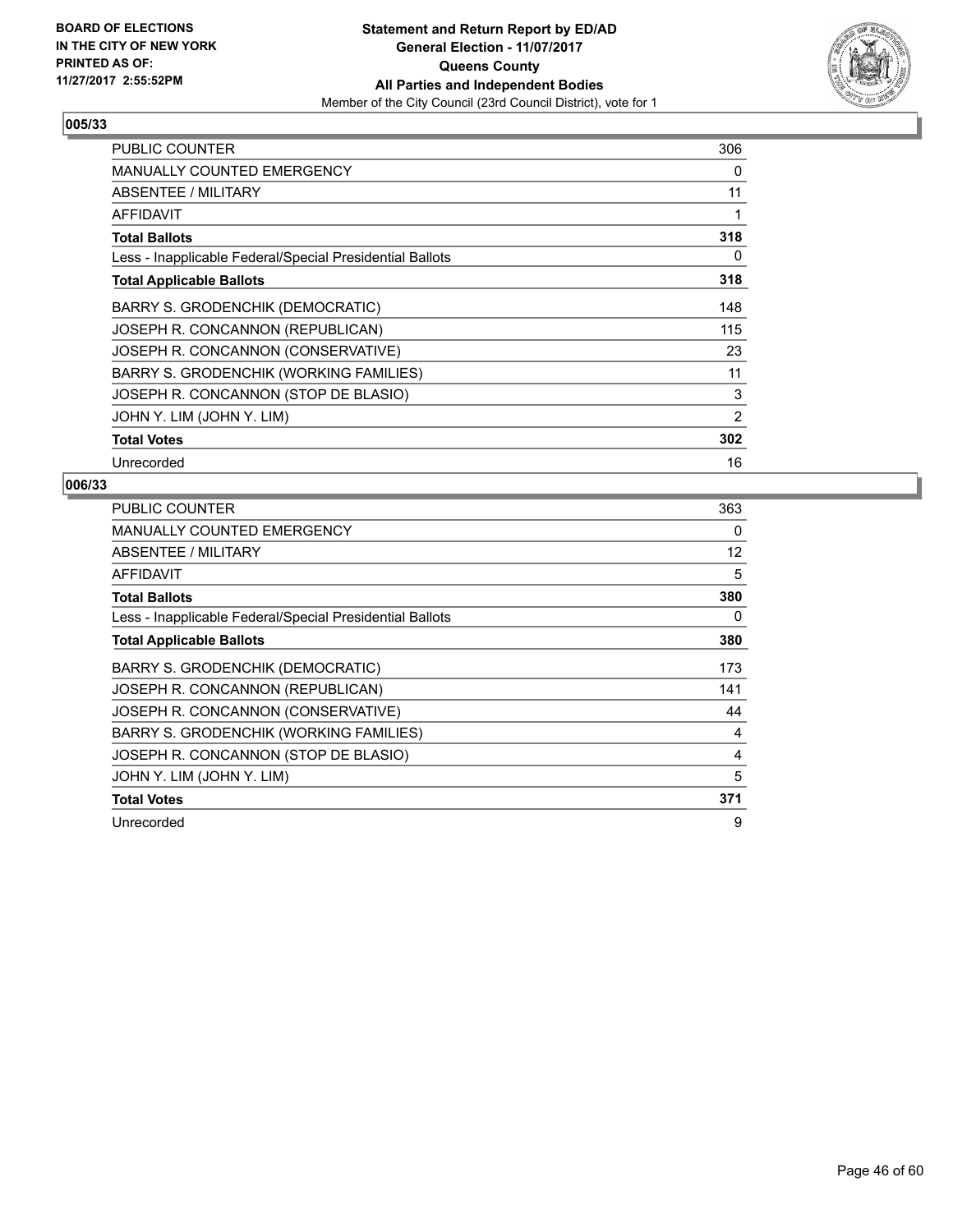

| <b>PUBLIC COUNTER</b>                                    | 329 |
|----------------------------------------------------------|-----|
| <b>MANUALLY COUNTED EMERGENCY</b>                        | 0   |
| ABSENTEE / MILITARY                                      | 8   |
| <b>AFFIDAVIT</b>                                         | 2   |
| <b>Total Ballots</b>                                     | 339 |
| Less - Inapplicable Federal/Special Presidential Ballots | 0   |
| <b>Total Applicable Ballots</b>                          | 339 |
| BARRY S. GRODENCHIK (DEMOCRATIC)                         | 138 |
| JOSEPH R. CONCANNON (REPUBLICAN)                         | 136 |
| JOSEPH R. CONCANNON (CONSERVATIVE)                       | 39  |
| BARRY S. GRODENCHIK (WORKING FAMILIES)                   | 6   |
| JOSEPH R. CONCANNON (STOP DE BLASIO)                     | 11  |
| JOHN Y. LIM (JOHN Y. LIM)                                | 2   |
| <b>Total Votes</b>                                       | 332 |
| Unrecorded                                               | 7   |

| <b>PUBLIC COUNTER</b>                                    | 308 |
|----------------------------------------------------------|-----|
| <b>MANUALLY COUNTED EMERGENCY</b>                        | 0   |
| ABSENTEE / MILITARY                                      | 4   |
| <b>AFFIDAVIT</b>                                         | 0   |
| <b>Total Ballots</b>                                     | 312 |
| Less - Inapplicable Federal/Special Presidential Ballots | 0   |
| <b>Total Applicable Ballots</b>                          | 312 |
| BARRY S. GRODENCHIK (DEMOCRATIC)                         | 142 |
| JOSEPH R. CONCANNON (REPUBLICAN)                         | 119 |
| JOSEPH R. CONCANNON (CONSERVATIVE)                       | 24  |
| BARRY S. GRODENCHIK (WORKING FAMILIES)                   | 14  |
| JOSEPH R. CONCANNON (STOP DE BLASIO)                     | 4   |
| JOHN Y. LIM (JOHN Y. LIM)                                | 3   |
| <b>Total Votes</b>                                       | 306 |
| Unrecorded                                               | 6   |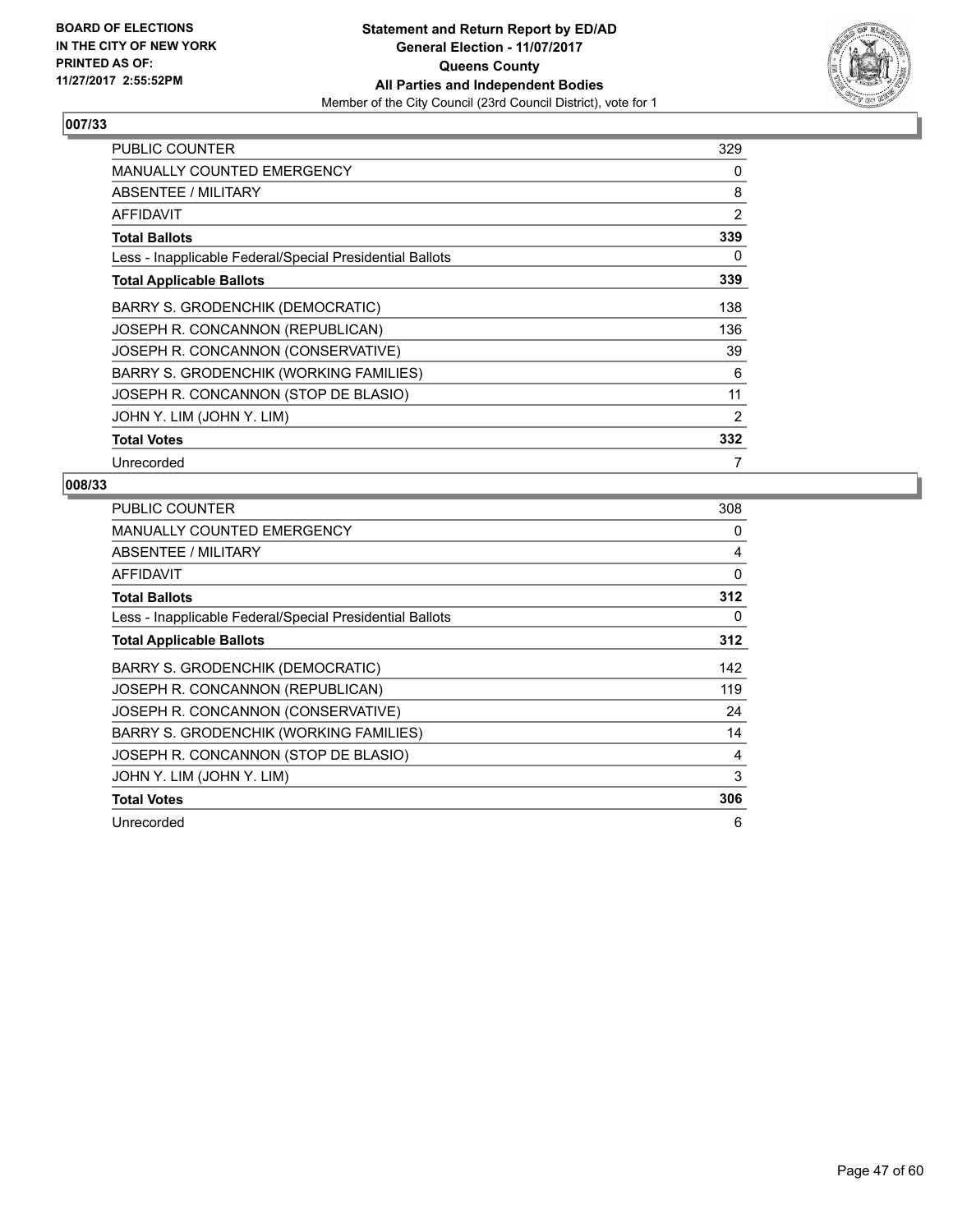

| <b>PUBLIC COUNTER</b>                                    | 353 |
|----------------------------------------------------------|-----|
| <b>MANUALLY COUNTED EMERGENCY</b>                        | 0   |
| ABSENTEE / MILITARY                                      | 12  |
| AFFIDAVIT                                                | 1   |
| <b>Total Ballots</b>                                     | 366 |
| Less - Inapplicable Federal/Special Presidential Ballots | 0   |
| <b>Total Applicable Ballots</b>                          | 366 |
| BARRY S. GRODENCHIK (DEMOCRATIC)                         | 142 |
| JOSEPH R. CONCANNON (REPUBLICAN)                         | 151 |
| JOSEPH R. CONCANNON (CONSERVATIVE)                       | 43  |
| BARRY S. GRODENCHIK (WORKING FAMILIES)                   | 15  |
| JOSEPH R. CONCANNON (STOP DE BLASIO)                     | 13  |
| JOHN Y. LIM (JOHN Y. LIM)                                | 1   |
| <b>Total Votes</b>                                       | 365 |
| Unrecorded                                               |     |

| <b>PUBLIC COUNTER</b>                                    | 294 |
|----------------------------------------------------------|-----|
| <b>MANUALLY COUNTED EMERGENCY</b>                        | 0   |
| ABSENTEE / MILITARY                                      | 2   |
| <b>AFFIDAVIT</b>                                         | 1   |
| <b>Total Ballots</b>                                     | 297 |
| Less - Inapplicable Federal/Special Presidential Ballots | 0   |
| <b>Total Applicable Ballots</b>                          | 297 |
| BARRY S. GRODENCHIK (DEMOCRATIC)                         | 129 |
| JOSEPH R. CONCANNON (REPUBLICAN)                         | 117 |
| JOSEPH R. CONCANNON (CONSERVATIVE)                       | 26  |
| BARRY S. GRODENCHIK (WORKING FAMILIES)                   | 7   |
| JOSEPH R. CONCANNON (STOP DE BLASIO)                     | 3   |
| JOHN Y. LIM (JOHN Y. LIM)                                | 4   |
| <b>Total Votes</b>                                       | 286 |
| Unrecorded                                               | 11  |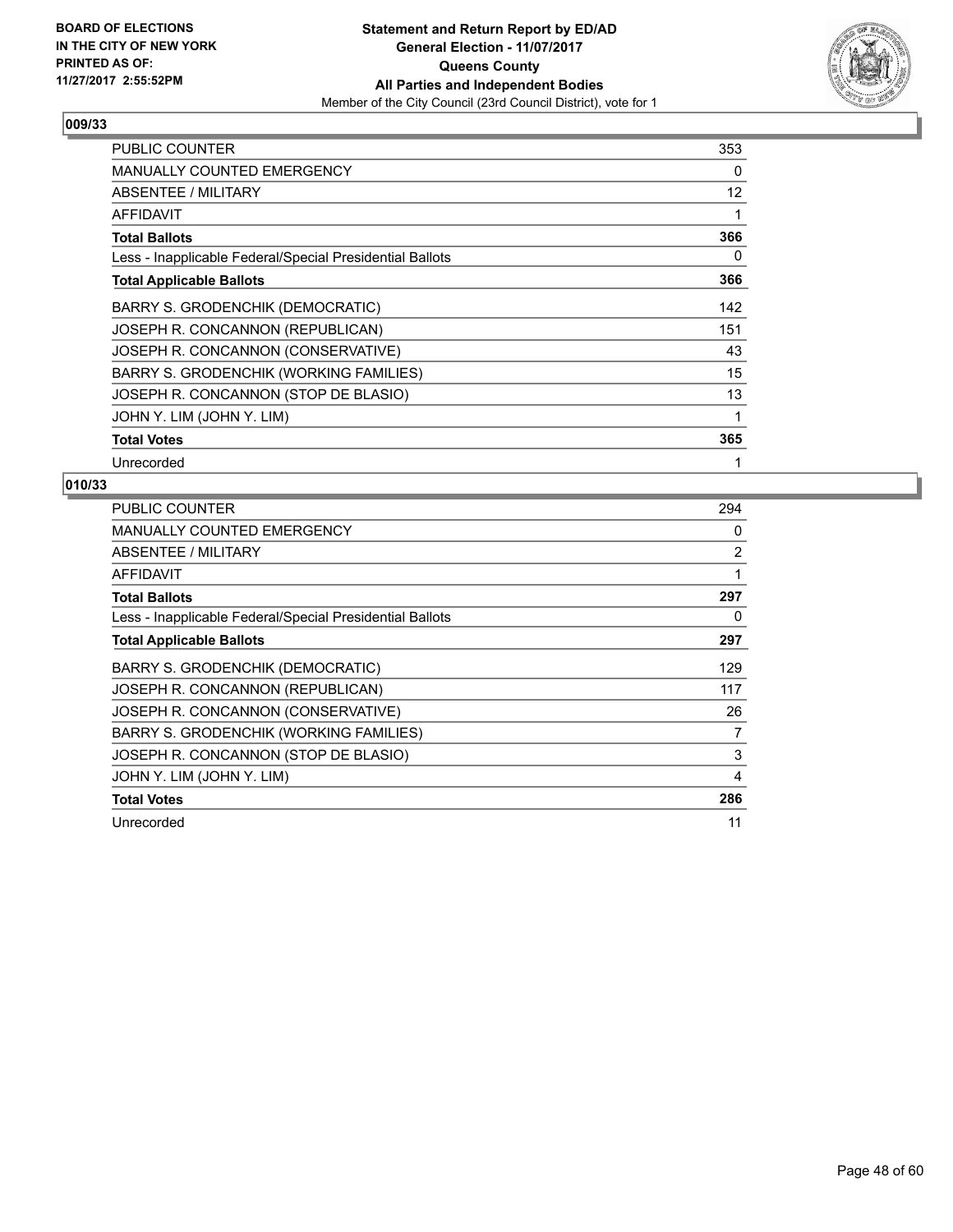

| <b>PUBLIC COUNTER</b>                                    | 352 |
|----------------------------------------------------------|-----|
| <b>MANUALLY COUNTED EMERGENCY</b>                        | 0   |
| ABSENTEE / MILITARY                                      | 8   |
| <b>AFFIDAVIT</b>                                         | 1   |
| <b>Total Ballots</b>                                     | 361 |
| Less - Inapplicable Federal/Special Presidential Ballots | 0   |
| <b>Total Applicable Ballots</b>                          | 361 |
| BARRY S. GRODENCHIK (DEMOCRATIC)                         | 146 |
| JOSEPH R. CONCANNON (REPUBLICAN)                         | 161 |
| JOSEPH R. CONCANNON (CONSERVATIVE)                       | 28  |
| BARRY S. GRODENCHIK (WORKING FAMILIES)                   | 16  |
| JOSEPH R. CONCANNON (STOP DE BLASIO)                     | 3   |
| JOHN Y. LIM (JOHN Y. LIM)                                | 0   |
| <b>Total Votes</b>                                       | 354 |
| Unrecorded                                               | 7   |

| <b>PUBLIC COUNTER</b>                                    | 219      |
|----------------------------------------------------------|----------|
| <b>MANUALLY COUNTED EMERGENCY</b>                        | 0        |
| ABSENTEE / MILITARY                                      | $\Omega$ |
| <b>AFFIDAVIT</b>                                         | 2        |
| <b>Total Ballots</b>                                     | 221      |
| Less - Inapplicable Federal/Special Presidential Ballots | 0        |
| <b>Total Applicable Ballots</b>                          | 221      |
| BARRY S. GRODENCHIK (DEMOCRATIC)                         | 112      |
| JOSEPH R. CONCANNON (REPUBLICAN)                         | 66       |
| JOSEPH R. CONCANNON (CONSERVATIVE)                       | 14       |
| <b>BARRY S. GRODENCHIK (WORKING FAMILIES)</b>            | 10       |
| JOSEPH R. CONCANNON (STOP DE BLASIO)                     | 4        |
| JOHN Y. LIM (JOHN Y. LIM)                                | 2        |
| <b>Total Votes</b>                                       | 208      |
| Unrecorded                                               | 13       |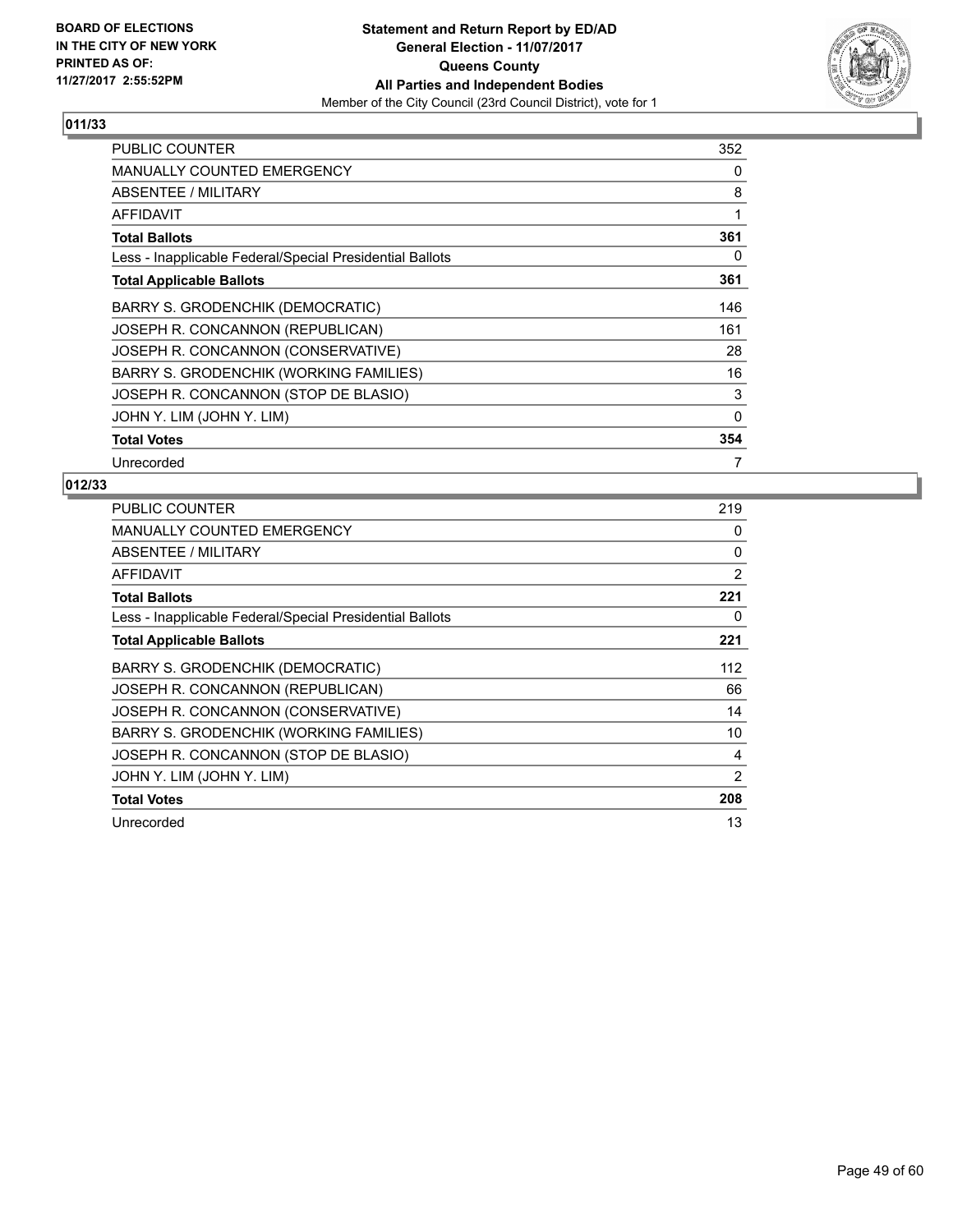

| <b>PUBLIC COUNTER</b>                                    | 248 |
|----------------------------------------------------------|-----|
| <b>MANUALLY COUNTED EMERGENCY</b>                        | 0   |
| ABSENTEE / MILITARY                                      | 3   |
| <b>AFFIDAVIT</b>                                         | 2   |
| <b>Total Ballots</b>                                     | 253 |
| Less - Inapplicable Federal/Special Presidential Ballots | 0   |
| <b>Total Applicable Ballots</b>                          | 253 |
| BARRY S. GRODENCHIK (DEMOCRATIC)                         | 142 |
| JOSEPH R. CONCANNON (REPUBLICAN)                         | 76  |
| JOSEPH R. CONCANNON (CONSERVATIVE)                       | 13  |
| BARRY S. GRODENCHIK (WORKING FAMILIES)                   | 10  |
| JOSEPH R. CONCANNON (STOP DE BLASIO)                     | 4   |
| JOHN Y. LIM (JOHN Y. LIM)                                | 0   |
| <b>Total Votes</b>                                       | 245 |
| Unrecorded                                               | 8   |

| <b>PUBLIC COUNTER</b>                                    | 196 |
|----------------------------------------------------------|-----|
| <b>MANUALLY COUNTED EMERGENCY</b>                        | 0   |
| ABSENTEE / MILITARY                                      | 6   |
| AFFIDAVIT                                                | 3   |
| <b>Total Ballots</b>                                     | 205 |
| Less - Inapplicable Federal/Special Presidential Ballots | 0   |
| <b>Total Applicable Ballots</b>                          | 205 |
| BARRY S. GRODENCHIK (DEMOCRATIC)                         | 117 |
| JOSEPH R. CONCANNON (REPUBLICAN)                         | 54  |
| JOSEPH R. CONCANNON (CONSERVATIVE)                       | 14  |
| <b>BARRY S. GRODENCHIK (WORKING FAMILIES)</b>            | 5   |
| JOSEPH R. CONCANNON (STOP DE BLASIO)                     | 3   |
| JOHN Y. LIM (JOHN Y. LIM)                                | 5   |
| <b>Total Votes</b>                                       | 198 |
| Unrecorded                                               |     |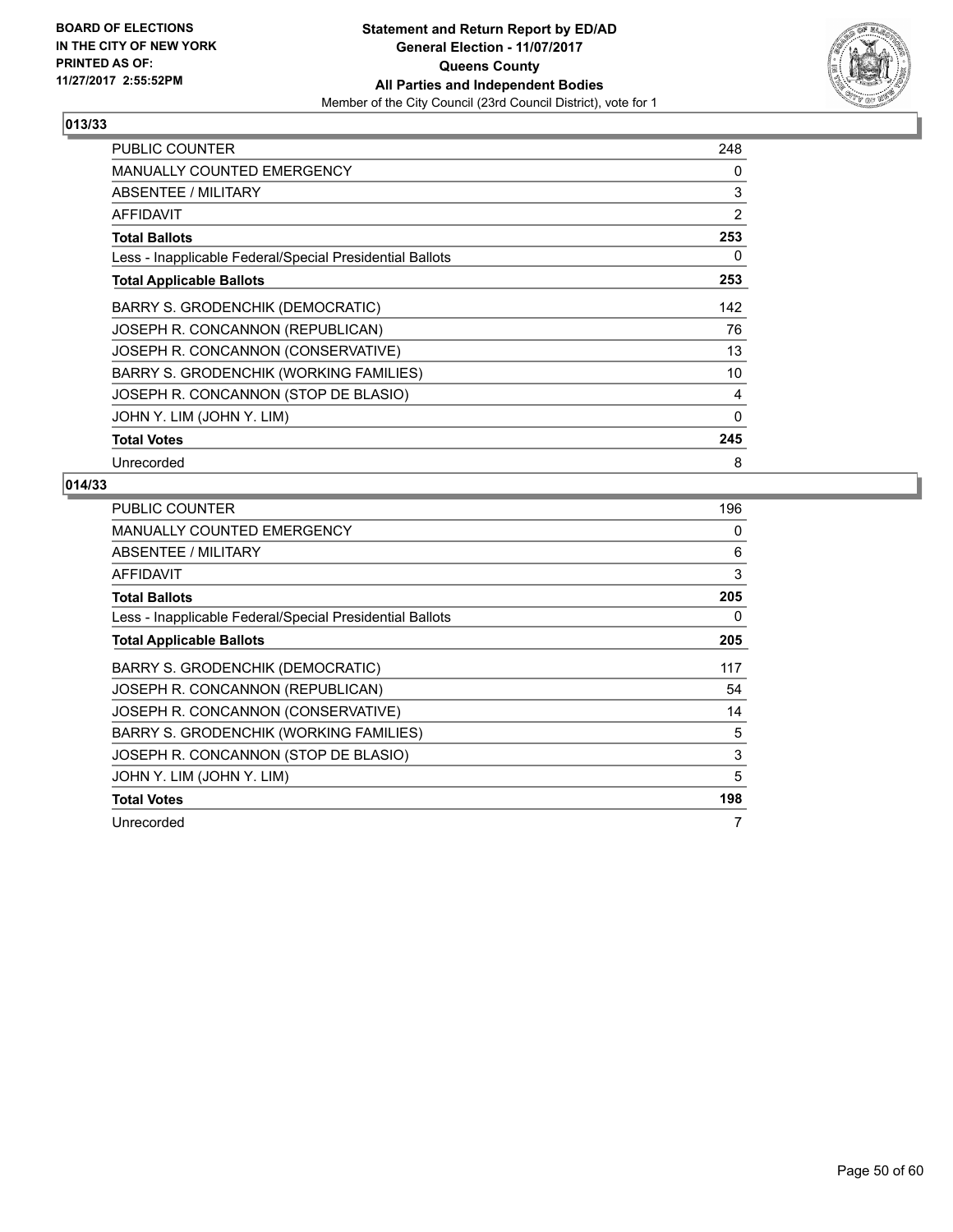

| <b>PUBLIC COUNTER</b>                                    | 279 |
|----------------------------------------------------------|-----|
| <b>MANUALLY COUNTED EMERGENCY</b>                        | 0   |
| ABSENTEE / MILITARY                                      | 6   |
| <b>AFFIDAVIT</b>                                         | 3   |
| <b>Total Ballots</b>                                     | 288 |
| Less - Inapplicable Federal/Special Presidential Ballots | 0   |
| <b>Total Applicable Ballots</b>                          | 288 |
| <b>BARRY S. GRODENCHIK (DEMOCRATIC)</b>                  | 151 |
| JOSEPH R. CONCANNON (REPUBLICAN)                         | 82  |
| JOSEPH R. CONCANNON (CONSERVATIVE)                       | 16  |
| BARRY S. GRODENCHIK (WORKING FAMILIES)                   | 17  |
| JOSEPH R. CONCANNON (STOP DE BLASIO)                     | 1   |
| JOHN Y. LIM (JOHN Y. LIM)                                | 4   |
| ROBBIE GOSINE (WRITE-IN)                                 | 1   |
| <b>Total Votes</b>                                       | 272 |
| Unrecorded                                               | 16  |

| <b>PUBLIC COUNTER</b>                                    | 43 |
|----------------------------------------------------------|----|
| <b>MANUALLY COUNTED EMERGENCY</b>                        | 0  |
| ABSENTEE / MILITARY                                      | 3  |
| AFFIDAVIT                                                | 1  |
| <b>Total Ballots</b>                                     | 47 |
| Less - Inapplicable Federal/Special Presidential Ballots | 0  |
| <b>Total Applicable Ballots</b>                          | 47 |
| BARRY S. GRODENCHIK (DEMOCRATIC)                         | 36 |
| JOSEPH R. CONCANNON (REPUBLICAN)                         | 3  |
| JOSEPH R. CONCANNON (CONSERVATIVE)                       | 2  |
| BARRY S. GRODENCHIK (WORKING FAMILIES)                   | 3  |
| JOSEPH R. CONCANNON (STOP DE BLASIO)                     | 1  |
| JOHN Y. LIM (JOHN Y. LIM)                                | 0  |
| <b>Total Votes</b>                                       | 45 |
| Unrecorded                                               | 2  |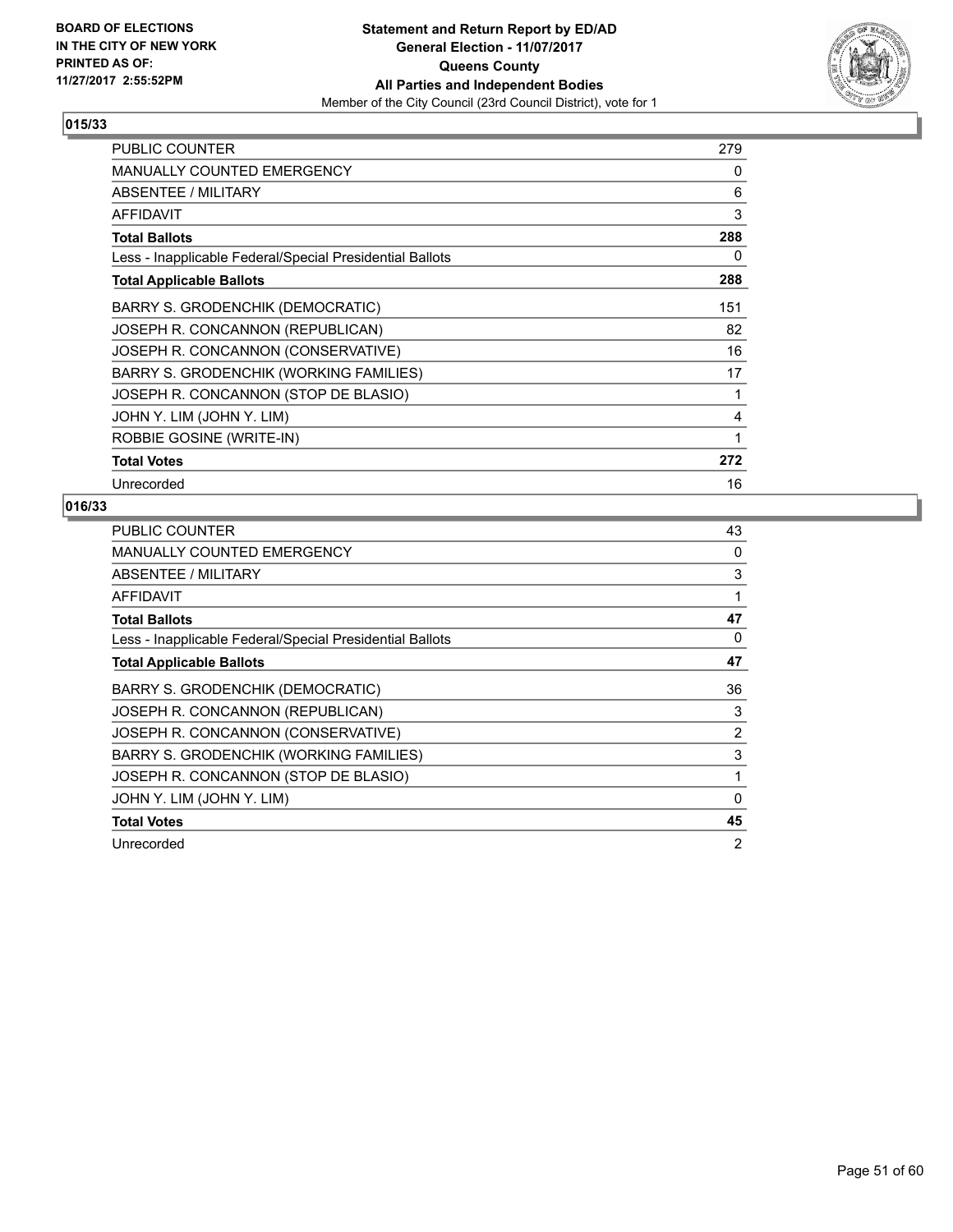

| <b>PUBLIC COUNTER</b>                                    | 216 |
|----------------------------------------------------------|-----|
| <b>MANUALLY COUNTED EMERGENCY</b>                        | 0   |
| ABSENTEE / MILITARY                                      | 3   |
| AFFIDAVIT                                                | 0   |
| <b>Total Ballots</b>                                     | 219 |
| Less - Inapplicable Federal/Special Presidential Ballots | 0   |
| <b>Total Applicable Ballots</b>                          | 219 |
| BARRY S. GRODENCHIK (DEMOCRATIC)                         | 137 |
| JOSEPH R. CONCANNON (REPUBLICAN)                         | 53  |
| JOSEPH R. CONCANNON (CONSERVATIVE)                       | 9   |
| BARRY S. GRODENCHIK (WORKING FAMILIES)                   | 4   |
| JOSEPH R. CONCANNON (STOP DE BLASIO)                     | 3   |
| JOHN Y. LIM (JOHN Y. LIM)                                | 3   |
| <b>Total Votes</b>                                       | 209 |
| Unrecorded                                               | 10  |

| <b>PUBLIC COUNTER</b>                                    | 204 |
|----------------------------------------------------------|-----|
| <b>MANUALLY COUNTED EMERGENCY</b>                        | 0   |
| ABSENTEE / MILITARY                                      | 3   |
| <b>AFFIDAVIT</b>                                         | 1   |
| <b>Total Ballots</b>                                     | 208 |
| Less - Inapplicable Federal/Special Presidential Ballots | 0   |
| <b>Total Applicable Ballots</b>                          | 208 |
| BARRY S. GRODENCHIK (DEMOCRATIC)                         | 124 |
| JOSEPH R. CONCANNON (REPUBLICAN)                         | 59  |
| JOSEPH R. CONCANNON (CONSERVATIVE)                       | 10  |
| BARRY S. GRODENCHIK (WORKING FAMILIES)                   | 4   |
| JOSEPH R. CONCANNON (STOP DE BLASIO)                     | 1   |
| JOHN Y. LIM (JOHN Y. LIM)                                | 0   |
| <b>Total Votes</b>                                       | 198 |
| Unrecorded                                               | 10  |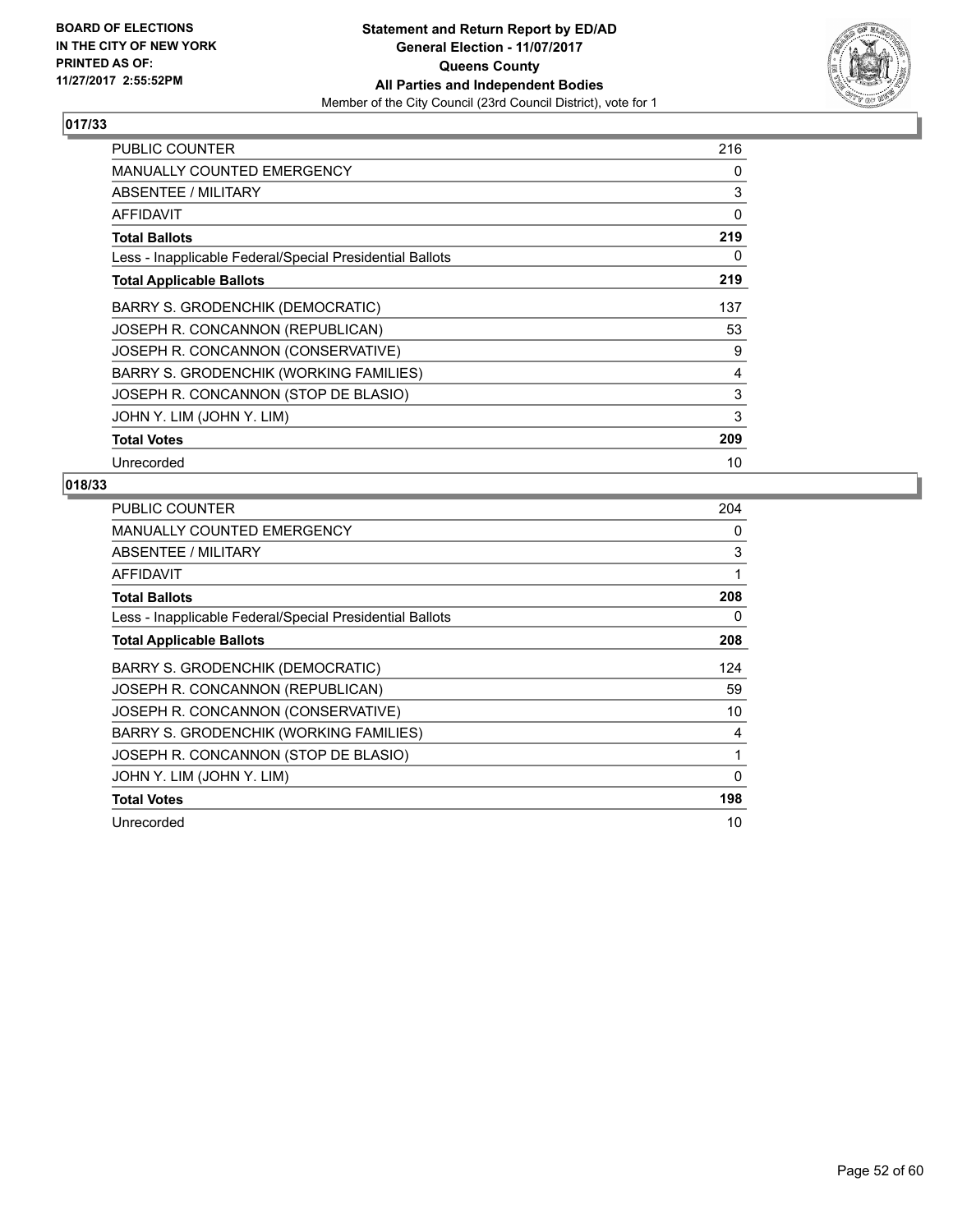

| <b>PUBLIC COUNTER</b>                                    | 214 |
|----------------------------------------------------------|-----|
| MANUALLY COUNTED EMERGENCY                               | 0   |
| ABSENTEE / MILITARY                                      | 6   |
| AFFIDAVIT                                                | 1   |
| <b>Total Ballots</b>                                     | 221 |
| Less - Inapplicable Federal/Special Presidential Ballots | 0   |
| <b>Total Applicable Ballots</b>                          | 221 |
| BARRY S. GRODENCHIK (DEMOCRATIC)                         | 135 |
| JOSEPH R. CONCANNON (REPUBLICAN)                         | 55  |
| JOSEPH R. CONCANNON (CONSERVATIVE)                       | 12  |
| BARRY S. GRODENCHIK (WORKING FAMILIES)                   | 7   |
| JOSEPH R. CONCANNON (STOP DE BLASIO)                     | 0   |
| JOHN Y. LIM (JOHN Y. LIM)                                | 4   |
| <b>Total Votes</b>                                       | 213 |
| Unrecorded                                               | 8   |

| <b>PUBLIC COUNTER</b>                                    | 189 |
|----------------------------------------------------------|-----|
| <b>MANUALLY COUNTED EMERGENCY</b>                        | 0   |
| ABSENTEE / MILITARY                                      | 4   |
| <b>AFFIDAVIT</b>                                         | 2   |
| <b>Total Ballots</b>                                     | 195 |
| Less - Inapplicable Federal/Special Presidential Ballots | 0   |
| <b>Total Applicable Ballots</b>                          | 195 |
| BARRY S. GRODENCHIK (DEMOCRATIC)                         | 127 |
| JOSEPH R. CONCANNON (REPUBLICAN)                         | 49  |
| JOSEPH R. CONCANNON (CONSERVATIVE)                       | 6   |
| BARRY S. GRODENCHIK (WORKING FAMILIES)                   | 3   |
| JOSEPH R. CONCANNON (STOP DE BLASIO)                     | 0   |
| JOHN Y. LIM (JOHN Y. LIM)                                | 2   |
| <b>Total Votes</b>                                       | 187 |
| Unrecorded                                               | 8   |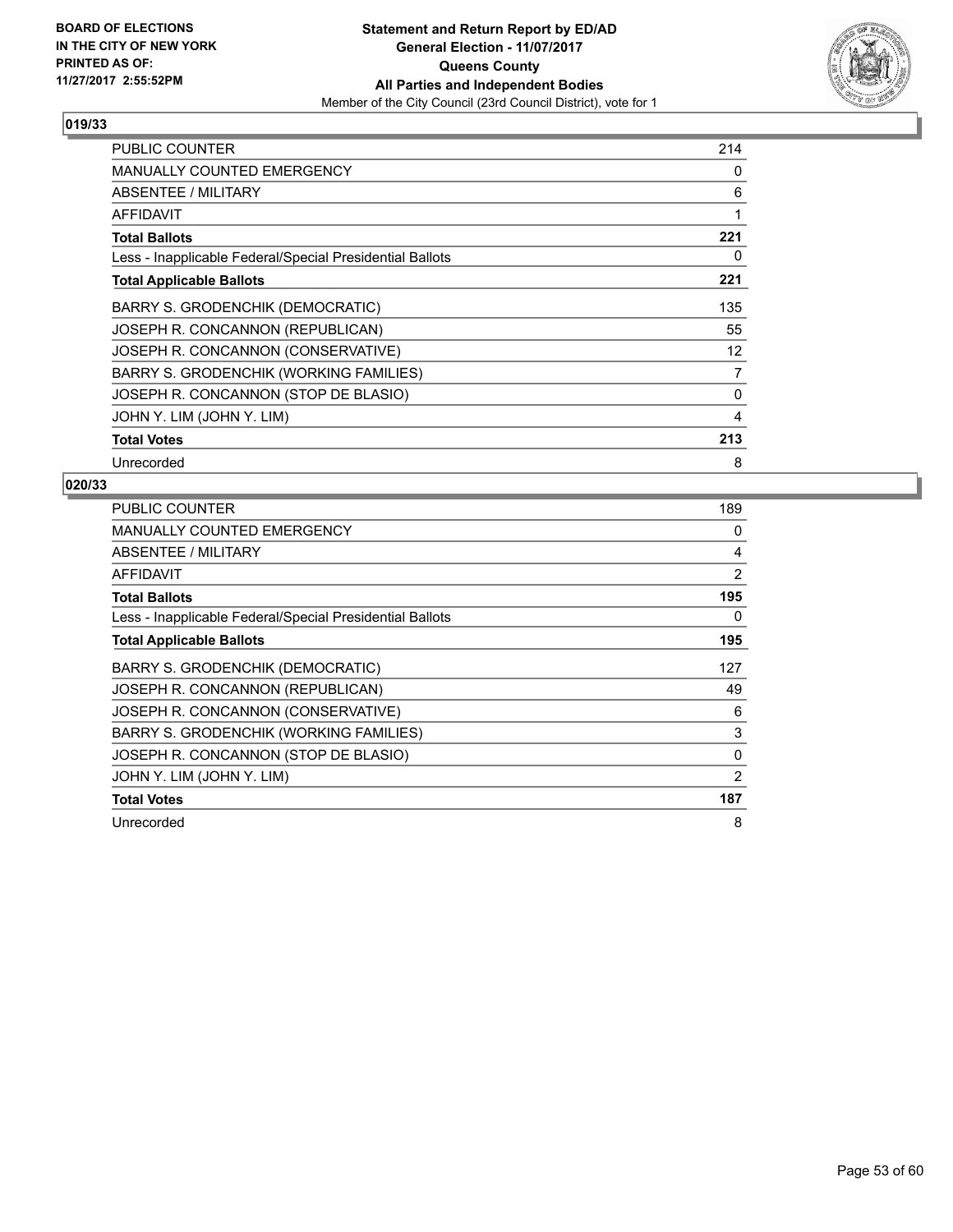

| <b>PUBLIC COUNTER</b>                                    | 238 |
|----------------------------------------------------------|-----|
| <b>MANUALLY COUNTED EMERGENCY</b>                        | 0   |
| ABSENTEE / MILITARY                                      | 0   |
| <b>AFFIDAVIT</b>                                         | 6   |
| <b>Total Ballots</b>                                     | 244 |
| Less - Inapplicable Federal/Special Presidential Ballots | 0   |
| <b>Total Applicable Ballots</b>                          | 244 |
| <b>BARRY S. GRODENCHIK (DEMOCRATIC)</b>                  | 178 |
| JOSEPH R. CONCANNON (REPUBLICAN)                         | 23  |
| JOSEPH R. CONCANNON (CONSERVATIVE)                       | 6   |
| BARRY S. GRODENCHIK (WORKING FAMILIES)                   | 9   |
| JOSEPH R. CONCANNON (STOP DE BLASIO)                     | 0   |
| JOHN Y. LIM (JOHN Y. LIM)                                | 1   |
| UNATTRIBUTABLE WRITE-IN (WRITE-IN)                       | 1   |
| <b>Total Votes</b>                                       | 218 |
| Unrecorded                                               | 26  |

| <b>PUBLIC COUNTER</b>                                    | 174 |
|----------------------------------------------------------|-----|
| MANUALLY COUNTED EMERGENCY                               | 0   |
| ABSENTEE / MILITARY                                      | 3   |
| <b>AFFIDAVIT</b>                                         | 3   |
| <b>Total Ballots</b>                                     | 180 |
| Less - Inapplicable Federal/Special Presidential Ballots | 0   |
| <b>Total Applicable Ballots</b>                          | 180 |
| BARRY S. GRODENCHIK (DEMOCRATIC)                         | 125 |
| JOSEPH R. CONCANNON (REPUBLICAN)                         | 24  |
| JOSEPH R. CONCANNON (CONSERVATIVE)                       | 5   |
| BARRY S. GRODENCHIK (WORKING FAMILIES)                   | 9   |
| JOSEPH R. CONCANNON (STOP DE BLASIO)                     | 3   |
| JOHN Y. LIM (JOHN Y. LIM)                                | 2   |
| <b>Total Votes</b>                                       | 168 |
| Unrecorded                                               | 12  |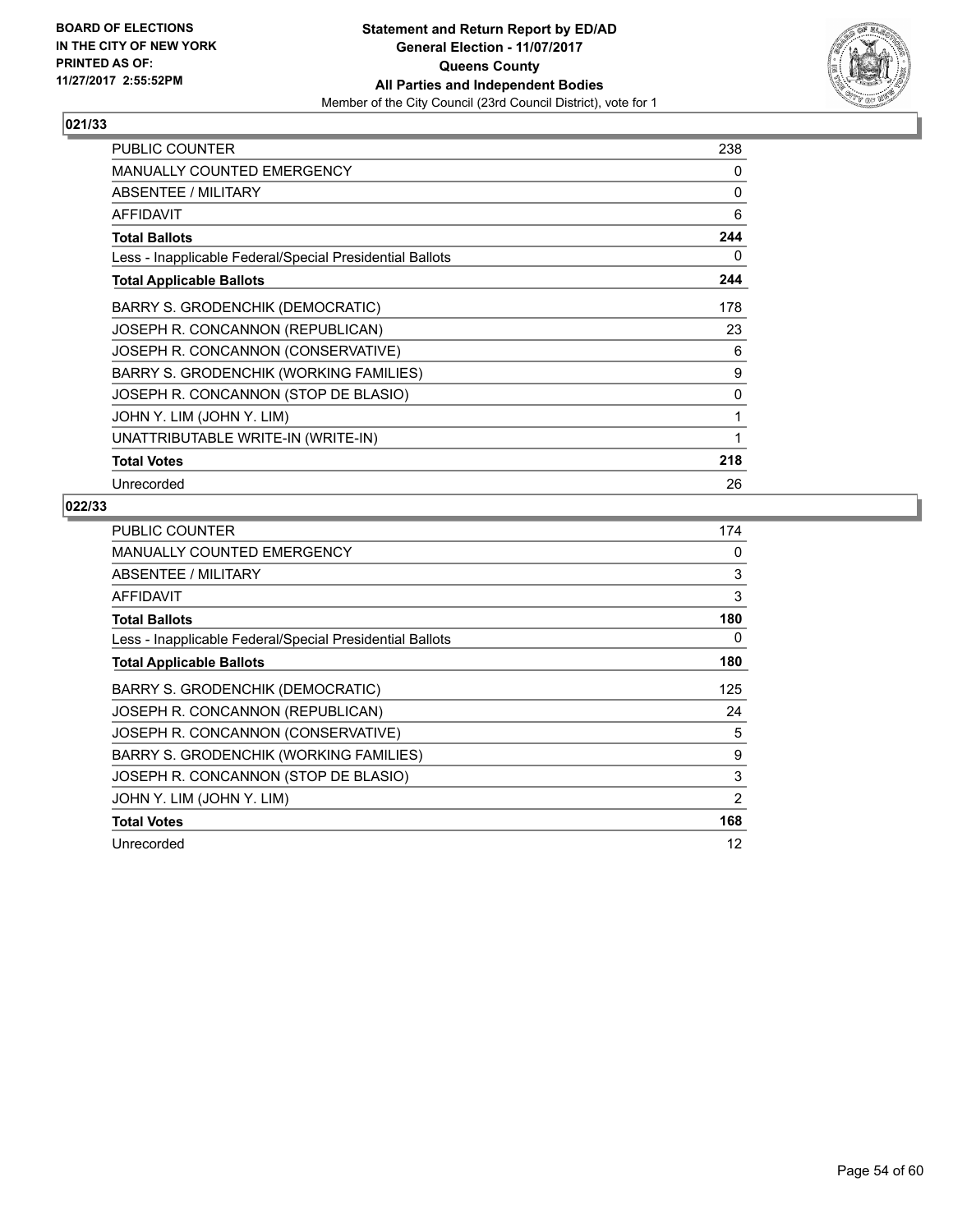

| <b>PUBLIC COUNTER</b>                                    | 182 |
|----------------------------------------------------------|-----|
| <b>MANUALLY COUNTED EMERGENCY</b>                        | 0   |
| ABSENTEE / MILITARY                                      | 5   |
| AFFIDAVIT                                                | 0   |
| <b>Total Ballots</b>                                     | 187 |
| Less - Inapplicable Federal/Special Presidential Ballots | 0   |
| <b>Total Applicable Ballots</b>                          | 187 |
| BARRY S. GRODENCHIK (DEMOCRATIC)                         | 147 |
| JOSEPH R. CONCANNON (REPUBLICAN)                         | 13  |
| JOSEPH R. CONCANNON (CONSERVATIVE)                       | 7   |
| BARRY S. GRODENCHIK (WORKING FAMILIES)                   | 11  |
| JOSEPH R. CONCANNON (STOP DE BLASIO)                     | 0   |
| JOHN Y. LIM (JOHN Y. LIM)                                | 2   |
| <b>Total Votes</b>                                       | 180 |
| Unrecorded                                               | 7   |

| PUBLIC COUNTER                                           | 187 |
|----------------------------------------------------------|-----|
| <b>MANUALLY COUNTED EMERGENCY</b>                        | 0   |
| ABSENTEE / MILITARY                                      | 6   |
| <b>AFFIDAVIT</b>                                         | 3   |
| <b>Total Ballots</b>                                     | 196 |
| Less - Inapplicable Federal/Special Presidential Ballots | 0   |
| <b>Total Applicable Ballots</b>                          | 196 |
| BARRY S. GRODENCHIK (DEMOCRATIC)                         | 157 |
| JOSEPH R. CONCANNON (REPUBLICAN)                         | 22  |
| JOSEPH R. CONCANNON (CONSERVATIVE)                       | 4   |
| BARRY S. GRODENCHIK (WORKING FAMILIES)                   | 4   |
| JOSEPH R. CONCANNON (STOP DE BLASIO)                     | 0   |
| JOHN Y. LIM (JOHN Y. LIM)                                |     |
| <b>Total Votes</b>                                       | 188 |
| Unrecorded                                               | 8   |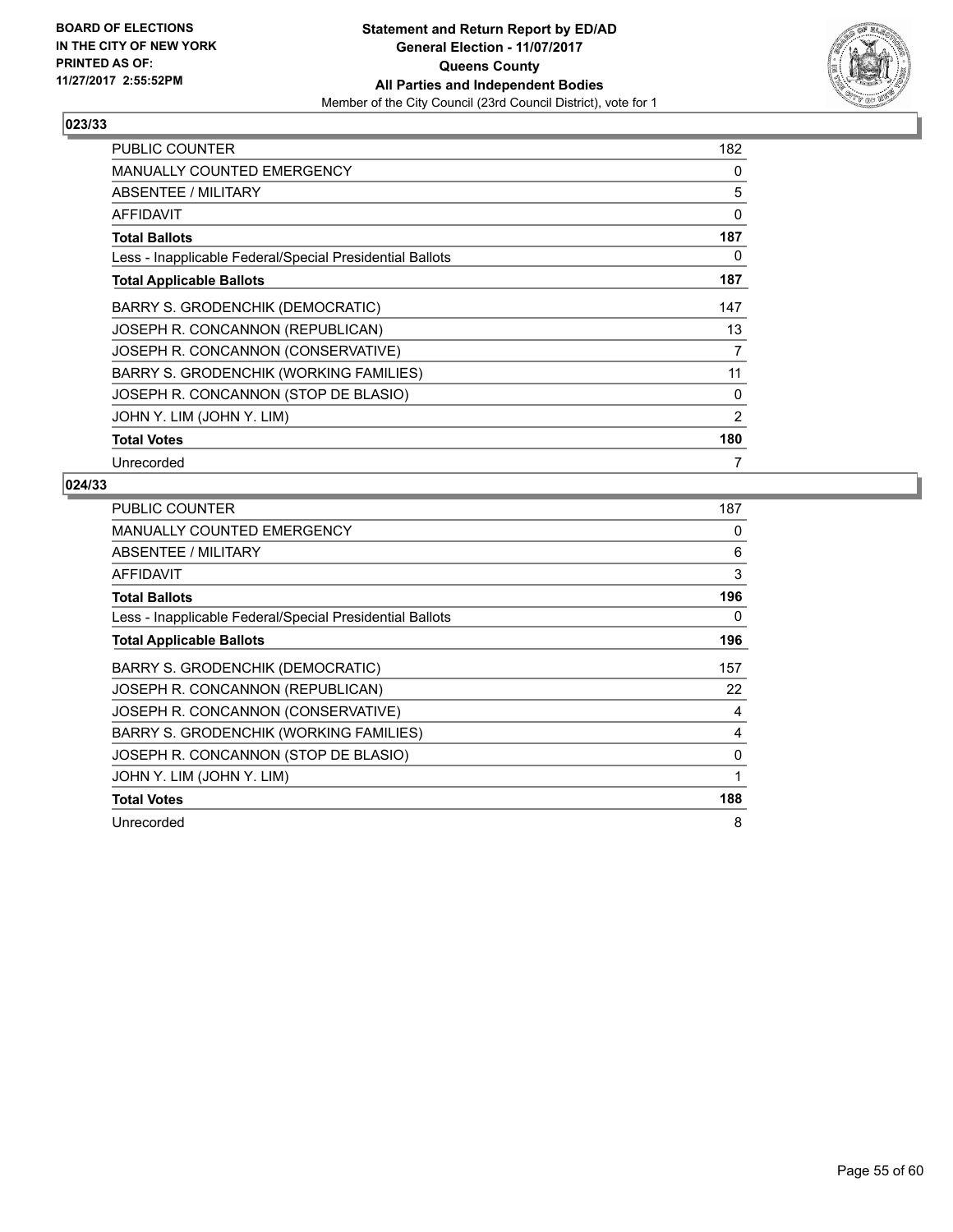

| <b>PUBLIC COUNTER</b>                                    | 210            |
|----------------------------------------------------------|----------------|
| MANUALLY COUNTED EMERGENCY                               | 0              |
| ABSENTEE / MILITARY                                      | 4              |
| AFFIDAVIT                                                | 2              |
| <b>Total Ballots</b>                                     | 216            |
| Less - Inapplicable Federal/Special Presidential Ballots | 0              |
| <b>Total Applicable Ballots</b>                          | 216            |
| BARRY S. GRODENCHIK (DEMOCRATIC)                         | 163            |
| JOSEPH R. CONCANNON (REPUBLICAN)                         | 37             |
| JOSEPH R. CONCANNON (CONSERVATIVE)                       | 4              |
| BARRY S. GRODENCHIK (WORKING FAMILIES)                   | 3              |
| JOSEPH R. CONCANNON (STOP DE BLASIO)                     | 1              |
| JOHN Y. LIM (JOHN Y. LIM)                                | $\overline{2}$ |
| <b>Total Votes</b>                                       | 210            |
| Unrecorded                                               | 6              |

| <b>PUBLIC COUNTER</b>                                    | 178 |
|----------------------------------------------------------|-----|
| <b>MANUALLY COUNTED EMERGENCY</b>                        | 0   |
| ABSENTEE / MILITARY                                      | 10  |
| <b>AFFIDAVIT</b>                                         | 0   |
| <b>Total Ballots</b>                                     | 188 |
| Less - Inapplicable Federal/Special Presidential Ballots | 0   |
| <b>Total Applicable Ballots</b>                          | 188 |
| BARRY S. GRODENCHIK (DEMOCRATIC)                         | 145 |
| JOSEPH R. CONCANNON (REPUBLICAN)                         | 19  |
| JOSEPH R. CONCANNON (CONSERVATIVE)                       | 3   |
| BARRY S. GRODENCHIK (WORKING FAMILIES)                   | 7   |
| JOSEPH R. CONCANNON (STOP DE BLASIO)                     | 1   |
| JOHN Y. LIM (JOHN Y. LIM)                                | 3   |
| <b>Total Votes</b>                                       | 178 |
| Unrecorded                                               | 10  |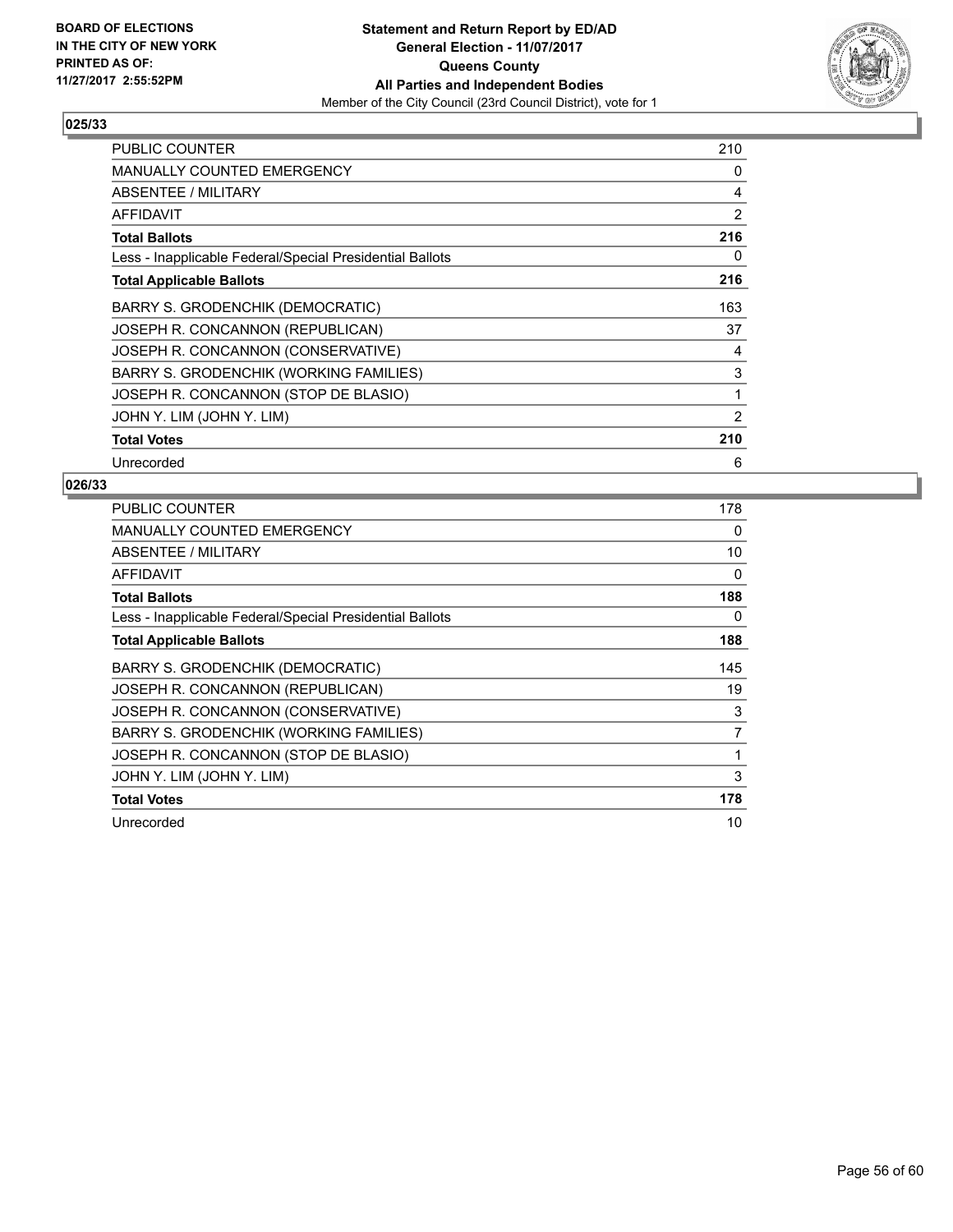

| PUBLIC COUNTER                                           | 199          |
|----------------------------------------------------------|--------------|
| <b>MANUALLY COUNTED EMERGENCY</b>                        | 0            |
| <b>ABSENTEE / MILITARY</b>                               | 0            |
| AFFIDAVIT                                                | 0            |
| <b>Total Ballots</b>                                     | 199          |
| Less - Inapplicable Federal/Special Presidential Ballots | 0            |
| <b>Total Applicable Ballots</b>                          | 199          |
| <b>BARRY S. GRODENCHIK (DEMOCRATIC)</b>                  | 161          |
| JOSEPH R. CONCANNON (REPUBLICAN)                         | 22           |
| JOSEPH R. CONCANNON (CONSERVATIVE)                       | 7            |
| <b>BARRY S. GRODENCHIK (WORKING FAMILIES)</b>            | 2            |
| JOSEPH R. CONCANNON (STOP DE BLASIO)                     | $\mathbf{0}$ |
| JOHN Y. LIM (JOHN Y. LIM)                                | 3            |
| <b>Total Votes</b>                                       | 195          |
| Unrecorded                                               | 4            |

| <b>PUBLIC COUNTER</b>                                    | 208 |
|----------------------------------------------------------|-----|
| MANUALLY COUNTED EMERGENCY                               | 0   |
| ABSENTEE / MILITARY                                      | 1   |
| AFFIDAVIT                                                | 0   |
| <b>Total Ballots</b>                                     | 209 |
| Less - Inapplicable Federal/Special Presidential Ballots | 0   |
| <b>Total Applicable Ballots</b>                          | 209 |
| BARRY S. GRODENCHIK (DEMOCRATIC)                         | 176 |
| JOSEPH R. CONCANNON (REPUBLICAN)                         | 15  |
| JOSEPH R. CONCANNON (CONSERVATIVE)                       | 5   |
| BARRY S. GRODENCHIK (WORKING FAMILIES)                   | 3   |
| JOSEPH R. CONCANNON (STOP DE BLASIO)                     | 1   |
| JOHN Y. LIM (JOHN Y. LIM)                                | 1   |
| <b>Total Votes</b>                                       | 201 |
| Unrecorded                                               | 8   |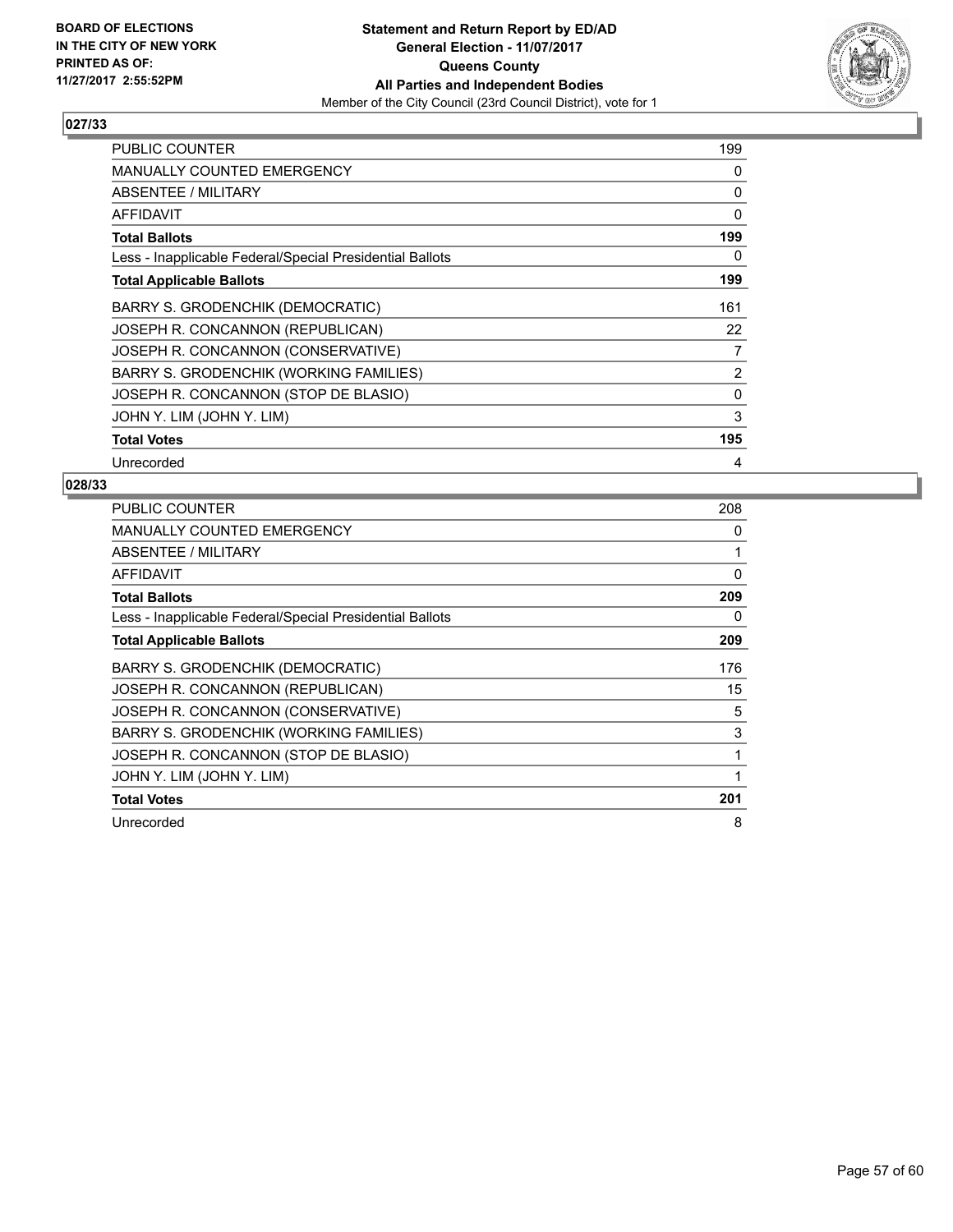

| <b>PUBLIC COUNTER</b>                                    | 230 |
|----------------------------------------------------------|-----|
| MANUALLY COUNTED EMERGENCY                               | 0   |
| ABSENTEE / MILITARY                                      | 11  |
| AFFIDAVIT                                                | 1   |
| <b>Total Ballots</b>                                     | 242 |
| Less - Inapplicable Federal/Special Presidential Ballots | 0   |
| <b>Total Applicable Ballots</b>                          | 242 |
| BARRY S. GRODENCHIK (DEMOCRATIC)                         | 166 |
| JOSEPH R. CONCANNON (REPUBLICAN)                         | 48  |
| JOSEPH R. CONCANNON (CONSERVATIVE)                       | 9   |
| BARRY S. GRODENCHIK (WORKING FAMILIES)                   | 5   |
| JOSEPH R. CONCANNON (STOP DE BLASIO)                     | 0   |
| JOHN Y. LIM (JOHN Y. LIM)                                | 4   |
| <b>Total Votes</b>                                       | 232 |
| Unrecorded                                               | 10  |

| PUBLIC COUNTER                                           | 263 |
|----------------------------------------------------------|-----|
| <b>MANUALLY COUNTED EMERGENCY</b>                        | 0   |
| ABSENTEE / MILITARY                                      | 5   |
| <b>AFFIDAVIT</b>                                         | 5   |
| <b>Total Ballots</b>                                     | 273 |
| Less - Inapplicable Federal/Special Presidential Ballots | 0   |
| <b>Total Applicable Ballots</b>                          | 273 |
| BARRY S. GRODENCHIK (DEMOCRATIC)                         | 142 |
| JOSEPH R. CONCANNON (REPUBLICAN)                         | 89  |
| JOSEPH R. CONCANNON (CONSERVATIVE)                       | 15  |
| BARRY S. GRODENCHIK (WORKING FAMILIES)                   | 7   |
| JOSEPH R. CONCANNON (STOP DE BLASIO)                     | 3   |
| JOHN Y. LIM (JOHN Y. LIM)                                | 3   |
| <b>Total Votes</b>                                       | 259 |
| Unrecorded                                               | 14  |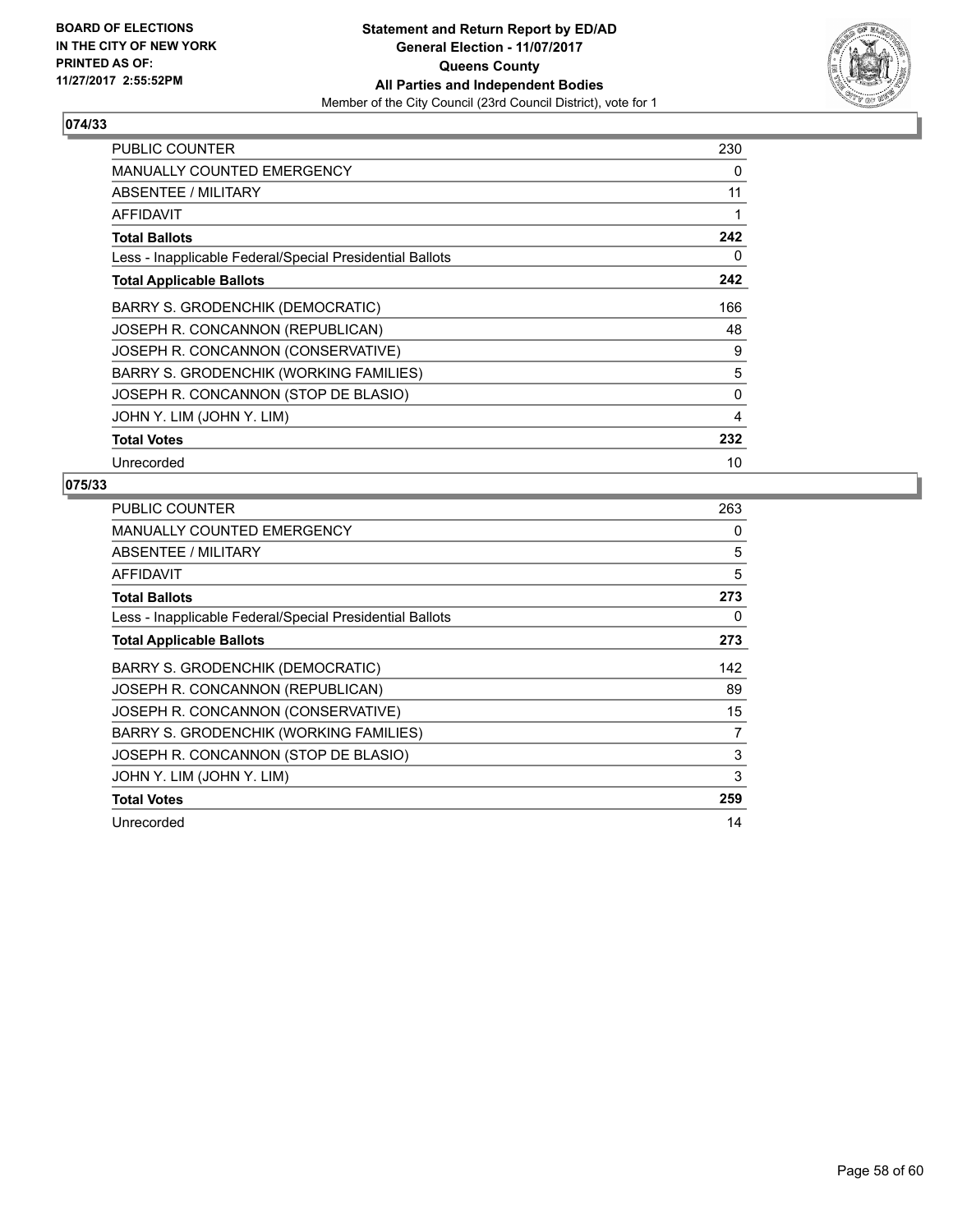

| <b>PUBLIC COUNTER</b>                                    | 228 |
|----------------------------------------------------------|-----|
| <b>MANUALLY COUNTED EMERGENCY</b>                        | 0   |
| ABSENTEE / MILITARY                                      | 4   |
| AFFIDAVIT                                                | 2   |
| <b>Total Ballots</b>                                     | 234 |
| Less - Inapplicable Federal/Special Presidential Ballots | 0   |
| <b>Total Applicable Ballots</b>                          | 234 |
| BARRY S. GRODENCHIK (DEMOCRATIC)                         | 182 |
| JOSEPH R. CONCANNON (REPUBLICAN)                         | 26  |
| JOSEPH R. CONCANNON (CONSERVATIVE)                       | 6   |
| BARRY S. GRODENCHIK (WORKING FAMILIES)                   | 5   |
| JOSEPH R. CONCANNON (STOP DE BLASIO)                     | 0   |
| JOHN Y. LIM (JOHN Y. LIM)                                | 5   |
| <b>Total Votes</b>                                       | 224 |
| Unrecorded                                               | 10  |